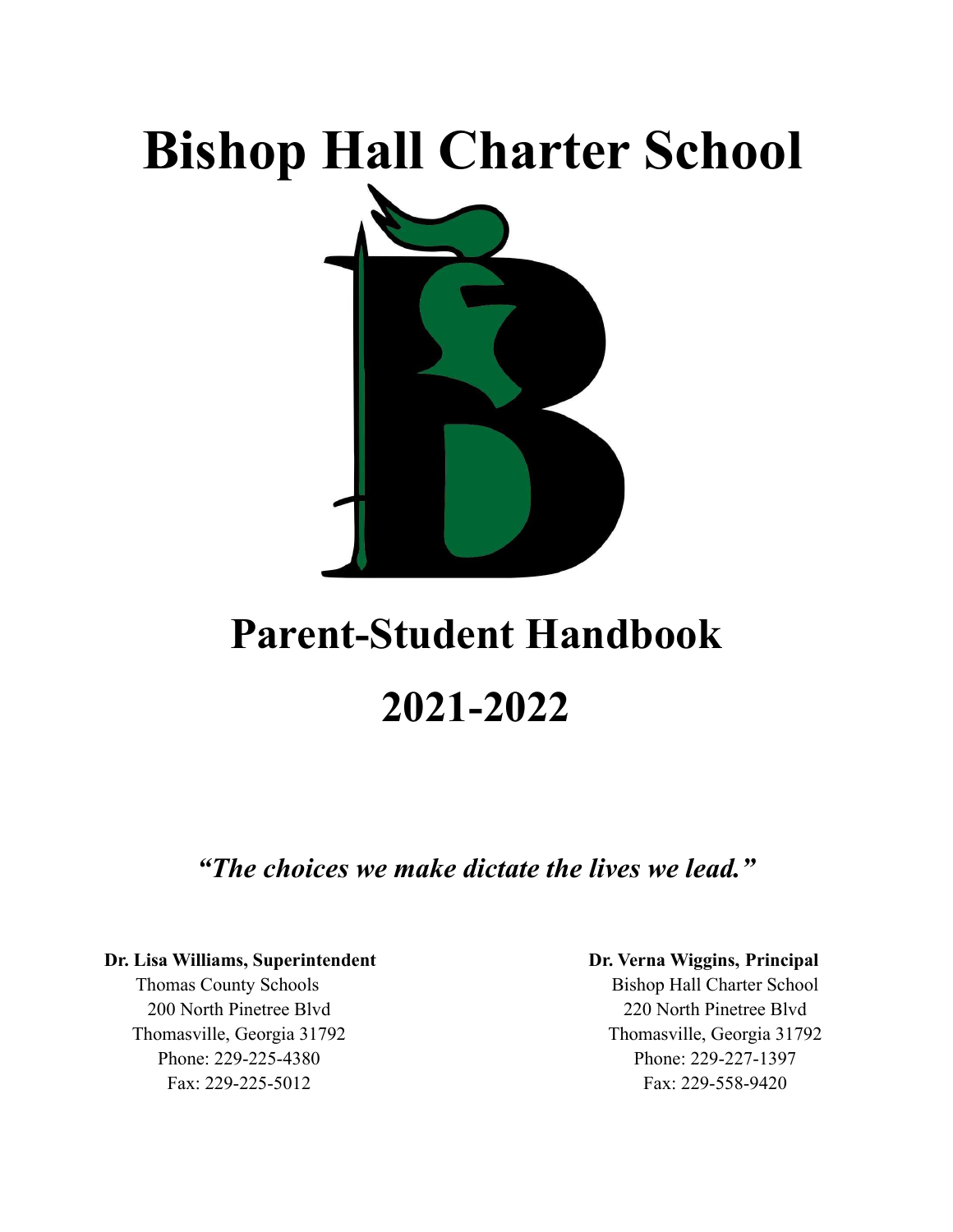## **Table of Contents**

| Letter From Principal                   | 3  |
|-----------------------------------------|----|
| <b>Mission Statement</b>                | 3  |
| Personnel                               | 4  |
| <b>Bell Schedule</b>                    | 5  |
| <b>Federal/State Regulations</b>        | 6  |
| Federal/State Regulations: Section 504  | 18 |
| <b>Exceptional Education Department</b> | 21 |
| Academic Requirements                   | 22 |
| Grades/Academic Objectives              | 23 |
| Guidance/Student Services               | 26 |
| School/Local Regulations                | 30 |
| Media Services                          | 31 |
| Code of Conduct                         | 37 |
| <b>Disciplinary Procedures</b>          | 41 |
| Dress Code                              | 43 |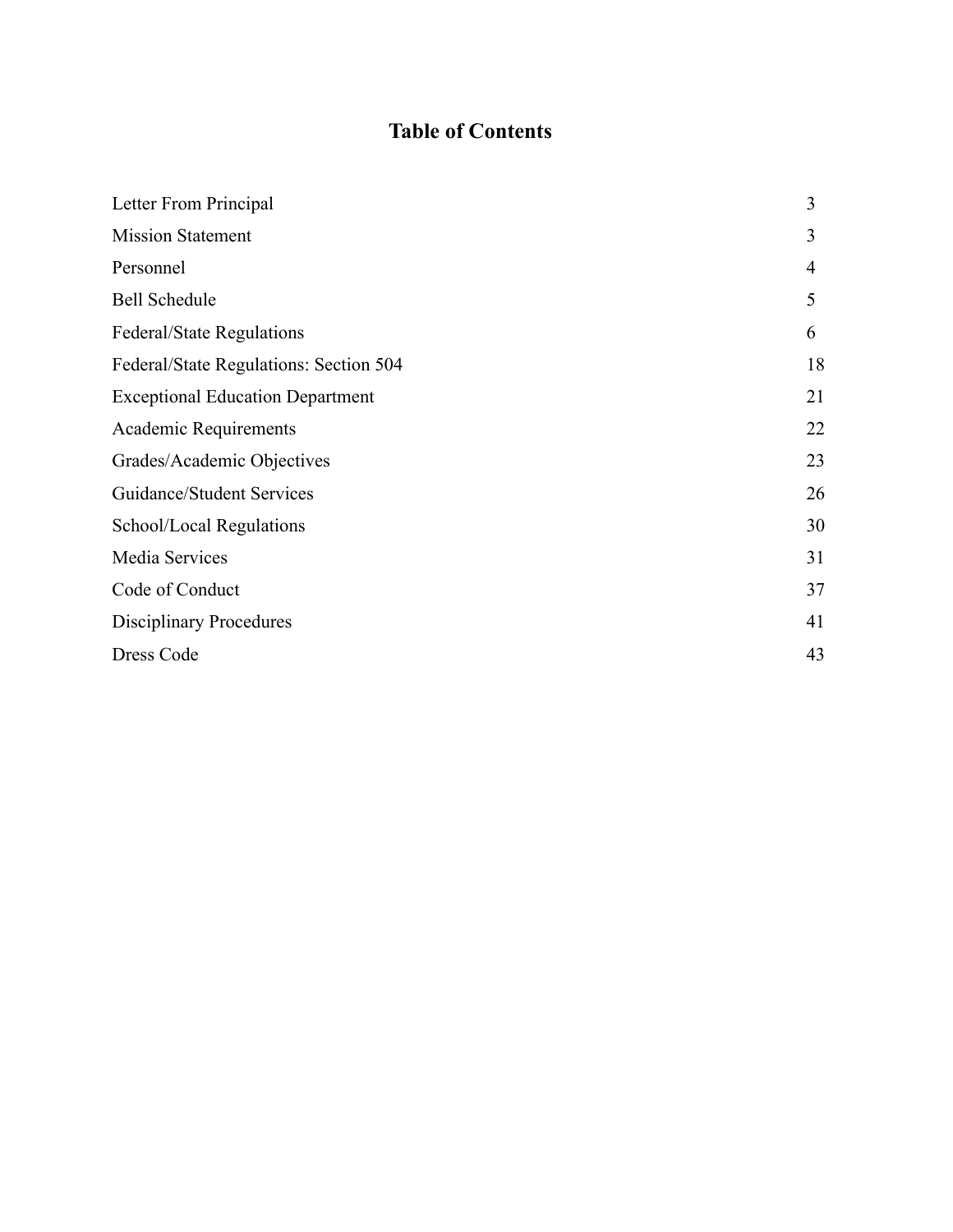### **Letter from the Principal**

Dear Parents and Students:

Welcome to the 2021-22 school year at Bishop Hall Charter School. We are entering our twenty-second year as a non-traditional educational opportunity for students of Thomas County. We are looking forward to a year of continued growth and success. We are excited about our progress academically during a pandemic.

Bishop Hall has always strived to create a learning environment that embraces the entire student and not just the academics. Our partnerships with Southwest Georgia Technical College and Thomas University continue to strengthen each year and will provide an even wider array of opportunities for students to complete college courses while enrolled at Bishop Hall.

This year, we have the largest enrollment in Bishop Hall's history and with this brings additional staff. We have twenty-one (full and part-time) staff members working diligently to serve our students' educational needs.

Best Regards,

Dr. Verna Wiggins

#### **Mission Statement**

Our mission is to provide students with academically sound and individually relevant curricula and social services within a safe, caring, and challenging environment which encourages and aids students in building self-respect, self-reliance, and healthy decision-making skills. We seek to foster understanding of cultural, ethnic, gender, and racial diversity amongst our faculty, staff, and student body. Ultimately, our goal is to equip students with the necessary skills to become successful lifelong learners and socially competent, productive members of the global community.

Bishop Hall Charter School is committed to all students graduating as productive citizens in a global society.

- **We believe** every student must make a cognitive choice to join in partnership with the school to aggressively pursue his/her education;
- **We believe** students should be provided with a variety of instructional approaches to support their learning styles;
- **We believe** our school should enable students to become confident, self-directed, life-long learners and contributing members of society; and
- **We believe** our school should be a safe, orderly and stimulating environment that encourages learning and academic excellence.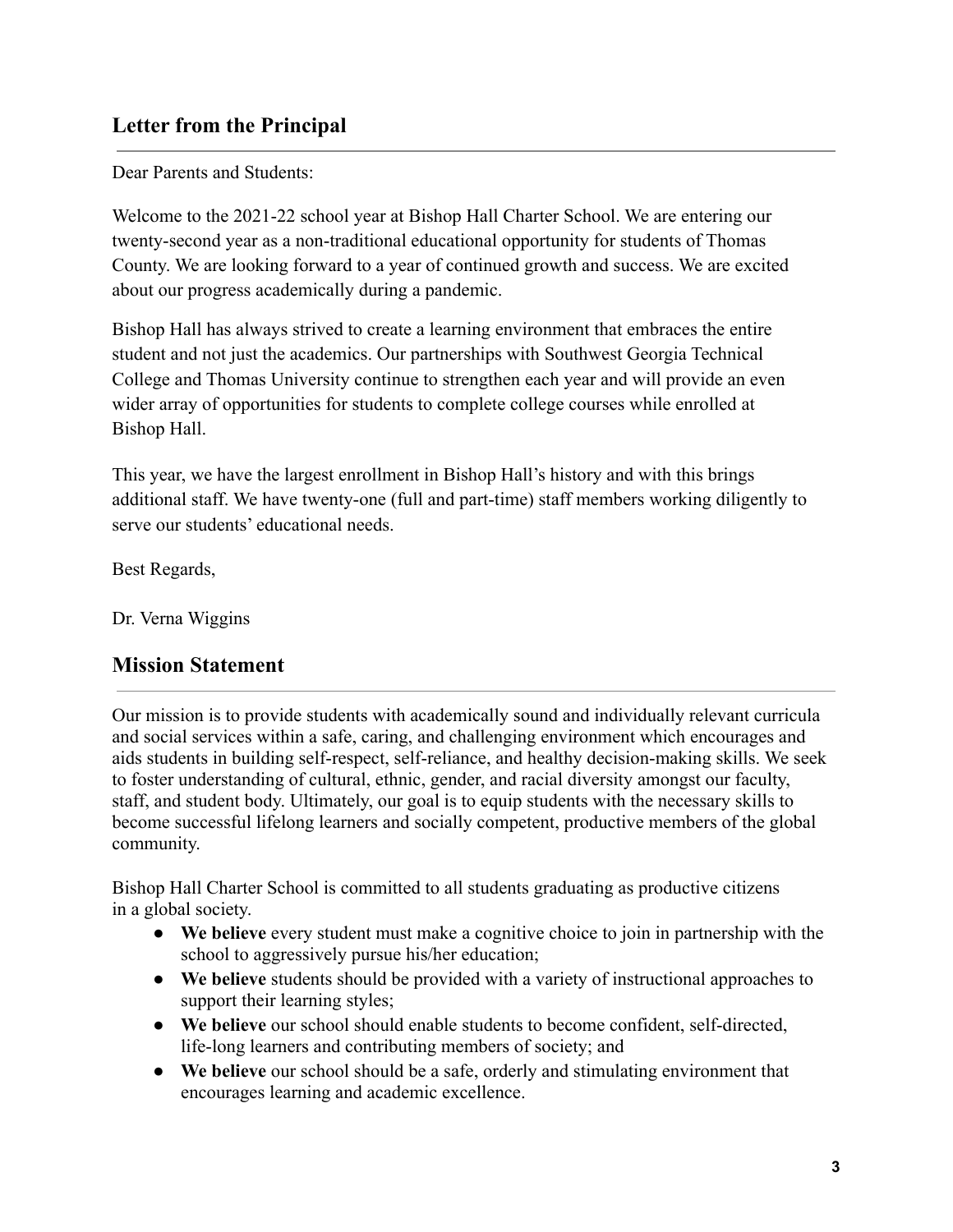#### **County and School Personnel**

#### **Superintendent of Thomas County Schools 229-225-4380**

Dr. Lisa Williams

#### **Bishop Hall Charter School Board of Directors**

Dr. Terry Solana - Chairperson Mrs. Missy Stanaland - Vice-Chairperson Dr. Cynthia Drayton Mrs. Lana Hicks Dr. Lindsey Stevenson Mr. Grant Plymel Mr. Morris Williams

#### **Bishop Hall Charter School 229-227-1397**

#### **Administration**

Dr. Verna Wiggins - Principal Mrs. Michele Dechman - Assistant Principal Mr. Darrell Brinkley - Instructional Coordinator Ms. Regina Beasley - Blended Learning Coordinator

#### **Faculty**

Ms. Regina Beasley, CTAE Department / WBL Coordinator Mr. Darrell Brinkley, English Department Chair Mr. Austin Davis, Science Department Chair Mr. Billy Esra, Mathematics Department Chair / 504 Coordinator Ms. Constance Hudson, Math Department Mr. Tyler Jackson, CTAE Department (Agriculture) Ms. Stacy Mims, Science Department Mr. Christopher Miranda, English Department / E-Library Coordinator / Literacy Coordinator Ms. Louise Phillips, Math Department Mr. Jeremy Rich, Social Studies Department Chair Mr. Thomas Rinehart, Social Studies Department Mr. Dan Salveter, Social Skills Ms. Shantel Thompson, Science and Mathematics Department/Testing Coordinator Mr. Scott Trammell, SWD / Experiential Coordinator Mr. Chad Ward, Physical Education Department Chair **Office and Support Staff**

Deputy Banos, School Resource Officer

- Ms. Stacey Davis, Registrar
- Ms. Shae Lee, RN
- Ms. Gwen Mitchell, Student Services Coordinator / Parent Involvement Coordinator
- Mr. Wes Sampson, Technology Specialist

Mr. Dan Salveter, LCSW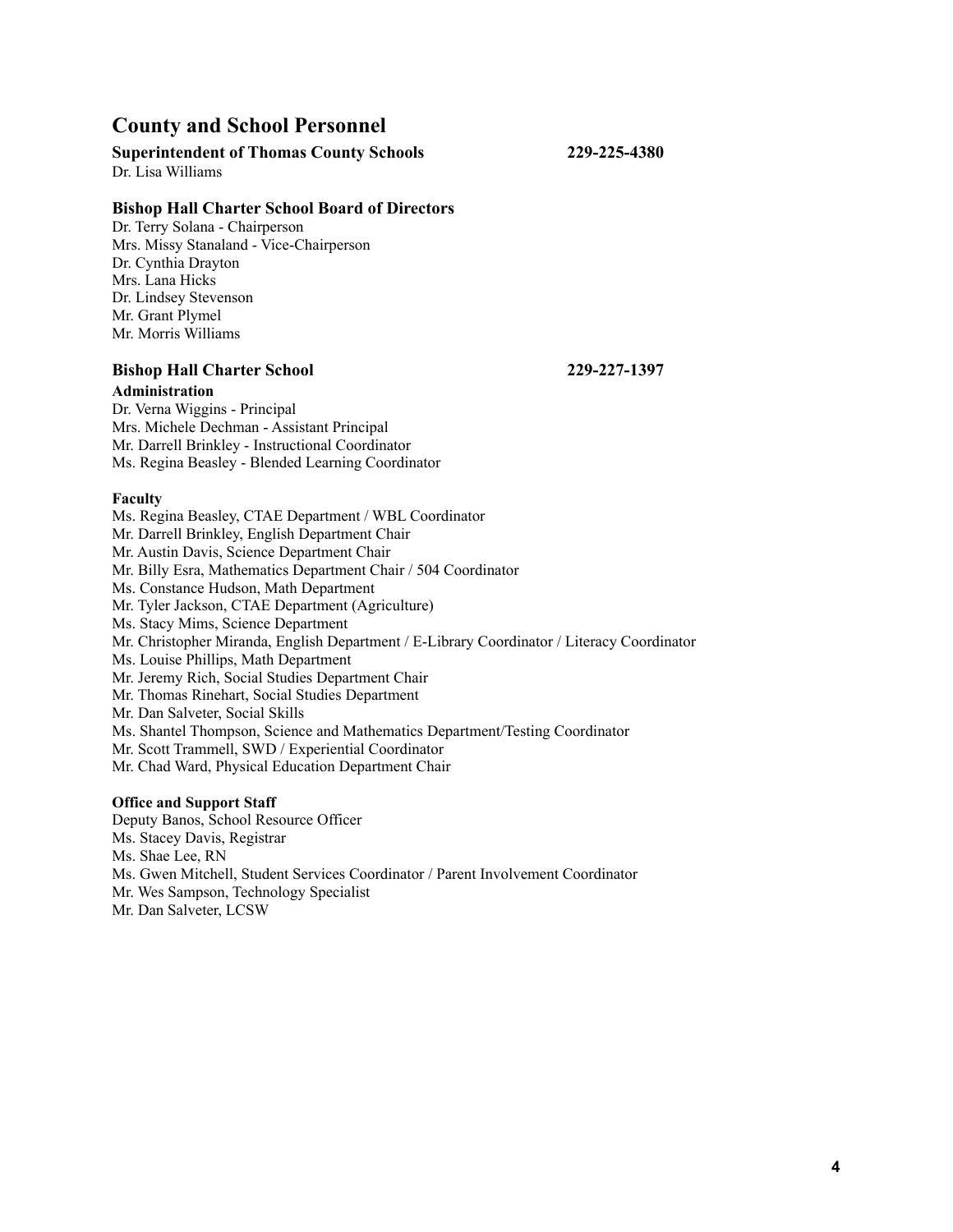## **2021-2022 Bell Schedule**

## **Monday - Thursday**

| $8:00 - 8:20$   | <b>Breakfast</b>                  |
|-----------------|-----------------------------------|
| 8:20            | <b>Start: First Bell</b>          |
| $8:25 - 8:30$   | Homeroom (Tardy @ 8:25)           |
| $8:33 - 9:28$   | 1st Period                        |
| $9:31 - 10:23$  | 2nd Period                        |
| $10:26 - 11:16$ | 3rd Period                        |
| $11:16 - 11:46$ | 1st Lunch                         |
| 11:49 - 12:39   | 4th Period for 1st Lunch Students |
| $11:19 - 12:09$ | 4th Period for 2nd Lunch Students |
| 12:09 - 12:39   | 2nd Lunch                         |
| $12:43 - 1:30$  | 5th Period                        |
| $1:33 - 2:25$   | 6th Period                        |
| 2:25            | Dismissal                         |

## **Friday - Club Schedule**

| $8:00 - 8:15$   | <b>Breakfast</b>                      |
|-----------------|---------------------------------------|
| $8:20 - 8:25$   | <b>Start: Homeroom</b> (Tardy @ 8:25) |
| $8:30 - 9:05$   | 1st Period                            |
| $9:10 - 9:45$   | 2nd Period                            |
| $9:50 - 10:25$  | 3rd Period                            |
| $10:30 - 11:05$ | 4th Period                            |
| $11:10 - 11:40$ | Lunch                                 |
| 11:45 - 12:20   | 5th Period                            |
| $12:25 - 1:00$  | 6th Period                            |
| $1:05 - 2:25$   | Clubs                                 |
| 2:25            | <b>Dismissal</b>                      |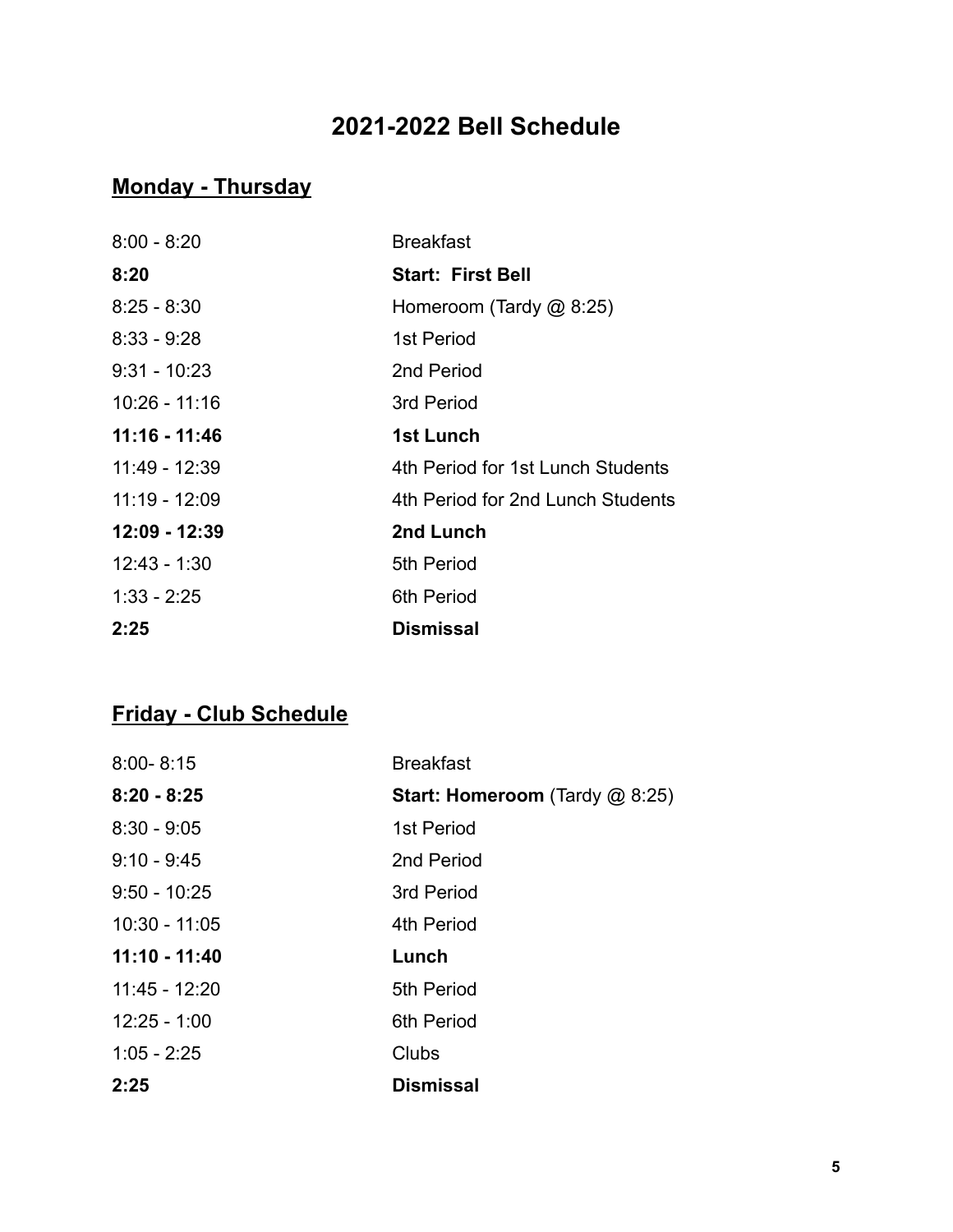#### **Federal/State/System Regulations**

#### **PARENT'S RIGHT TO KNOW**

#### **Teacher & Paraprofessional Qualifications**

In accordance with Every Student Succeeds Act (ESSA) of 2015, the Thomas County School District will provide, upon request, certain information on the professional qualifications of classroom teachers and paraprofessionals (ESSA Section  $1111(g)(2)(M)$ ). Parents may request the following information:

- 1. Whether the students' teacher
	- o has met State qualifications and licensing criteria for the grade levels and subject areas in which the teacher provides instruction;
	- o is teaching under emergency or other provisional status through which State qualification or licensing criteria have been waived;
	- o is teaching in the field or discipline of the certification of the teacher.

2. Whether the child is provided services by paraprofessionals and, if so, their qualifications. If you desire information concerning the qualifications of your child's teacher(s), please contact the principal at your child's school.

#### **Non-Professionally Qualified Teachers**

Each Thomas County School will provide to student's parent or guardian a timely notice that his or her student has been assigned or taught for four or more consecutive weeks by a teacher who has NOT met subject or grade level requirements for professional qualifications (ESSA Section  $1112(e)(1)(B)(ii)$ ).

#### **Student Achievement**

Each Thomas County School will provide to parents information on the level of achievement of the parent's child on each of the state academic assessments (ESSA Section  $1111(2)$  (B) (x)).

#### **Parent Resources Title I**

The following schools are classified as Title I Schools: Hand-in-Hand Primary, Garrison-Pilcher Elementary, Cross Creek Elementary, Thomas County Middle, The Renaissance Center for Academic and Career Development, and Bishop Hall Charter School. Each of the previously listed schools qualify as Title I schools based on the number of students meeting federal poverty guidelines. Title I schools are required to use research-based teaching strategies and programs to improve student achievement. Staff must be professionally qualified and must be involved in on-going staff development. School staff studies data gathered from student assessments, parent surveys, and staff surveys to guide the School's Improvement Plan. Title I Parent Involvement Plans are distributed to every parent at the beginning of the school year. The plan will also be attached to the school web page. A parent advisory panel meets twice a year to discuss school accomplishments and areas for improvement. If you have concerns or questions, please contact a parent advisory member. Each Title I school has a parent resource room that houses information pertaining to child health, discipline, development, and other topics relevant to the ages of the students at that school. Additionally, a variety of parent books are available for check-out in the media center. If you need information that we do not have, please ask the media specialist. In most situations, we are able to secure resources for you to check-out. Copies of our Title I Plan are available for parent review in the school office or online via school websites. Please contact a Parent Involvement Coordinator if you need assistance.

#### **Parent Volunteering**

Parent participation is encouraged at each of our schools. We encourage parents to participate in their student's school life. An orientation for volunteers is held in the fall of each school year. If you are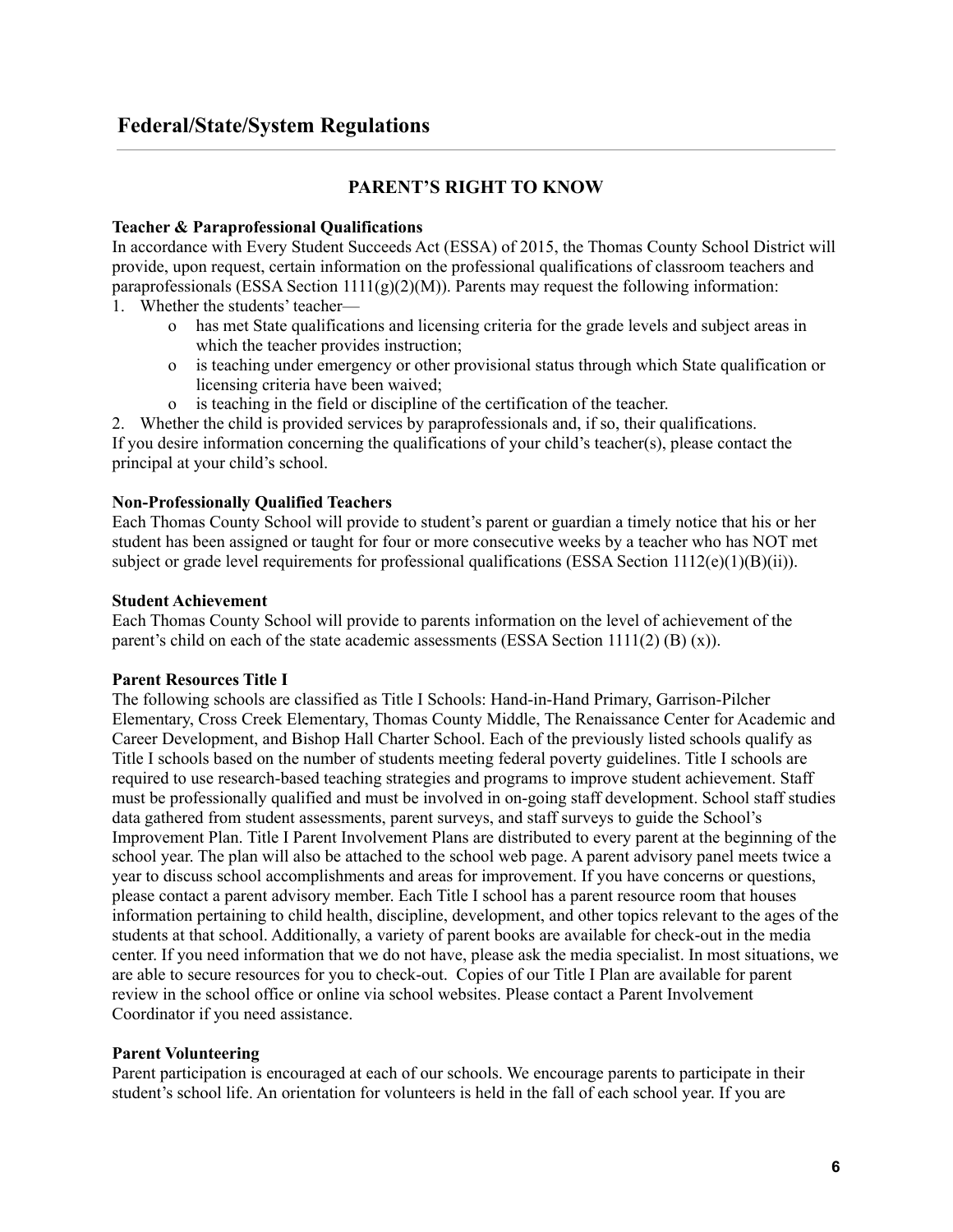interested in volunteering in your child's school, please contact the Parent Involvement Coordinator at that school. He or she will be more than happy to schedule times that are convenient for you that will not disrupt class schedules.

#### **Parent and Family Engagement**

In response to the COVID19 pandemic, please be aware that public health guidance may limit volunteer initiatives in our school system. Please contact the Parent Involvement Coordinator at your child's school for up to date information. Each Title I school will have an annual parent workshop to build parent capacity to support their children. Topics may include academic support, homework help, obtaining school information, behavior management, digital citizenship, standardized test data, or college and career planning. We welcome your input for planning and evaluation of these events. We will survey participants at the conclusion of each workshop to evaluate workshop quality, obtain feedback and gather suggestions.

#### **Comments and Concerns**

Thomas County Schools has a complaint procedure that is described in detail on our website: www.tcjackets.net To access this description, hover over the "Departments" icon, and select the "Federal Programs" link. The complaint procedure is also outlined in our Parent/Student/Teacher Handbooks. In the event that you have a complaint, we wish you to contact the school your child attends and seek assistance from the teacher or administration as an initial point of contact. If you are unable to resolve your concern, you are invited to contact the Superintendent at the Thomas County School Board of Education. If you are still unsatisfied, you may contact the Georgia Department of Education via: <http://programcomplaint.doe.k12.ga.us/everestwebportal/webform.asp>

#### **Title I School and District Contact information:**

| <b>Hand In Hand Primary</b>       | <b>Garrison Pilcher Elementary</b>                          |
|-----------------------------------|-------------------------------------------------------------|
| Principal, Dee Gaines             | Principal, Amy Tyson                                        |
| $(229)$ 225-3908                  | $(229)$ 225-4387                                            |
| <b>Cross Creek Elementary</b>     | <b>Thomas County Middle School</b>                          |
| Principal, Jamie Thompson         | Principal, Clay Stanaland                                   |
| $(229)$ 225-3900                  | $(229)$ 225-4394                                            |
| <b>Bishop Hall Charter School</b> | <b>Renaissance Center for Academic / Career Development</b> |
| Principal, Dr. Verna Wiggins      | Principal, Richard Potter                                   |
| (229) 227-1397                    | $(229)$ 227-3222                                            |
|                                   |                                                             |

#### **Questions:**

For additional information, you may contact Dr. Bob Dechman, Assistant Superintendent for Federal Programs by calling (229) 225-4380, or via email at bdechman@tcjackets.net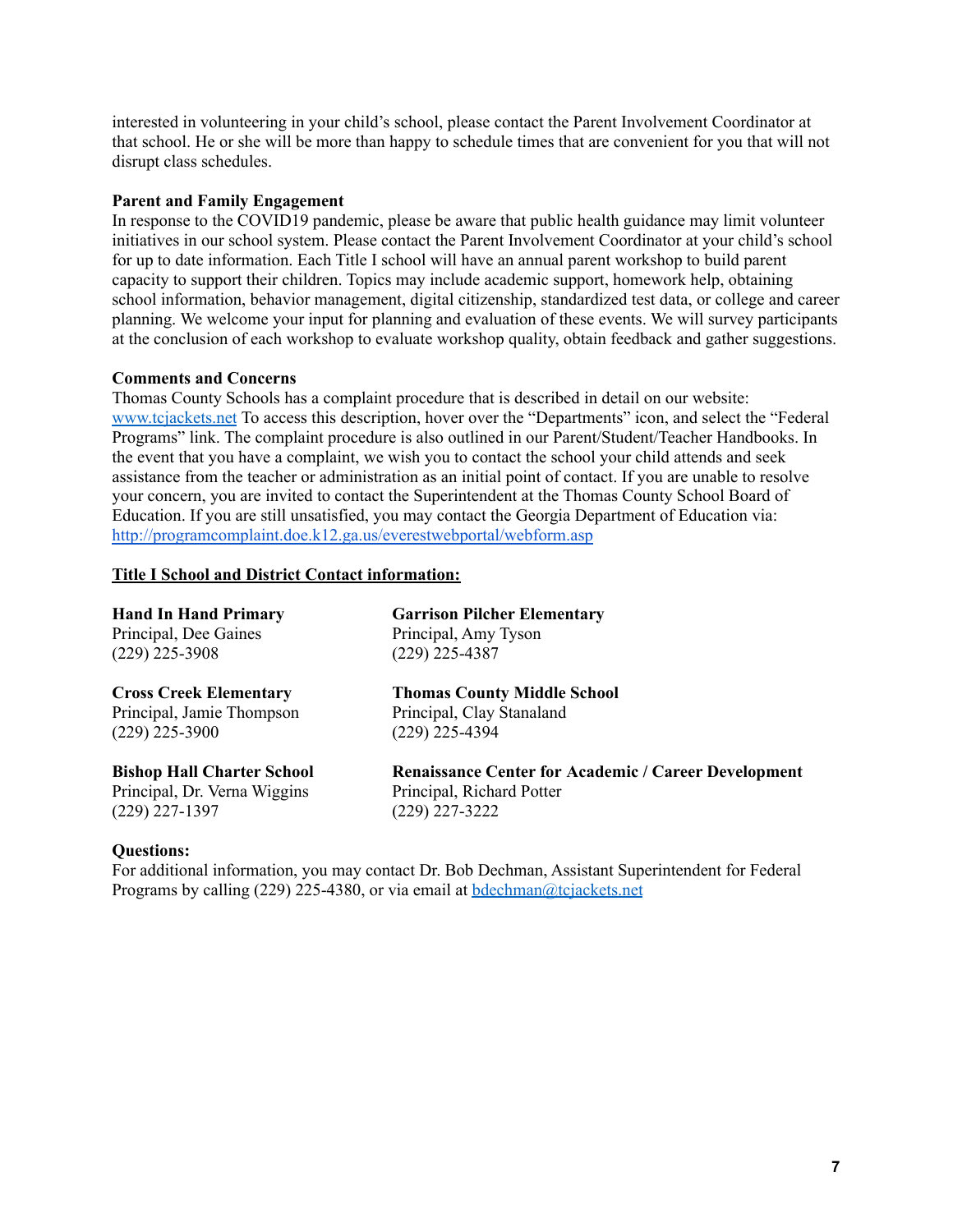#### **TRAINING AND MONITORING PROCEDURES AND ASSESSMENTS**

All faculty members involved with the administration or supervision of testing will participate in training sessions to orient them to their duties and responsibilities concerning testing. The system test coordinator provides orientation and training to each school test coordinator in August. Following this training, each school test coordinator conducts the initial training session for the school faculty. Test examiners and test proctors receive copies of their roles which delineate the "must do" activities and "must not do" activities. Signed copies of this information are collected and sent in after school officials train all staff.

The system test coordinator provides a detailed orientation and training session prior to each standardized test administration. School test coordinators are prompted to review appropriate state training webinar sessions as required. Sign in sheets and agendas serve as documentation of system training sessions for each testing program. Sessions specify district requirements for security and timelines for return of materials.

School test coordinators are responsible for conducting training sessions with their staff members prior to the administration of any standardized test. Content of this training will specify state regulations for test administration, as well as, school procedures and daily schedules for the duration of the testing window.

School test coordinators will document staff participation in school based training sessions prior to the test administration period. School test coordinators stay in contact with the system test coordinator on an as needed basis throughout the test administration period. School test coordinators are responsible for reporting irregularities promptly.

The system test coordinator will make periodic site visits to observe testing conditions, routines and processes. The system test coordinator will report any observations to the principal and or the superintendent in order to ensure corrective actions are implemented.

#### **FRAUD AND ETHICS POLICY**

To ensure the reporting of suspicion of fraudulent activity, the Thomas County Schools Superintendent and the BHCS Board of Directors ensure employees, clients and providers confidential channels to report suspicious activities.

Fraud: A false representation of a matter of fact, whether by words or by conduct, or by concealment of *that which should have been disclosed, that is used for the purpose of misappropriating property and/or monetary funds from federal grants or other sources.*

The Thomas County School District thoroughly and expeditiously investigates any reported cases of suspected fraud to determine if disciplinary, financial recovery, and/or criminal action should be taken.

All reports of suspected fraud must be handled under strict confidentiality. Only those directly involved in the investigation should be given information. Informants may remain anonymous but should be encouraged to cooperate with the investigators and should provide as much detail and evidence of the alleged fraudulent act as possible.

#### **Procedures and Responsibilities:**

1. Anyone suspecting fraud concerning federal or other programs should report their concerns to the Superintendent at 229-225-4380. In the event the allegation of fraud involves the Superintendent, an employee may report his or her suspicions directly to the chairman of the Thomas County Board of Education. Contact information for the Thomas County Board Chairman may be found on the school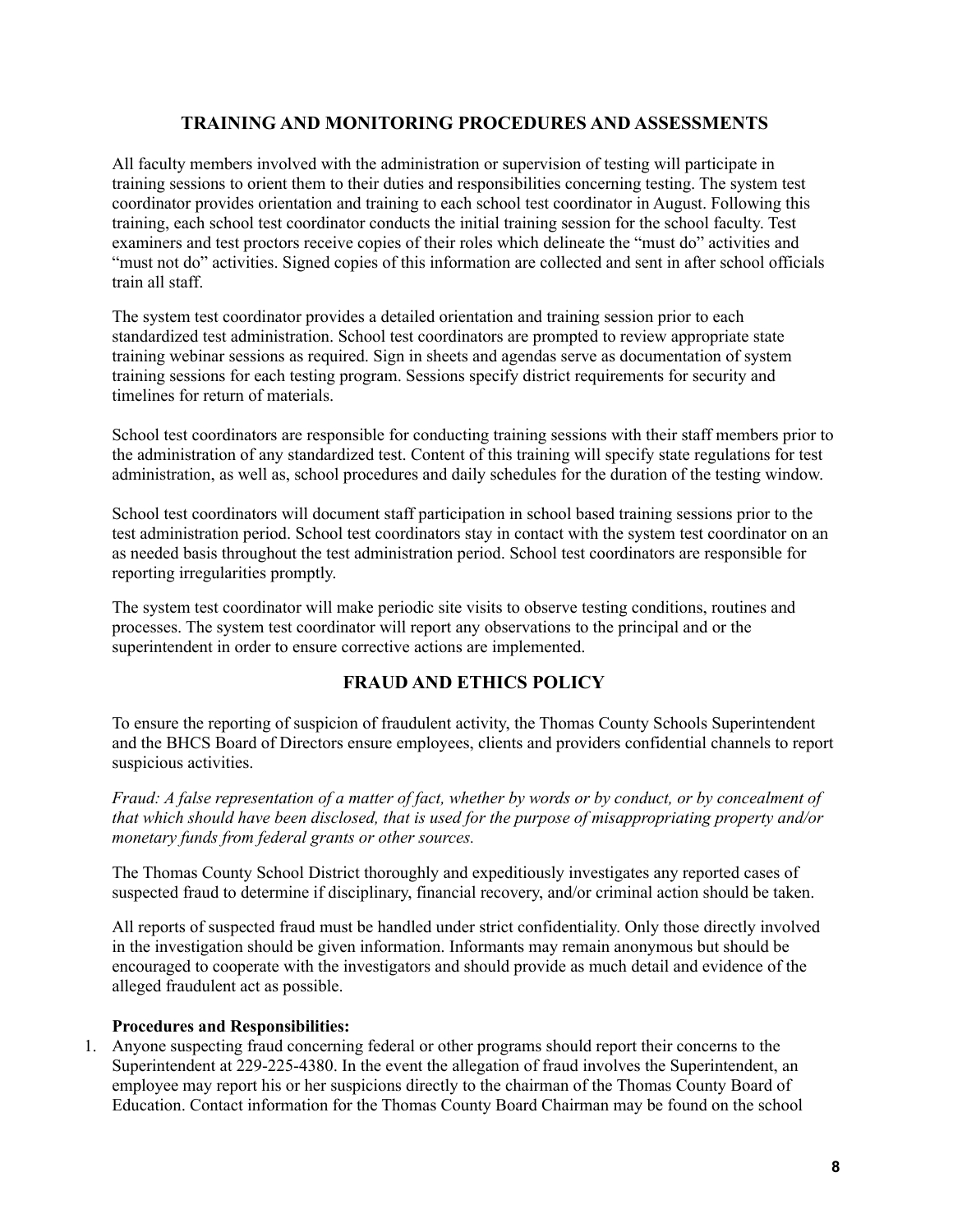system's website.

- 2. Any employee of Bishop Hall Charter School (temporary staff, full-time staff and/or contractors) who receives a report of suspected fraudulent activity must report this information within the next business day to the superintendent or chairman of the Thomas County Board of Education at 229-225-4380. Employees have the responsibility to report suspected fraud. All reports can be made in confidence.
- 3. The Thomas County School District shall conduct investigations of employees, providers, contractors, or vendors as necessary.
- 4. If necessary, employees will be contacted for additional information.
- 5. Periodic communication through meetings should emphasize the responsibilities and channels to report suspected fraud.

#### **HOMELESS STUDENTS POLICY**

To the extent practical and as required by federal law through the McKinney-Vento Homeless Assistance Act, the Thomas County School System and Bishop Hall Charter School will work with homeless students and their families to provide stability in school attendance and other services. Special attention will be given to ensuring the enrollment and attendance of homeless students not currently attending school.

Homeless students will be provided district services for which they are eligible, including Head Start and comparable preschool programs, Title I, similar state programs, special education programs for students with limited English proficiency, vocational and technical education programs, gifted and talented programs, and school nutrition programs.

Homeless students are defined as lacking a fixed, regular and adequate nighttime residence, including children who experience one or more of the following characteristics:

- 1. Sharing the housing of other persons due to loss of housing or economic hardship;
- 2. Living in motels, hotels, trailer parks or camping grounds due to the lack of adequate accommodations;
- 3. Living in emergency or transitional shelters;
- 4. Abandoned in hospitals;
- 5. Living in public or private places not designed for or ordinarily used as a regular sleeping accommodation for human beings;
- 6. Living in cars, parks, public spaces, abandoned buildings, substandard housing, transportation stations, or similar settings;
- 7. Migratory children living in conditions described in the previous examples;
- 8. Unaccompanied youth who are not in the physical custody of a parent or guardian. Homeless children and unaccompanied youth will be identified through three main sources:
	- a. School personnel will be trained to inquire about homelessness upon enrollment and withdrawal of students.
	- b. School personnel will notify the homeless liaison of any students determined to be homeless.
	- c. School staff will be trained on the identification of children in class who may be experiencing homelessness and appropriate procedures to follow.

Partnerships will be created between community agencies and the school system to identify children and youth experiencing homelessness. Outreach material will be provided to partner agencies by the homeless liaison to provide public notice of the rights of homeless students.

Each homeless student has the right to remain at his or her school of origin, to the extent feasible, or to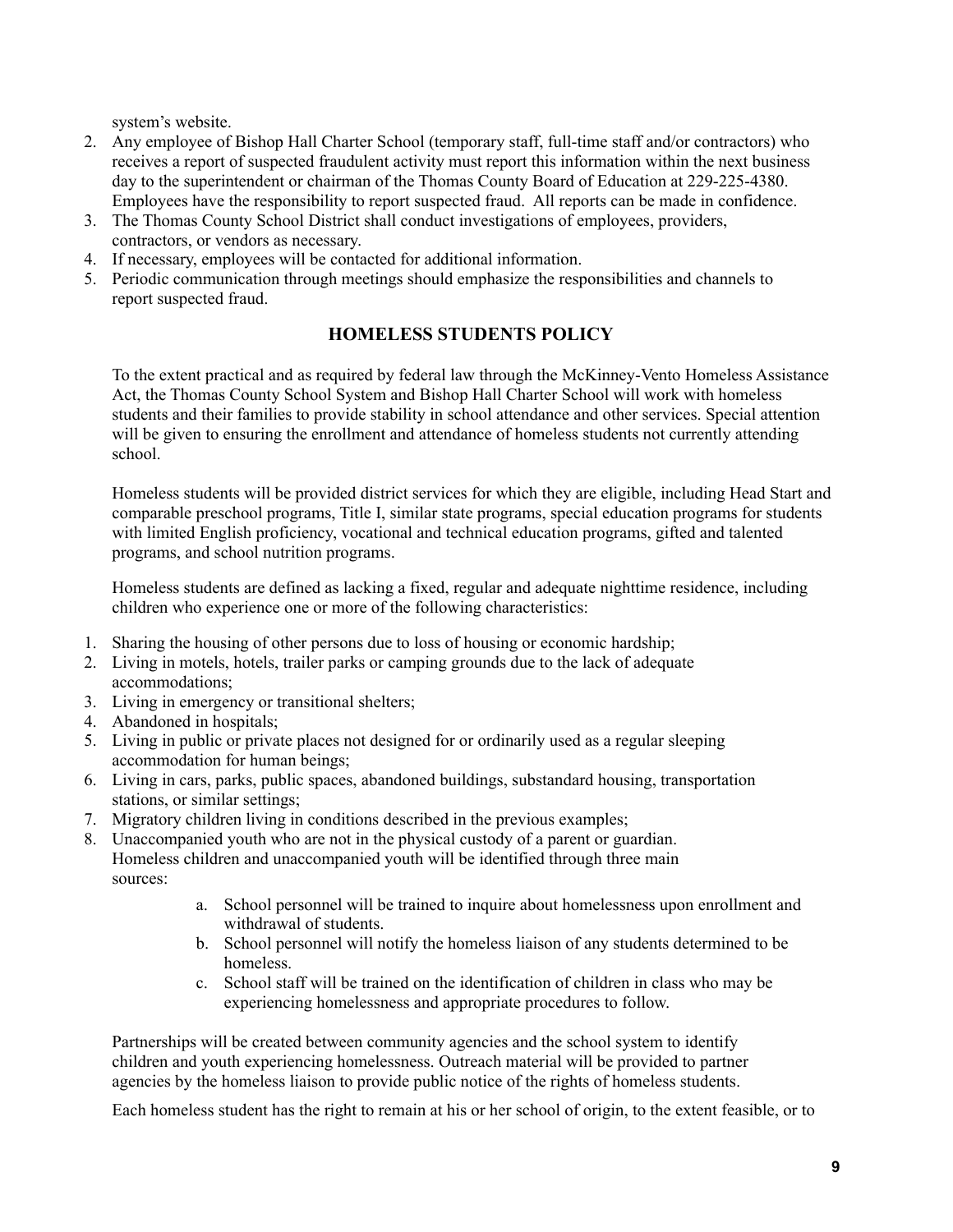attend school in the attendance area in which he or she is currently residing. Students identified as homeless have the right to immediate enrollment in school. Homeless students are also entitled to transportation to their school of origin or the school where they are to be enrolled. If transportation is requested by the parent/guardian, the school shall notify the district liaison.

If a dispute arises over any issue related to the rights of any homeless student, then the student shall be immediately enrolled and provided all services until the dispute is resolved in accordance with federal law. The school must provide the parent, guardian, or unaccompanied youth with a written explanation of its decision and inform him/her of his/her right to appeal with the district homeless liaison. The liaison shall ensure enrollment and appropriate services until the dispute is resolved. All records of disputes shall be kept. The state level appeals process will also be provided following the district level appeal.

Homeless students shall be provided comparable services to other students including the following: transportation, Title I, education services where they meet eligibility criteria, vocational and technical education program, gifted and talented program, and school nutrition. Upon being identified as homeless, students automatically qualify for free school meals. Title I services should also be made available to all homeless students regardless of the school of enrollment's Title I status.

The district's liaison for homeless students and their families shall coordinate with local social service agencies that provide services to homeless children and youth and their families; other school districts on issues of transportation and records transfers; and state and local housing agencies responsible for comprehensive housing affordability strategies. The district's liaison will also review and seek revisions to district policies that may act as barriers to the enrollment of homeless students.

For any concerns regarding the rights of homeless students, please contact the Thomas County School District's Homeless Liaison at 225-4380.

#### **SCHOOLATTENDANCE**

#### **Notification of Provisions of Georgia's Compulsory Student Attendance Law** (O.C.G.A.

20-2-690.1) Georgia law requires children between the ages of 6 and 16 to be enrolled in and attend school.

However, if a child is under 6 and has attended more than 20 days in a public school, he/she is subject to the compulsory attendance law  $(O.C.G.A. 20-2-150(C)).$ 

A student is considered truant if he/she misses more than five unexcused absences during the school year. Pursuant to O.C.G.A. 20-2-690.1, a parent/guardian shall be held responsible for the child's failure to report to school. Potential consequences for parents and/or students include: a referral to the District Attorney's office, misdemeanor charges with a fine of not less than \$25.00 and not greater than \$100.00 for each offense, imprisonment for up to 30 days, community service, or any combination of such penalties, at the discretion of the court having jurisdiction may be imposed. Each day's unexcused absence from school, after the initial five unexcused days, shall constitute a separate offense.

#### **ABSENCES AND EXCUSES POLICY**

#### **Definitions:**

- **Truant:** Any child subject to compulsory attendance who during the school calendar year has more than five days of unexcused absences. Note: School days missed as a result of an out of school suspension shall not count as unexcused days for the purpose of determining student truancy.
- **Student Attendance Protocol:** Procedures to be used in identifying, reporting, investigating and prosecuting cases of alleged violations of O.C.G.A. 20-2-690.1, relating to mandatory school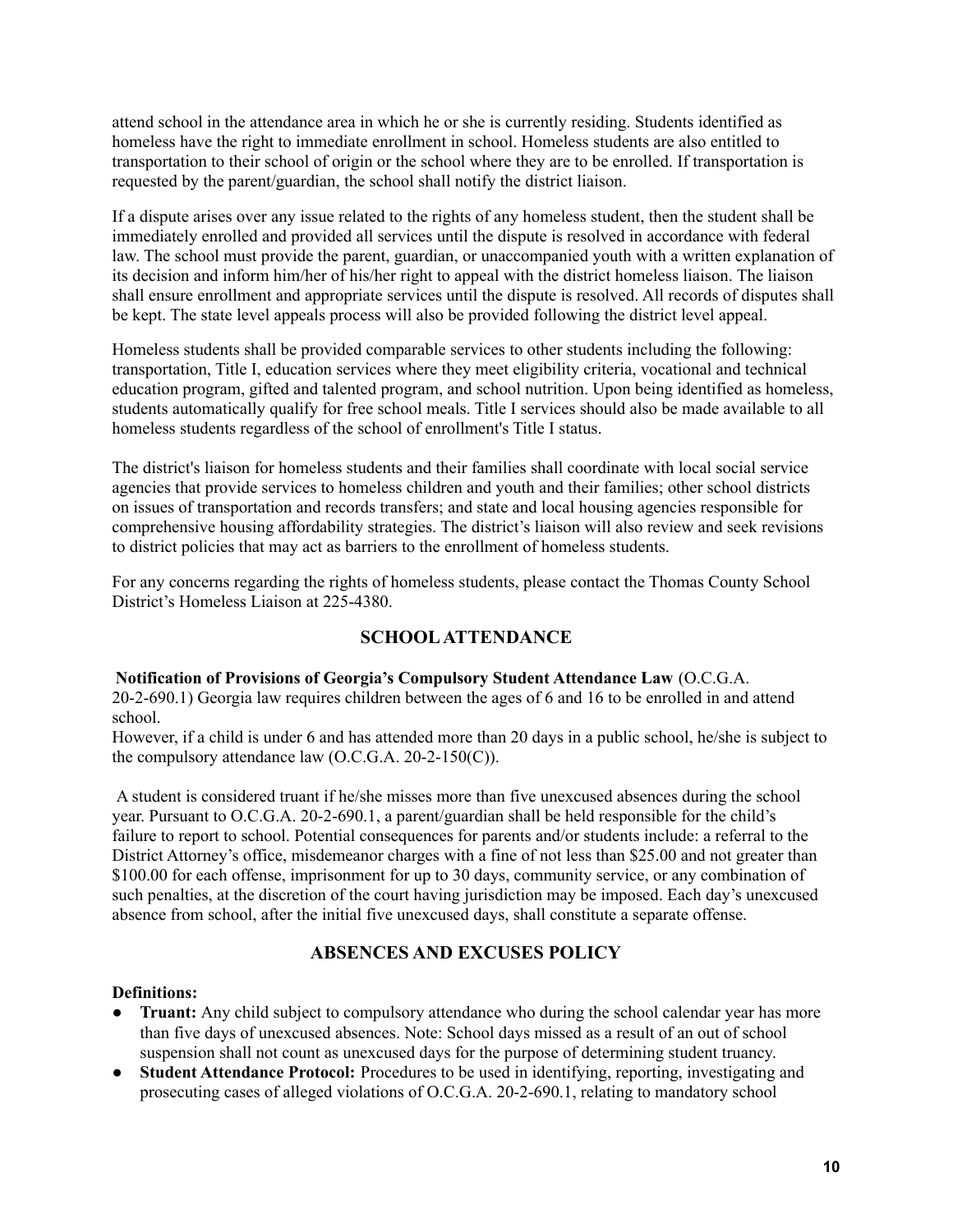attendance and appropriately addressing the issue with parents and guardians. The protocol shall also include recommendations for policies relating to tardiness.

● **Student Attendance Committee:** A committee established by the chief judge of the superior court of each county for the purpose of ensuring compulsory school attendance, to reduce the number of unexcused absences from school, and to increase the percentage of students present to take tests which are required to be administered under the laws of this state.

#### **Excused Absences: Students may be temporarily excused from school:**

- 1. Who are personally ill and attendance in school would endanger their health or the health of others.
- 2. When in their immediate family there is a serious illness or death, which would reasonably necessitate absence from school.
- 3. On special and recognized religious holidays observed by their faith.
- 4. When mandated by order of governmental agencies (pre-induction physical examination for services in armed forces or court order).
- 5. Students in military families whose parents are currently serving or previously served on active duty in the U. S. Armed Forces or in the Reserves or National Guard on extended active duty "**may** be granted excuse absences, up to a maximum of five days per school year, not to exceed two school years, for the day or days missed from school to attend military affairs sponsored events, provided the student provides documentation prior to absence.
- 6. A student may be excused from school when prevented from such attendance due to conditions rendering attendance impossible or hazardous to their health or safety.

When a child is absent from school, the parent will furnish the school a written excuse within three school days of the absence. The school will require students to present appropriate medical documentation for absences due to illness upon return to school for the purpose of validating that the absence is an excused absence after accepting a parent excuse five times within a semester.

With proper verification, a student may be eligible for hospital/homebound instruction as outlined in State Board of Education Rule 160-4-2-31.

Students who miss an excessive amount of class time (as defined by school rules) may be required to participate in make-up activities as described by the individual schools. The principals shall work with the superintendent to develop rules for implementing this policy.

#### **Unexcused Absences:**

Bishop Hall Charter School personnel will notify the parent, guardian or other person who has control or charge of the student when such student has three unexcused absences. The notice shall outline the penalty and consequences of such absences and that each subsequent absence shall constitute a separate offense. After two reasonable attempts to notify the parent, guardian or other person who has charge of the student, the school system shall send written notice via first class mail.

The Thomas County School System and Bishop Hall Charter School will provide to the parent, guardian, or other person having control or charge of each student enrolled in public school a written summary of possible consequences and penalties for failing to comply with compulsory attendance. By September 1 of each school year or within 30 school days of a student's enrollment in the school system, the parent, guardian, or other person having control or charge of such student shall sign a statement indicating receipt of such written statement of possible consequences and penalties. In addition, students aged ten or older by September 1 shall sign a statement indicating receipt of a written statement of possible consequences for non-compliance to the local policy.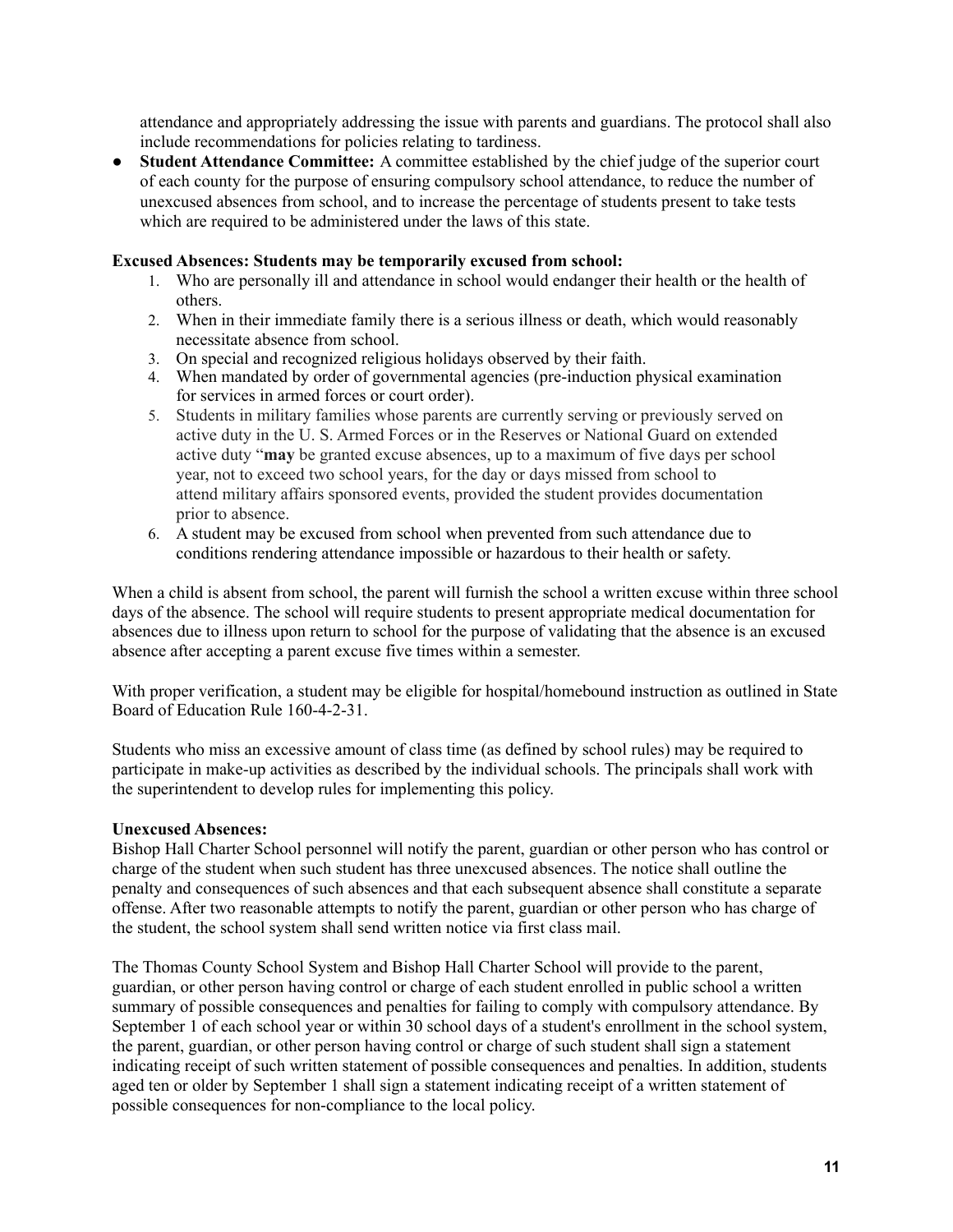#### **MAKE-UP WORK**

Students are responsible for completing make-up work with each individual teacher, subject to the school's make-up policy.

**Excessive Absences:** The following provisions apply to consecutive and non-consecutive absences during one academic year.

**After Three Unexcused Absences:** The attendance office or the principal's designee will contact the parent/guardian by telephone, letter, email, parental conference, or any other means of communication deemed necessary. All contacts made will be documented.

**After Five Unexcused Absences:** The attendance office or principal's designee will notify the parent/guardian by mail, **and** by any other means of communication deemed necessary. The mailed letter and/or contact will serve as the required notification that outlines the penalty and consequences of the student's unexcused absences and that each subsequent absence shall constitute a separate offence. All contacts made will be documented.

**After Seven Unexcused Absences:** The counselor/parent coordinator will meet or make contact with the parent/guardian and the student. The parent/guardian and student will be informed of the consequences of excessive unexcused absences. Strategies will be discussed to help improve the student's attendance. An attendance plan and contract will be signed and implemented. The counselor/parent coordinator will continue to monitor the student's attendance. The parent/guardian and student will be contacted for non- compliance of the plan and contract. All contacts made will be documented.

**After Ten Unexcused Absences:** A mandatory attendance meeting will be scheduled with the parent / guardian and the student. A plan that contains specific strategies to help improve the student's attendance will be created and signed. The parent and the student will also be reminded of the consequences for continued unexcused absences. The student's attendance will continue to be monitored. The parent / guardian and student will be contacted for non-compliance of the plan and contract. All contacts made will be documented.

**After Thirteen Unexcused Absences:** The parent / guardian and/or student may be referred to the Thomas County School System's director of pupil services / truant officer if the student continues to accrue unexcused absences.

After the student has been referred to the director of pupil services / truant officer, the school will continue to monitor the student's attendance and continue to use school-based interventions to help prevent continued unexcused absences. The school will also continue to inform the parent / guardian, the student, and the director of pupil services / truant officer of any continued unexcused absences by any means of communication deemed necessary. All contacts will be documented.

Based upon the determination of the director of pupil services / truant officer, the parent / guardian, and/or student may be referred to the community based risk reduction team (CBRRT).

#### **COMMUNITY BASED RISK REDUCTION TEAM**

The Thomas County Board of Education has adopted the Community Based Risk Reduction Team (CBRRT) as a sub-committee of the Thomas County Schools/Thomasville City Schools Student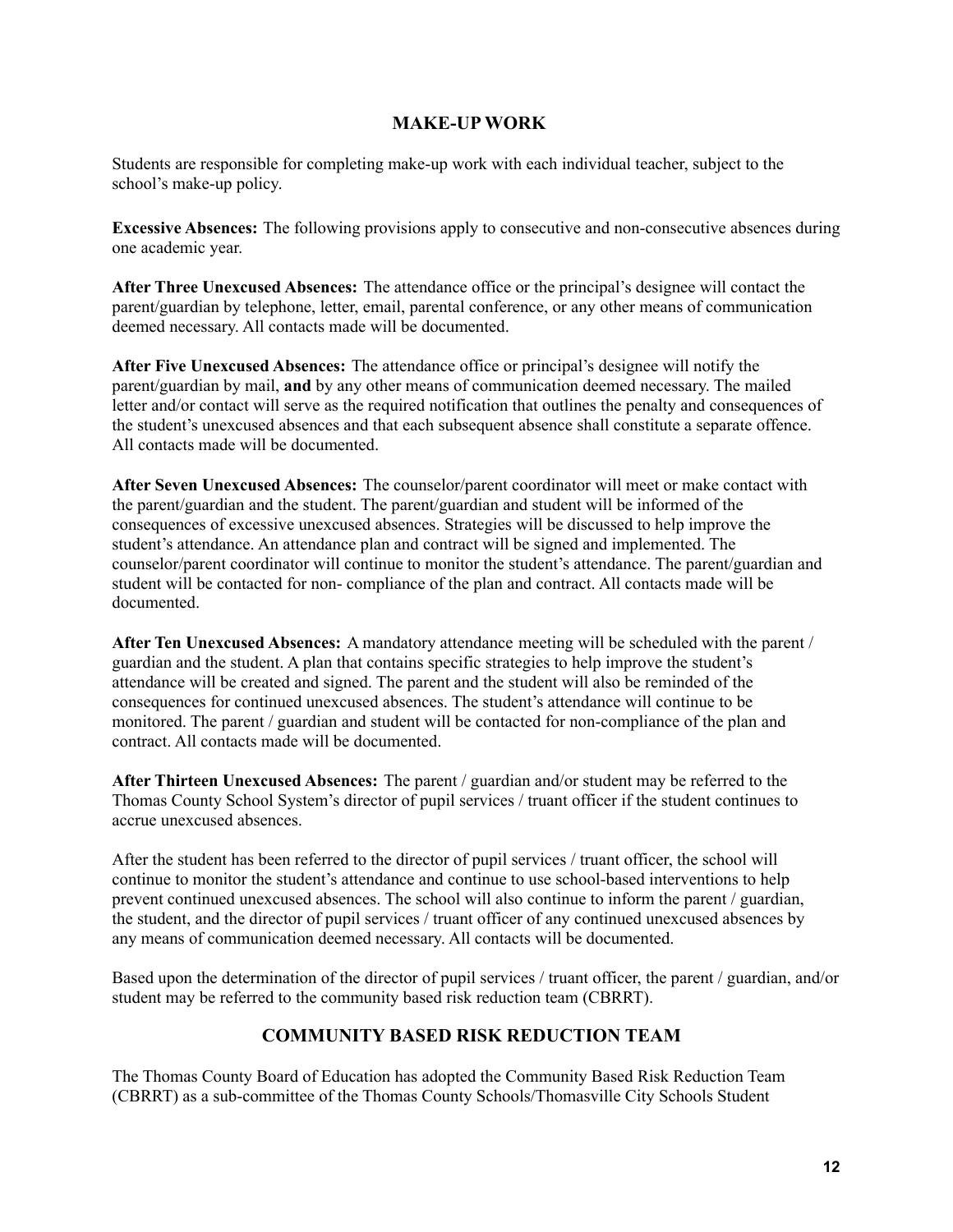Attendance Protocol Committee. The CBRRT was created in an effort to help improve school attendance and to provide early community intervention for students who are at risk of becoming delinquent, unruly, or deprived. The CBRRT includes representatives from the following community agencies: the District Attorney's Office, the Department of Juvenile Justice, the Department of Family and Children Services, GA Pines Mental Health, the Vashti Center, the Thomas County Sheriff's Department, the Thomasville Police Department, the Thomas County School System, and the Thomasville City School System.

Upon encountering chronic absences and/or tardies, along with other matters which may constitute educational deprivation, the Thomas County School System's designee may refer a student to the CBRRT. The team of school and community agency representatives will hold a scheduled mandatory meeting for the parent/legal guardian to attend. The student is also mandated to attend the CBRRT meeting if he/she is in grades 4th-12th. The meeting will be held in the Thomas County Judicial Center located at 325 N. Madison St. in Thomasville, GA, and the parent/legal guardian will receive prior notification of the meeting's scheduled date and time.

The CBRRT will prepare a multi-agency intervention plan with the parent and student that will address factors which may be negatively impacting the student's education. If the parent and/or student fail(s) to attend the mandatory CBRRT meeting, or if the parent and/or student continue(s) to be non-compliant, then the CBRRT may recommend that the District Attorney's Office proceed with an educational deprivation petition in the Thomas County Juvenile Court or criminal prosecution in the Thomas County State Court for the parent / legal guardian and/or prosecution in the Thomas County Juvenile Court or any other court having jurisdiction for the student.

#### **WITHDRAWALS**

The Thomas County Board of Education and the Bishop Hall Charter School Board of Directors authorizes the schools to withdraw a student who:

- 1. has missed more than 10 consecutive days of unexcused absences; and
- 2. is not subject to compulsory school attendance; and
- 3. is not receiving instructional services from the local school system through homebound instruction or instructional services required by the federal Individual with Disabilities Education Act (IDEA); or
- 4. is subject to compulsory attendance if the local superintendent or designee has determined the student is no longer a resident of the local school system or is enrolled in a private school or home study program
- *● Students shall be withdrawn retroactive to the first day of the consecutive absences.*

#### **HOSPITAL HOMEBOUND**

#### **Georgia State Board of Education Rule 160-4-2-.31 Hospital/Homebound (HHB) Services**

Hospital/Homebound (HHB) services are designed to provide continuity of educational services between the classroom and home or hospital for students in Georgia public schools whose medical needs, either physical or psychiatric, do not allow them to attend school for a limited period of time. HHB instruction may be used to supplement the classroom program for students with health impairments whose conditions may interfere with regular school attendance (e.g., students receiving dialysis or radiation/chemotherapy or students with other serious health conditions). Students must be enrolled in a public school in Georgia in order to receive HHB services.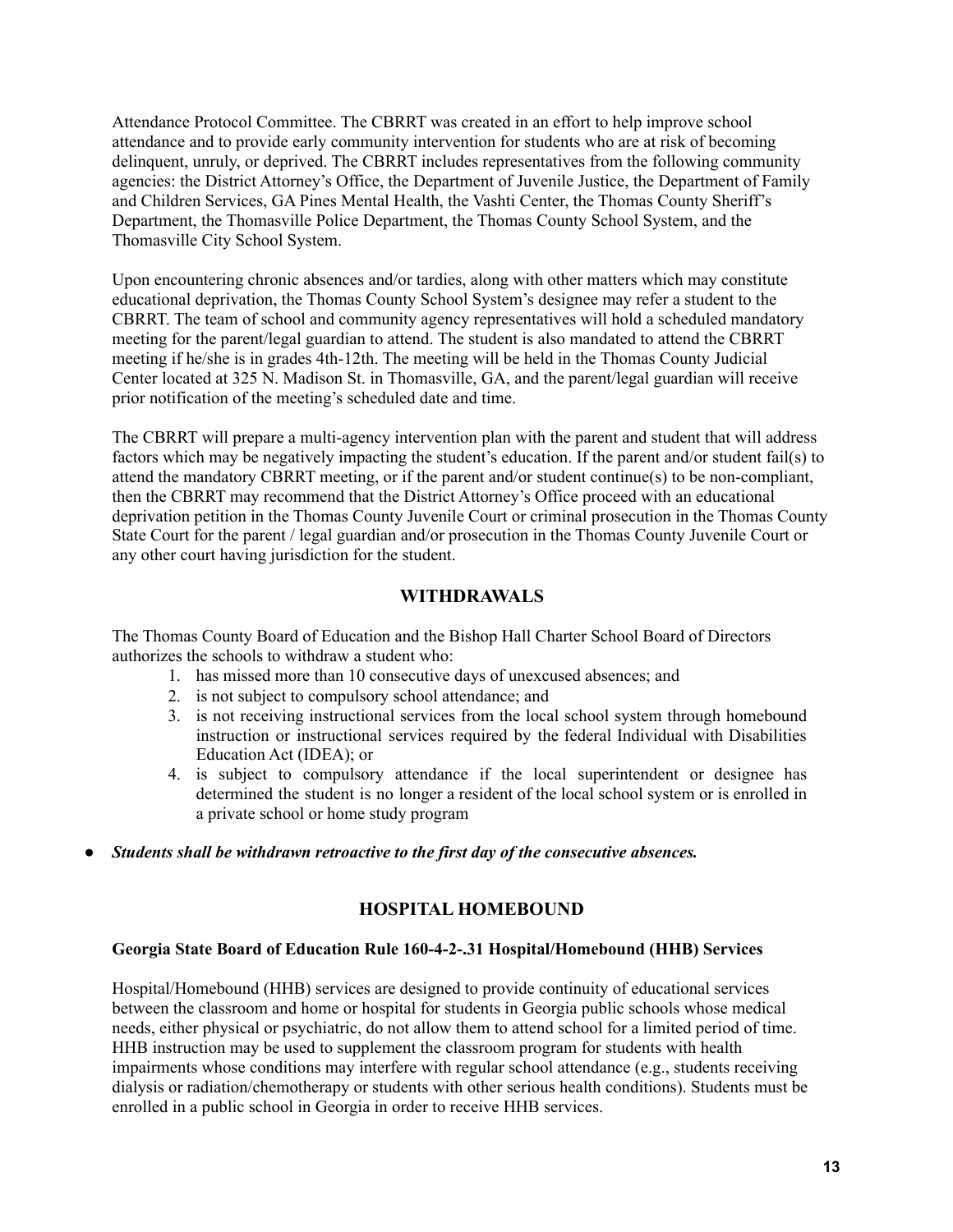HHB services are not intended to supplant regular school services and are by design temporary. The student must anticipate being absent from school for a minimum of ten consecutive or intermittent school days due to a medical or psychiatric condition. The student's inability to attend school for medical or psychiatric reasons must be certified by the licensed physician or licensed psychiatrist who is currently treating the student for the diagnosis presented.

For HHB forms or questions contact Michele Dechman, Assistant Principal, at 229-227-1397, [mdechman@bhknights.net](mailto:mdechman@bhknights.net) office email or Christopher Huckans, Director of Student Services, at 229 225-4380 Ext 111, *[chuckans@tjackets.net](mailto:chuckans@tjackets.net)* office email.

It is the policy of the Board of Education that Bishop Hall Charter School shall comply with the requirements of the Family Educational Rights and Privacy Act (FERPA). Student Data Privacy, Accessibility, and Transparency Act of Georgia (the Act). For the purposes of this policy, a "parent" is defined as a natural parent, a guardian, or an individual acting as a parent in the absence of a parent or guardian. An "eligible student" is defined as a student who has reached 18 years of age or is attending an institution of postsecondary education.

The Superintendent shall implement procedures whereby every principal is directed to develop a means to notify, on an annual basis, parents and eligible students, including parents of eligible students, who are disabled or who have a primary or home language other than English, of their rights under the FERPA and the Act, either through a student handbook distributed to each student in the school or by any means that are reasonably likely to inform them of their rights. Generally, a parent or eligible student will be permitted to obtain a copy of the student's education records upon reasonable notice and payment of reasonable copying costs.

#### **FAMILY EDUCATIONAL RIGHTS AND PRIVACY ACT (FERPA)**

Confidentiality of student records shall be preserved while access is provided to parents, eligible students, and school officials with legitimate educational interests, as described in the annual parent notice.

With the exception of directory information as defined below, personally identifiable information will not be released by the school district from an education record without prior written consent of the parent or eligible student, except to the extent authorized by FERPA and its implementing regulations at 34 C.F.R. § 99.31.

The Board of Education designates the following information as "directory information." Unless a parent or eligible student makes a timely request to the principal of the school where the student is enrolled that such information not be designated as directory information for the individual student, such information will not be considered confidential and may be disclosed upon request.

- a. Student's name and address;
- b. Student's date and place of birth;
- c. Student's participation in official school activities and sports;
- d. Weight and height of members of an athletic team;
- e. Dates of attendance at schools within the school district;
- f. Honors and awards received during the time enrolled in district schools;
- g. Photograph; and
- h. Grade level.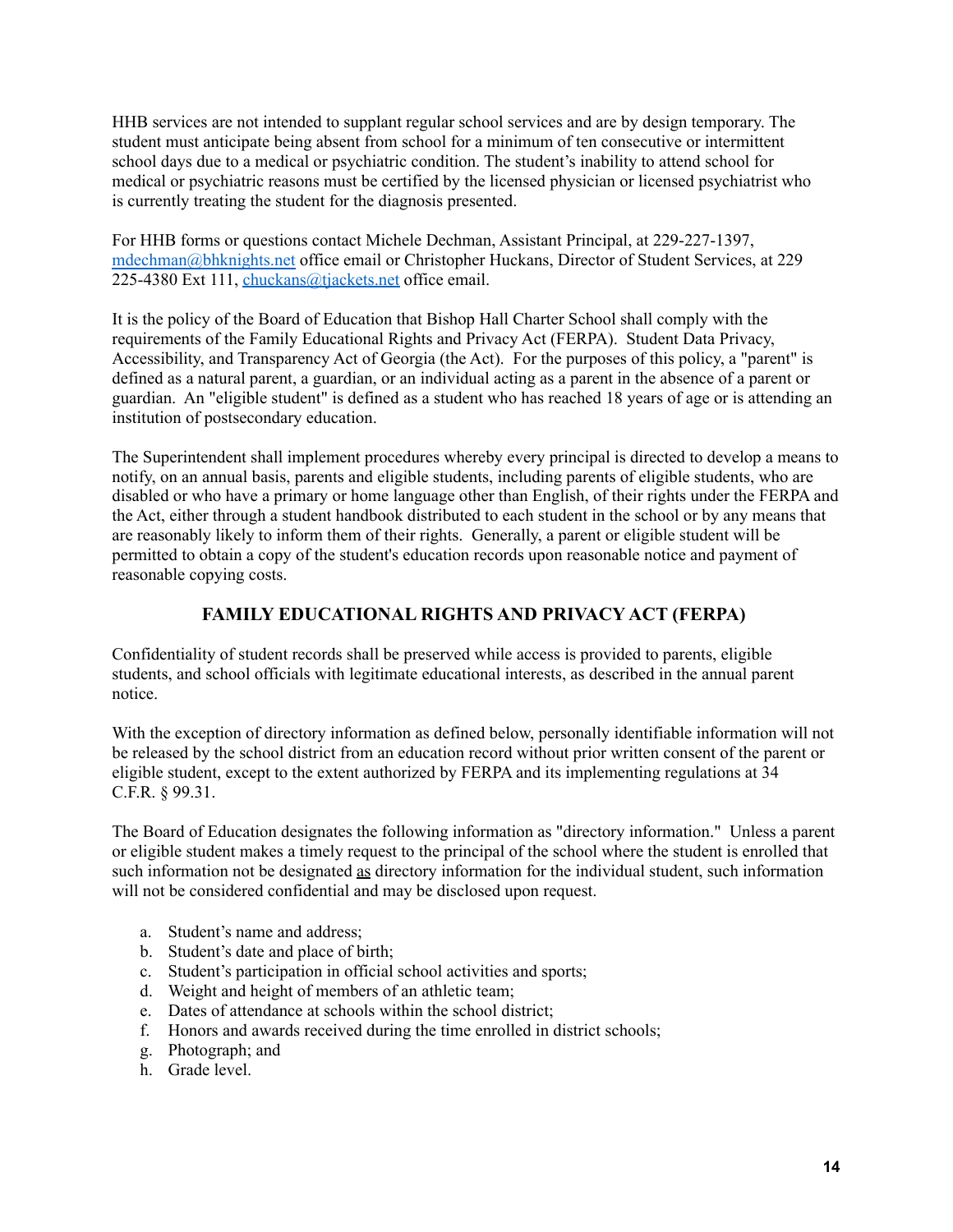#### **Mandated Release of Student Information to Military Recruiters and Institutions of Higher Education**

Section 8025 of the Every Student Succeeds Act (ESSA) requires that school systems provide, upon a request made by a military recruiter or an institution of higher education, access to the name, address, and telephone listing of each secondary school student. A parent of a secondary school student, or a student who has reached the age of 18, may submit a written request to the school, that the student's name, address, and telephone listing not be released to a military recruiter or an institution of higher education without prior written consent of the parent.

#### **EQUAL OPPORTUNITY STATEMENT**

It shall be the policy of Bishop Hall Charter School not to discriminate on the basis of race, color, national origin, sex, age, religion, creed or disability in educational programs and activities, in employment or recruitment for employment, admission to facilities, or in any related policies, practices or benefits.

#### **NONDISCRIMINATION POLICY**

Federal law prohibits discrimination on the basis of race, color, or national origin (Title VI of the Civil Rights Act of 1964); sex (Title IX of the Education Amendments of 1972 and Title II of the Carl D. Perkins Vocational Education Act of 1984); or handicap (Section 504 of the Rehabilitation Act of 1973) in educational programs or activities receiving federal financial assistance.

Employees, students, and the general public are hereby notified that the Thomas County School District and Bishop Hall Charter School does not discriminate in any educational programs or activities or in employment policies.

Dr. Bob Dechman, Assistant Superintendent of Federal Programs for Thomas County Schools, is responsible for coordinating the district's effort to implement this nondiscriminatory policy. Inquiries concerning the application of Title II, Title VI, or Section 504 to the policies and practices of the district may be addressed to Dr. Dechman at Thomas County Schools, 200 North Pinetree Blvd, Thomasville, Georgia 31792.

#### **PARENT RESPONSIBILITIES**

The ultimate responsibility for a student's behavior rests with the student and his/her parents. Students are to respect constituted authority, which includes obedience to school rules, regulations, and procedures. The school anticipates that parents will be cooperative in dealing with any behavioral problems which may arise and expects that this cooperation will be made apparent to the child.

One of the most significant objectives of discipline must be to develop within the individual student the desire to exercise his/her rights judicially. To realize this objective, the school reserves the right to hold parental conferences, guidance conferences, or conferences with the court and the right to request schedule changes or psychological examinations and/or treatment.

Georgia law (O.C.G.A. 20-2-766) provides that school administrators who identify a student as a chronic disciplinary problem may require the parent to attend a conference to participate in the development of a disciplinary and behavioral correction plan. Parents who do not attend such conferences may be referred to the courts where they may be fined up to \$500. The need for a parental conference is indicated whenever a student is suspended at home or when a teacher or administrator informs the parent that a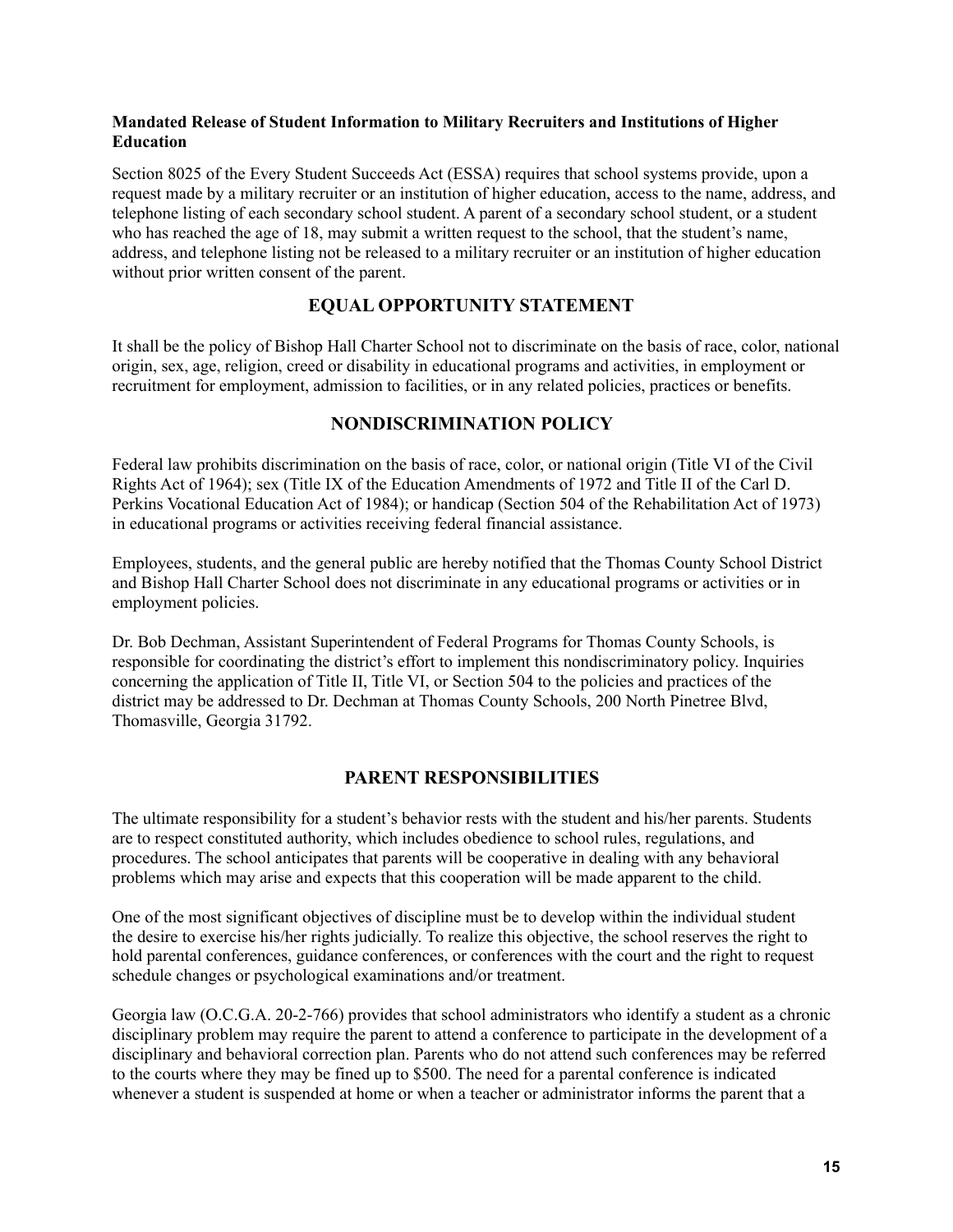conference is needed.

#### **EMERGENCY SITUATIONS**

The school has an approved emergency management plan on file in the principal's office. This plan has provisions for tornadoes, fire, and terroristic situations.

#### **EMERGENCY CONTACT CARDS**

All students are asked to have parents/guardians fill out and sign an emergency card, which will be kept on file in the front office. Names of relatives or neighbors who have permission to check the student out in an emergency should be listed on the cards as well as names of doctors, etc. All students must have a card on file. As soon as information changes, students should notify the front office. The emergency card will be used only in the case of a valid emergency.

#### **SECLUSION AND RESTRAINT POLICY**

As part of the emergency procedures in place in our schools, any student who poses an imminent risk of injury to him/herself or others may be physically restrained by school staff in accordance with Thomas County Board of Education policies. This restraint could occur along with other emergency actions such as contacting law enforcement. Significant violations of the law including assaults on students and staff will be reported to law enforcement. Within a reasonable time, not to exceed one school day, parents or guardians will be informed in writing when any of these actions occur.

#### **POLICIES**

Every student has the right to an education, and our policies are enforced to protect this right. School regulations are developed keeping in mind the requirements set by Georgia State law, the Georgia State School Board, and Thomas County Board of Education. In areas where these organizations do not give specific direction, regulations are developed by the administration and faculty. Student and parent committees may be used in an advisory capacity. All policies and regulations are subject to review and help us work well together by treating fellow students and teachers with courtesy and respect. We request your cooperation in abiding by these policies.

#### **SCHOOL COUNCIL**

School councils were established by the General Assembly of Georgia to improve communications and participation of parents and the community in the management and operation of local schools. The purpose of the school council is to bring communities and schools closer together in a spirit of cooperation to solve difficult education problems, improve academic achievement, provide support for teachers and administrators, and bring parents into the school-based decision-making process. The management and control of public schools continues to be the responsibility of the local board of education with the principal being the designated school leader.

#### **SECTION 504 PROCEDURAL SAFEGUARDS**

Section 504 of the Rehabilitation Act of 1973, commonly referred to as Section 504, is a nondiscrimination statute enacted by the United States Congress. The purpose of Section 504 is to prohibit discrimination and to assure that disabled students have educational opportunities and benefits equal to those provided to non-disabled students.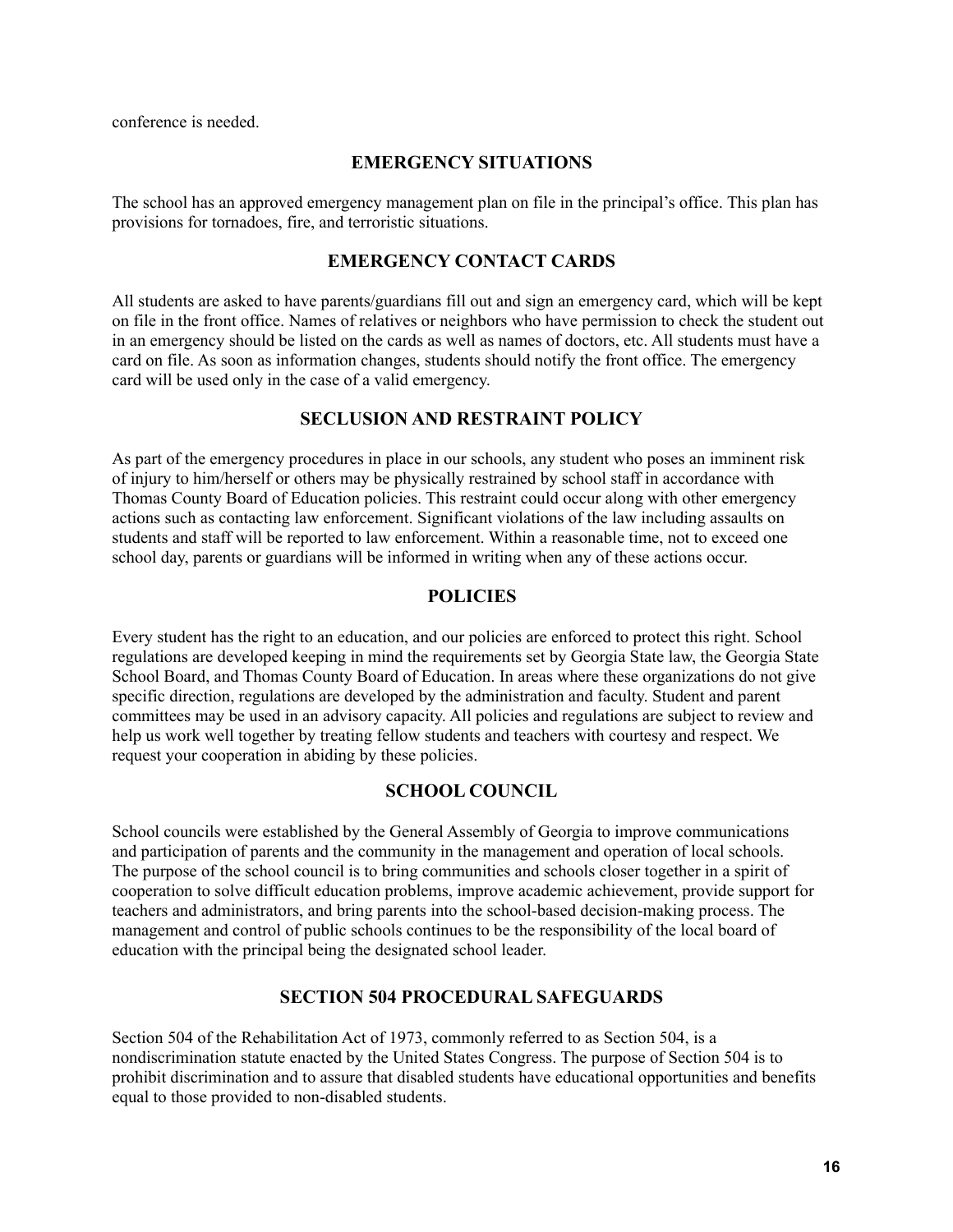For more information regarding Section 504, or if you have questions or need additional assistance, please contact your system's Section 504 Coordinator at the following address:

Beth Weiss, School Psychologist, Garrison Pilcher Elementary School 229-225-4387, [bweiss@tcjackets.net](mailto:bweiss@tcjackets.net)

Thomas County Schools and Bishop Hall Charter School notify parents and students that Section 504 student rights and procedural safeguards are included in their entirety in our student handbooks and on our website. Parents and students are entitled to Section 504 student rights and procedural safeguards on request.

1. **Overview:** Any student, parent, or guardian may request an impartial hearing due to the school system's actions or inactions regarding a child's identification, evaluation, or educational placement under Section 504. Requests for an impartial hearing must be in writing to the school system's Section 504 Coordinator; however, failure of the grievant to request a hearing in writing does not alleviate the school system's obligation to provide an impartial hearing if the grievant orally requests an impartial hearing through the school system's Section 504 Coordinator. The school system's Section 504 Coordinator will assist the grievant in completing the written Request for Hearing.

**2. Hearing Request:** The Request for the Hearing must include the following:

- a. Student name
- b. Address of student
- c. School student is attending
- d. Reason for request of the hearing
- e. Decision objecting to
- f. Remedy suggested
- g. Name and contact information of person requesting a hearing

Within 10 business days from receiving the Request for Hearing, the 504 Coordinator will acknowledge the Request for Hearing in writing and schedule a time and place for a hearing. If the written request for a hearing from the parent, guardian, or student is incomplete, the 504 Coordinator will tell the grievant what specific information is needed to complete the request. All timelines and processes will stop until the Request for Hearing contains all the above noted information.

**3. Mediation:** The school system may offer mediation to resolve the issues. Mediation is voluntary and may be terminated at any time. If mediation is terminated without an agreement, procedures for conducting an impartial hearing will be followed without an additional Request for Hearing.

#### **4. Hearing Procedures:**

- a. The 504 Coordinator will obtain an impartial review official and hearing within 45 calendar days unless a continuance is granted by the impartial review official. A continuance request in writing to all parties may be granted by the hearing officer with good cause.
- b. The grievant will have an opportunity to examine the child's educational records prior to the hearing.
- c. The grievant may be represented by legal counsel at his/her own expense. The grievant may participate, speak, examine witnesses, and present information at the hearing. If represented by legal counsel at the hearing, the grievant or legal counsel must notify the 504 Coordinator in writing at least 10 calendar days before the hearing. Failure to do so will constitute good cause for continuance of the hearing.
- d. The burden of proof will be on the grievant. When warranted by circumstances or law, the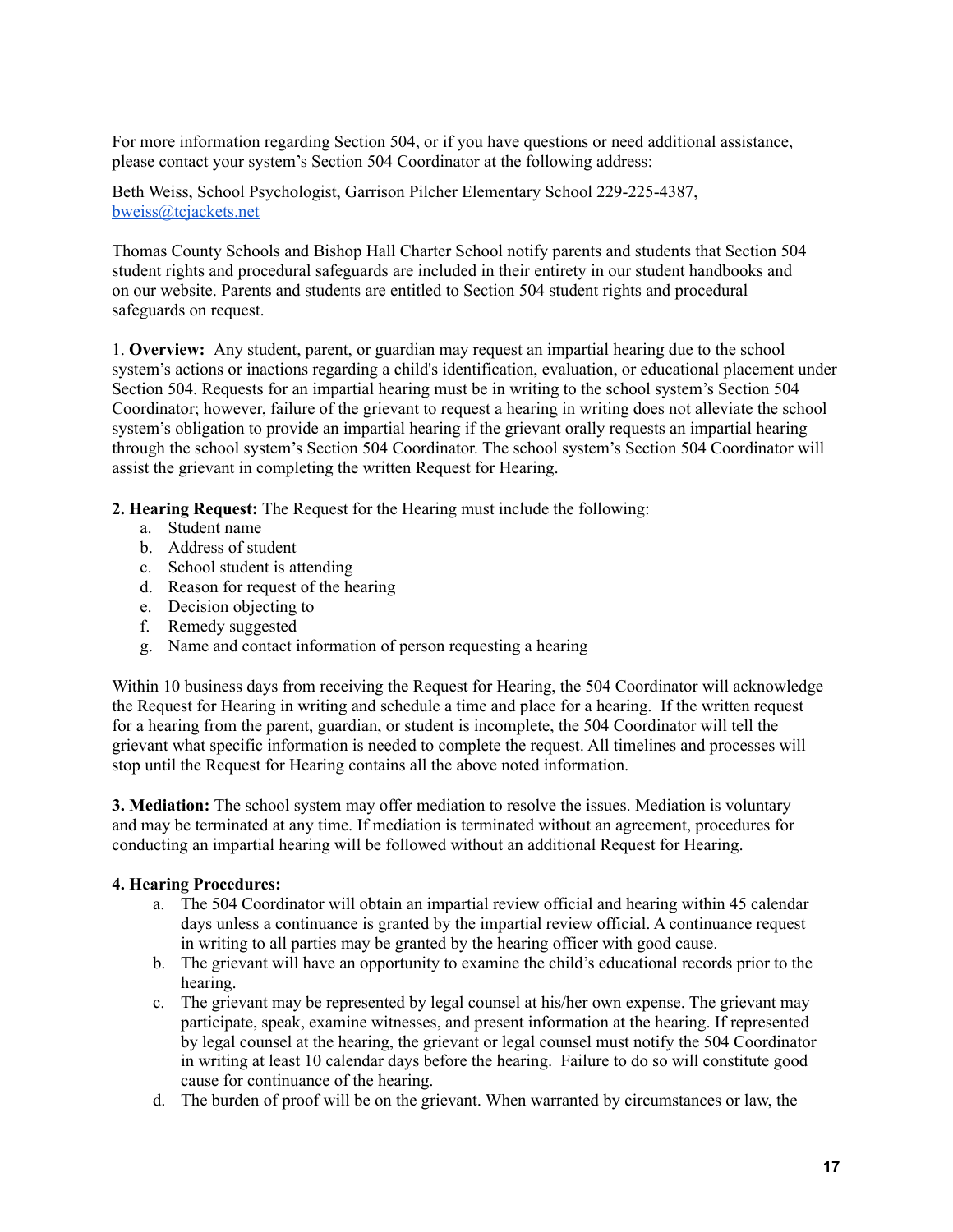impartial hearing officer may require the school or 504 Coordinator to defend its position/decision regarding the claims (i.e. A school or 504 Coordinator shall place a disabled student in the regular educational environment operated by the system unless it is demonstrated by the school or 504 Coordinator that the education of the person in the regular environment with the use of supplementary aids and services cannot be achieved satisfactorily. 34 C.F.R.§104.34). One or more representatives of the school system, who may be an attorney, will attend the hearing to present the evidence and witnesses, respond to the grievant testimony and answer questions posed by the review official.

- e. The impartial review official shall not have the power to subpoena witnesses, and the strict rules of evidence shall not apply to hearings. The impartial review official shall have the authority to issue pre-hearing instructions, which may include requiring the parties to exchange documents and names of witnesses to be present.
- f. The impartial review official shall determine the weight to be given any evidence.
- g. The hearing shall be closed to the public.
- h. The issues of the hearing will be limited to those raised in the written or oral request for the hearing.
- i. Witnesses will be questioned directly by the party who calls them. Cross-examination of witnesses will be allowed. The impartial review official, at his or her discretion, may allow further examination of witnesses or ask questions of the witnesses.
- j. Testimony shall be recorded by court reporting or audio recording at the expense of the system. All documentation related to the hearing shall be retained by the system.
- k. Unless otherwise required by law, the impartial review official shall uphold the action of the school system unless the grievant can prove that a preponderance of the evidence supports his or her claim.
- l. Failure of the grievant to appear at a scheduled hearing unless prior notification of absence was provided and approved by the impartial review official or just cause is shown shall constitute a waiver of the right to a personal appearance before the impartial review official.

**5. Decision:** The impartial review official shall issue a written determination within 20 calendar days of the date the hearing concluded. The determination of the impartial review official shall not include any monetary damages or the award of any attorney's fees.

**6. Review:** If not satisfied with the decision of the impartial review official, any party may pursue any right of review, appeal, cause of action or claim available to him or her under the law or existing state or federal rules or regulations.

Georgia Department of Education Richard Woods, State School Superintendent 2054 Twin Towers East205 Jesse Hill Jr. Dr. SE Atlanta, GA 30334

#### **NOTICE OF RIGHTS OF STUDENTS AND PARENTS UNDER SECTION 504**

The implementing regulations for Section 504 as set out in 34 CFR Part 104 provides parents and/or students with the following rights:

- 1. Your child has the right to an appropriate education designed to meet his or her individual educational needs as adequately as the needs of non-disabled students.
- 2. Your child has the right to free educational services except for those fees that are imposed on non-disabled students or their parents.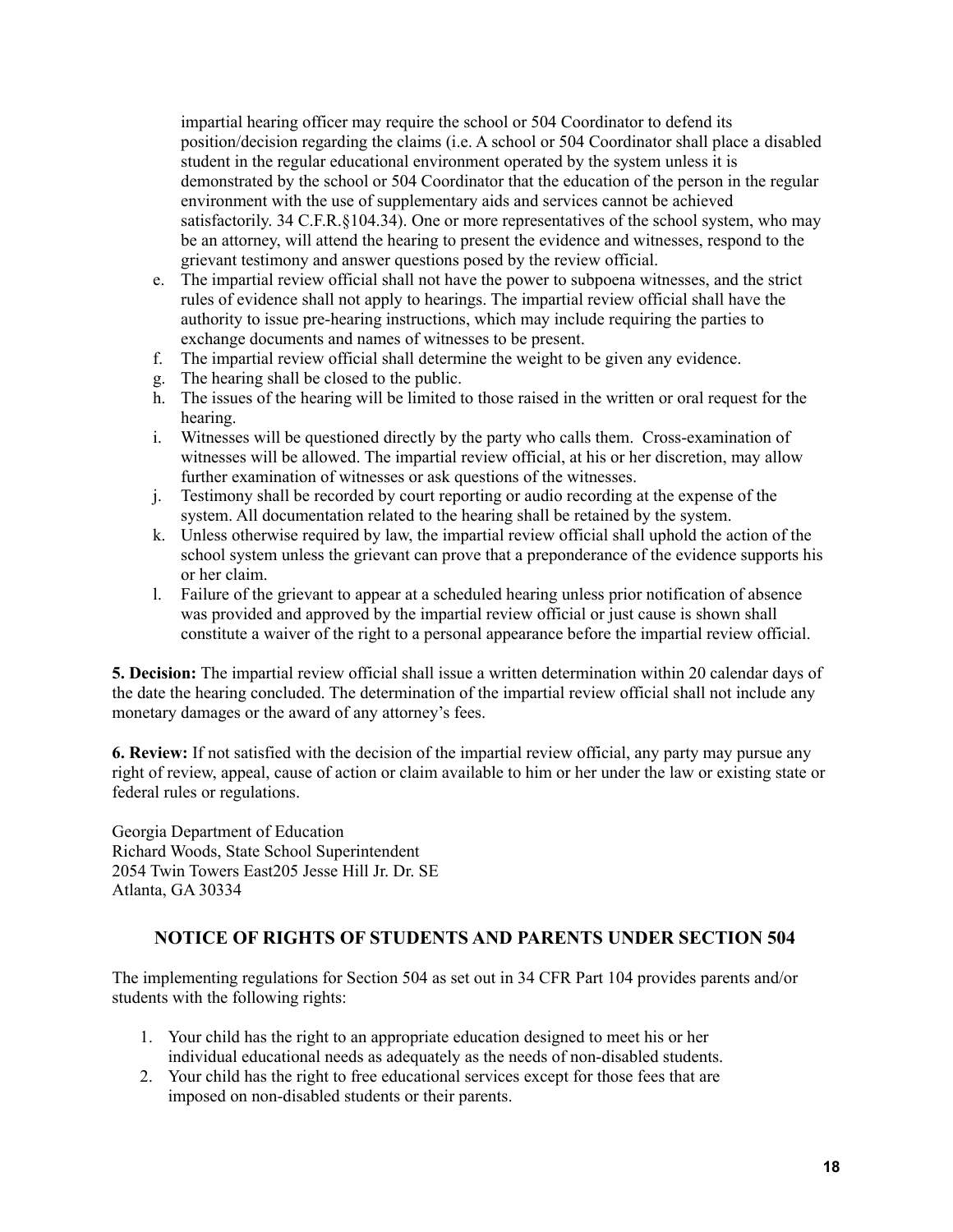- 3. Insurers and similar third parties who provide services not operated by or provided by the recipient are not relieved from an otherwise valid obligation to provide or pay for services provided to disabled students.
- 4. Your child has a right to participate in an educational setting (academic and nonacademic) with non-disabled students to the maximum extent appropriate to his or her needs.
- 5. Your child has a right to facilities, services, and activities that are comparable to those provided for non-disabled students.
- 6. Your child has a right to an evaluation prior to a Section 504 determination of eligibility.
- 7. You have the right to not consent to the school system's request to evaluate your child.
- 8. You have the right to ensure that evaluation procedures, which may include testing, conform to the requirements of 34 CFR 104.35.
- 9. You have the right to ensure that the school system will consider information from a variety of sources as appropriate, which may include aptitude and achievement tests, grades, teacher recommendations and observations, physical conditions, social or cultural background, medical records, and parental recommendations.
- 10. You have the right to ensure that placement decisions are made by a group of persons, including persons knowledgeable about your child, the meaning of the evaluation data, the placement options, and the legal requirements for least restrictive environment and comparable facilities.
- 11. If your child is eligible under Section 504, your child has a right to periodic reevaluations, including prior to any subsequent significant change of placement.
- 12. You have the right to notice prior to any actions by the school system regarding the identification, evaluation, or placement of your child.
- 13. You have the right to examine your child's educational records.
- 14. You have the right to an impartial hearing with respect to the school system's actions regarding your child's identification, evaluation, or educational placement, with opportunity for parental participation in the hearing and representation by an attorney.
- 15. You have the right to receive a copy of this notice and a copy of the school system's impartial hearing procedure upon request.
- 16. If you disagree with the decision of the impartial hearing officer (school board members and other district employees are not considered impartial hearing officers), you have a right to a review of that decision according to the school system's impartial hearing procedure.
- 17. You have the right to, at any time, file a complaint with the United States Department of Education's Office for Civil Rights.

#### **MEDICATION**

All medications other than the exceptions listed in this policy, whether prescription or over-the-counter, may be administered only in accordance with the guidelines set forth by the principal of each school. All medications must be taken by the student, parent or guardian to the school office immediately upon arrival at school and must be in original pharmaceutical containers, clearly labeled as to the name of the student, the name of the medication, the appropriate dosage, and the times for dosage. Any student possessing prescription or over-the-counter medication not in accordance with these guidelines will be considered in violation of the School District's drug policy and shall be subject to the discipline set forth in the student code of conduct and/or the student/parent handbook.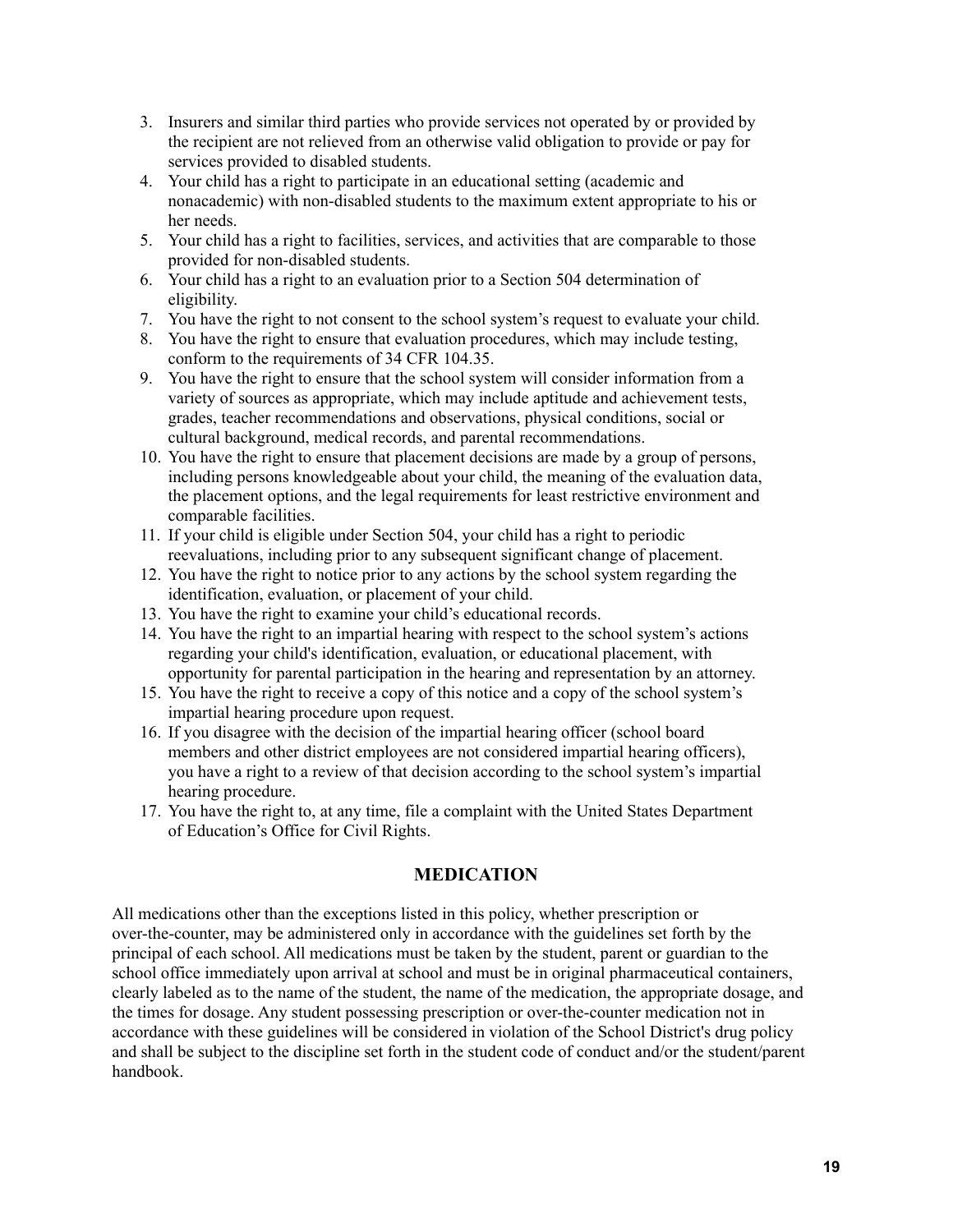A student for whom the school has on file supporting medical documentation may carry at all times with parental/guardian permission inhalers for asthma, auto-injectable epinephrine for allergic reactions and all necessary supplies and equipment to perform monitoring and treatment functions authorized by the student's diabetes medical management plan. Students authorized to self-administer such medications shall be instructed not to permit any other student to handle, possess, or otherwise attempt to use his/her medication and shall be informed that violations of such instructions will be dealt with in accordance with the student code of conduct.

In order for the student to carry and self-administer such medications, or in order for the school to store and administer the medication for students who are unable to self-administer because of age or any other reason, parents must provide a written statement from a licensed physician confirming that the student is able to self-administer the medication, if applicable, and written permission from the parent for the nurse or designated employee to consult with the doctor regarding any questions that may arise concerning the medication. Such permission shall release the school district and its employees and agents from civil liability for administering such medication to students, or if the self-administering student suffers an adverse reaction as a result of self-administration of such medication. The terms of this paragraph may be met through a student's diabetes medical management plan developed and implemented pursuant to state law.

Parents are encouraged to provide to the schools duplicate medication and supplies in the event a student is unable to self-administer or fails to bring the medication or equipment to school.

Nurses or other school employees are authorized to administer auto-injectable epinephrine, if available, to a student who is having an actual or perceived anaphylactic adverse (allergic) reaction, regardless of whether the student has a prescription for epinephrine. Such persons also are authorized to administer levalbuterol sulfate, if available, to a student in perceived respiratory distress, regardless of whether the student has a prescription for levalbuterol sulfate. Any school employee who in good faith administers or chooses not to administer such medication to a student in such circumstances shall be immune from civil liability.

#### **CHILD ABUSE OR NEGLECT**

All employees of the Board of Education, as well as persons who attend to a child pursuant to their duties as a volunteer for the school system, who have reason or cause to believe that suspected child abuse has occurred shall notify the principal or the school system's designee, who shall report such abuse immediately, but in no case later than 24 hours from the time there is reasonable cause to believe that suspected child abuse has occurred, in accordance with Georgia law and the protocol for handling child abuse cases for Thomas County, Georgia.

Under no circumstances shall the principal or designee to whom a report of child abuse has been made exercise any control, restraint, modification or make any other change to the information provided by a mandated reporter, although the reporter may be consulted prior to the making of a report and may provide any additional, relevant and necessary information when making the report.

#### **HEAD LICE REGULATION**

To prevent the spread of head lice, the Thomas County School System will follow the procedures listed below:

• When a student is found with head lice, the student will be sent home with a letter containing recommendations for treatment. If the student has siblings in the school system, the siblings will also be examined.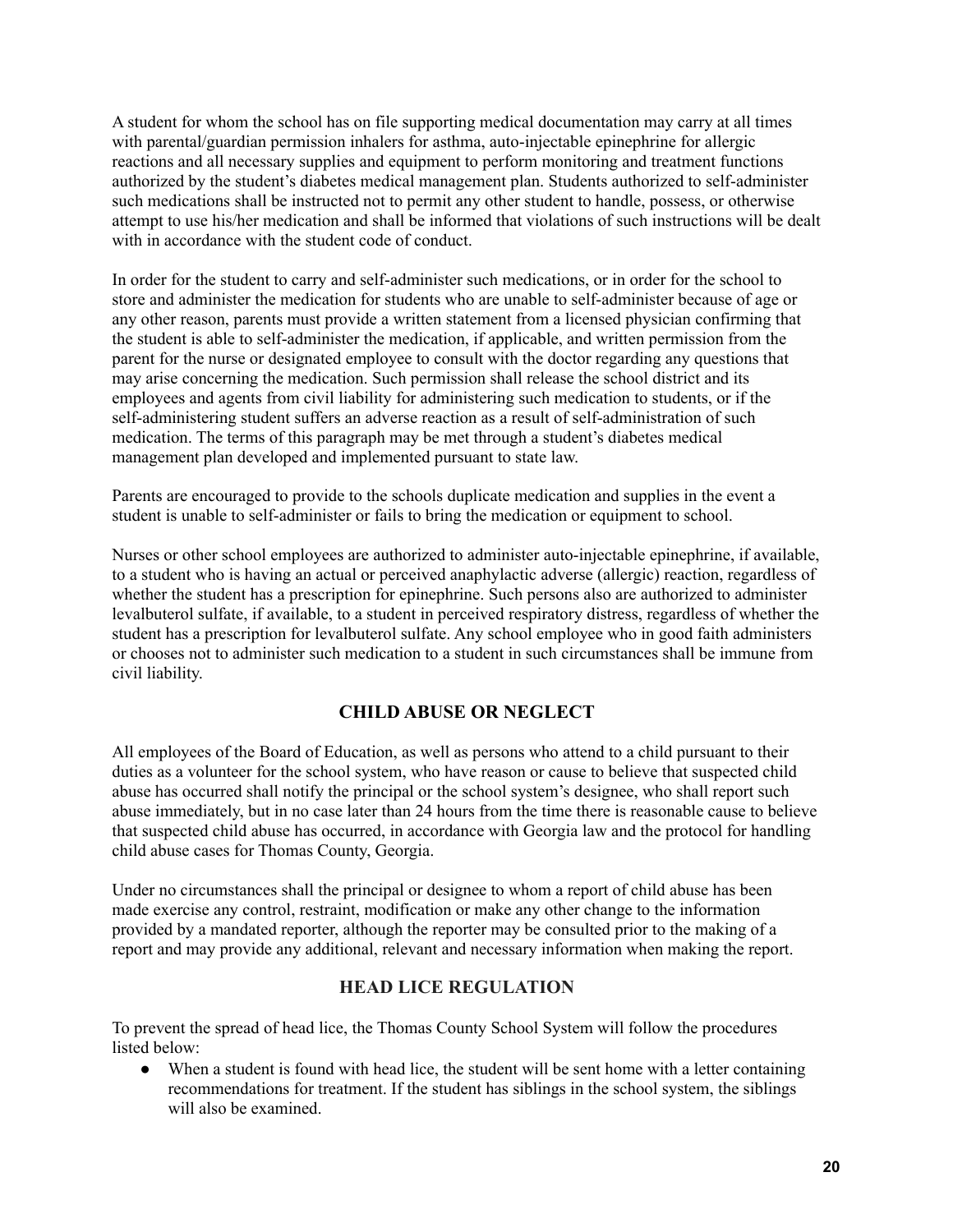- The school nurse/designee will examine every student readmitted to school. If the student is free of lice, the student will be given a written clearance to return to class. The school nurse/designee will re-examine the student within 7-10 days or as often as deemed necessary by the nurse.
- After a student is absent more than two days, the principal or his/her designee should notify the family and urge them to get the student treated and back in school.
- Students found with head lice will not be allowed to ride the bus or participate in school activities until cleared by the nurse.

### **Exceptional Education Department**

#### **THOMAS COUNTY/BISHOP HALL CHARTER SCHOOL EXCEPTIONAL EDUCATION DEPARTMENT**

The Thomas County/Bishop Hall Charter School Special Education department offers services for children who have been identified as having a disability. A child with a disability is a child evaluated and determined to be eligible for special education services for intellectual disabilities, a hearing impairment including deafness, a speech or language impairment, a visual impairment including blindness, emotional disturbance, an orthopedic impairment, autism, traumatic brain injury, other health impairment, a specific learning disability, or deaf/blindness.

Special Education is a specially designed instruction provided at no cost to parents that meets the unique needs of each student that is identified with a disability. Special education includes instruction in the classroom, in the home, in hospitals, institutions and other settings, physical education, travel training, and vocational education.

Related services are services such as transportation and developmental, corrective, and other supportive services that are required to assist a child with a disability to fully benefit from special education.

Decisions regarding eligibility, least restrictive environment, and services are made by a committee of individuals that work directly with the child and the child's parents or guardian.

Parents can contact the Thomas County/Bishop Hall Charter School Special Education Department by calling Carol Sprague at 229-225-4380.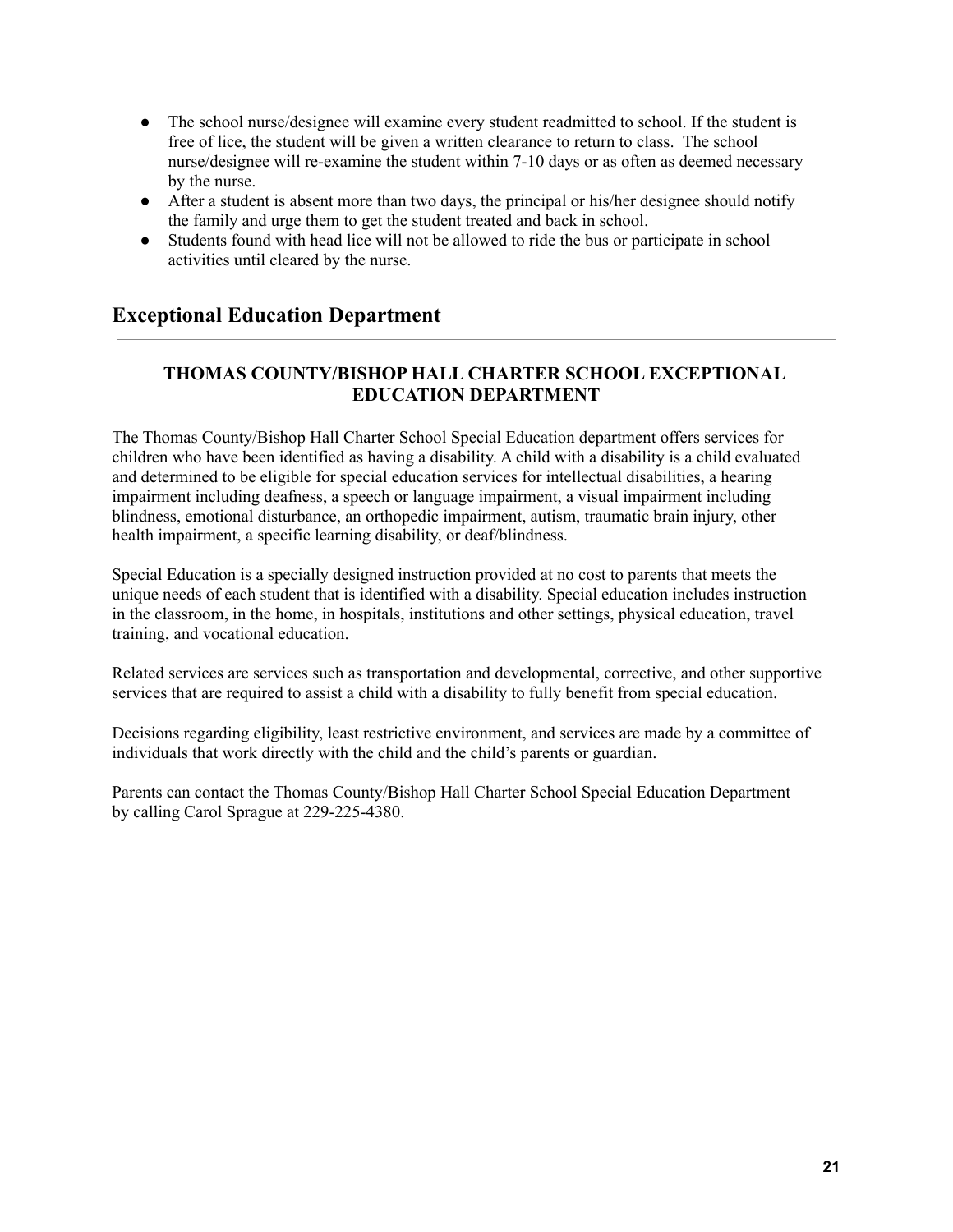#### **Course Requirements for Promotion**

| 8 <sup>th</sup> Grade   | Literature/Composition, Math, Science, Social Studies, 1 other course  |
|-------------------------|------------------------------------------------------------------------|
| 9 <sup>th</sup> Grade   | Literature/Composition, Math, Science, Social Studies, 1 other course  |
| $10th$ Grade:           | Literature/Composition, Math, Science, Social Studies, 1 other course  |
| 11 <sup>th</sup> Grade: | Literature/Composition, Math, Science, Social Studies, 2 other courses |
| $12th$ Grade:           | Literature/Composition, Math, Science, Social Studies, 2 other courses |

#### **Graduation Requirements**

| English:                     | 4 units                                                                         |
|------------------------------|---------------------------------------------------------------------------------|
| <b>Mathematics:</b>          | 4 units                                                                         |
| Science:                     | 4 units                                                                         |
| <b>Social Studies:</b>       | 3 units                                                                         |
| <b>Physical Education:</b>   | 1 unit (Health/Personal Fitness)                                                |
| <b>Pathway Courses:</b>      | 3 units (Adv. Academic and/or CTAE and/or Fine Arts and/or Foreign<br>Language) |
| <b>Additional Electives:</b> | 4 units                                                                         |
| <b>Total Units Minimum:</b>  | 23                                                                              |

#### **Courses with an End-of Grade (EOG) or End-of Course (EOC) Test**

| 8 <sup>th</sup> Grade         | ELA, Math, Science, and Social Studies              |
|-------------------------------|-----------------------------------------------------|
| $9th$ -12 <sup>th</sup> Grade | Algebra I, US History, Biology, American Literature |

Beginning with the students who enter grade nine for the first time after August 2011, the End of Course Test (EOC) will contribute 20% to the course grade (for those core courses in which an EOC is mandated).

To earn a high school diploma, students entering grade nine for the first time after August 2011 will be required to pass the course with the increased weight of the EOC applied to the course grade.

#### **Test Registration Information**

BHCS High School Code: 112 982

BHCS Test Center Code for ACT: 200110

BHCS Test Center Code for SAT: 11-669

Online registration for ACT: www.act.org

Online registration for SAT: www.collegeboard.com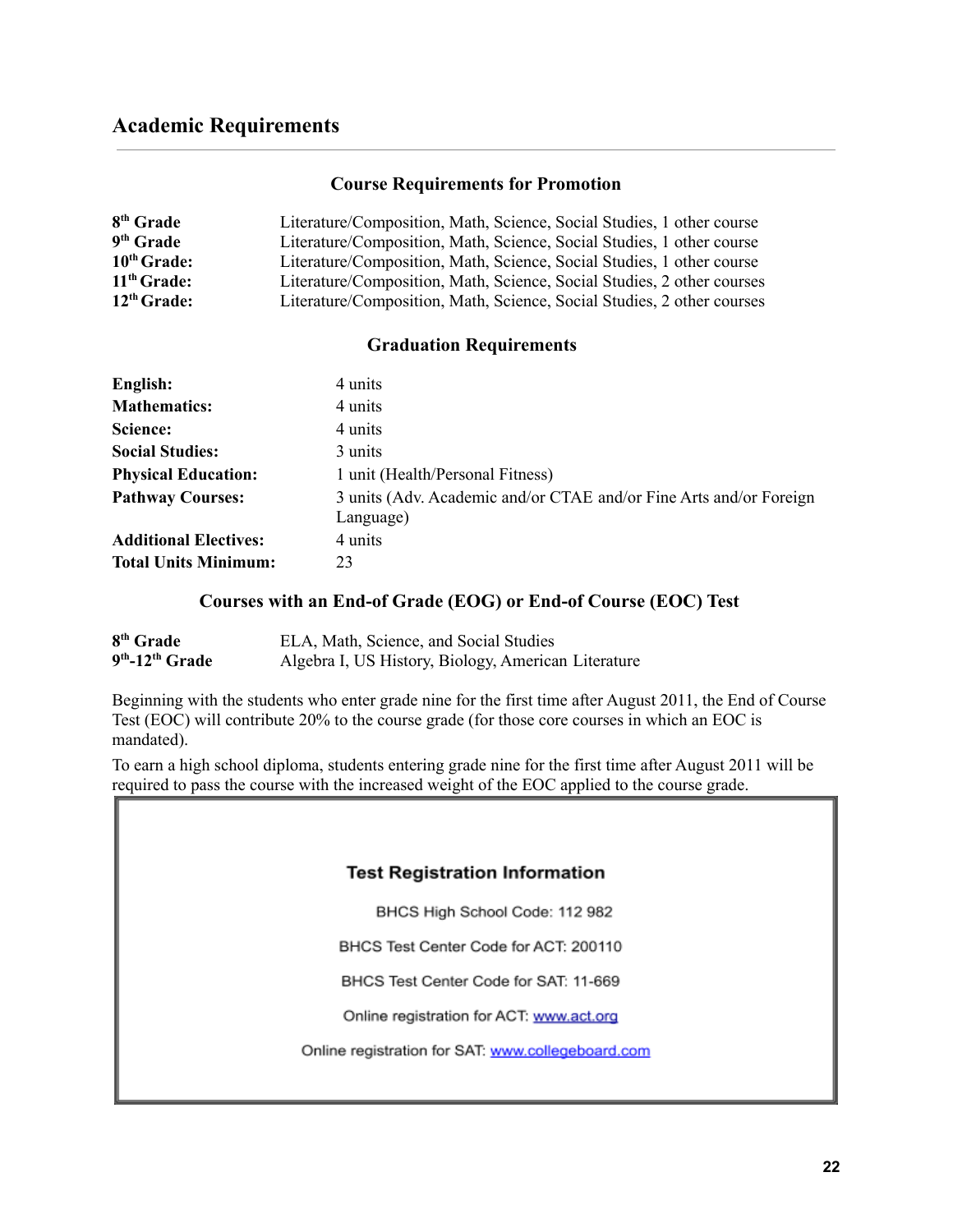#### **GRADES**

The grading scale is as follows:  $A = 90 - 100$ ,  $B = 80 - 89$ ,  $C = 70 - 79$ , below 70 is failing.

**Transfer/Home School Credit:** Students transferring into public school from homeschool programs must take an exam for each course in which academic credit is sought.

#### **SCHOLARSHIPS**

Numerous scholarships are awarded to graduating seniors. In the early fall, scholarships and financial aid information concerning criteria and procedures for applying will be given to graduating seniors by the guidance office. It is extremely important that seniors stay in close contact with their counselor concerning post-secondary plans. Students who have received scholarships are to report this information to their counselor.

#### **NATIONAL MERIT SCHOLARSHIP**

To qualify for a National Merit Scholarship, students must take the PSAT during their junior year.

#### **Eligibility for the HOPE Scholarship**

#### Basic Eligibility

All HOPE programs require students to meet basic requirements. An eligible student must:

- 1. Meet HOPE's U.S. citizenship or eligible non-citizen requirements;
- 2. Be a legal resident of Georgia;
- 3. Meet enrollment requirements;
- 4. Be in compliance with Selective Service registration requirements;
- 5. Meet academic achievement standards;
- 6. Be in good standing on all student loans or other financial aid programs;
- 7. Be in compliance with the Georgia Drug-Free Postsecondary Education Act of 1990;
- 8. Not have exceeded the maximum award limits for any HOPE program.

#### Program Eligibility

To receive HOPE Scholarship funding, students must:

- 1. Meet one of the following academic requirements:
	- Graduate from a HOPE-eligible high school with a minimum 3.0 grade point average (as calculated by GSFC).
	- Receive a high school diploma through petition of the local school board, in accordance with O.C.G.A. §20-2-281.1, from a HOPE-eligible high school with a minimum 3.0 grade point average (as calculated by GSFC).
	- Graduate from an eligible high school, complete a home study program in Georgia, or earn a GED and score in the national composite 75th percentile or higher on the SAT or ACT prior to high school graduation, home study completion, or earning a GED.
	- Graduate from an eligible high school or complete a home study program in Georgia and then earn a minimum 3.0 cumulative postsecondary grade point average after attempting 30 semester or 45 quarter hours of college degree-level coursework for retroactive HOPE Scholarship payment.
	- Earn a minimum 3.0 cumulative postsecondary grade point average after attempting 30, 60, or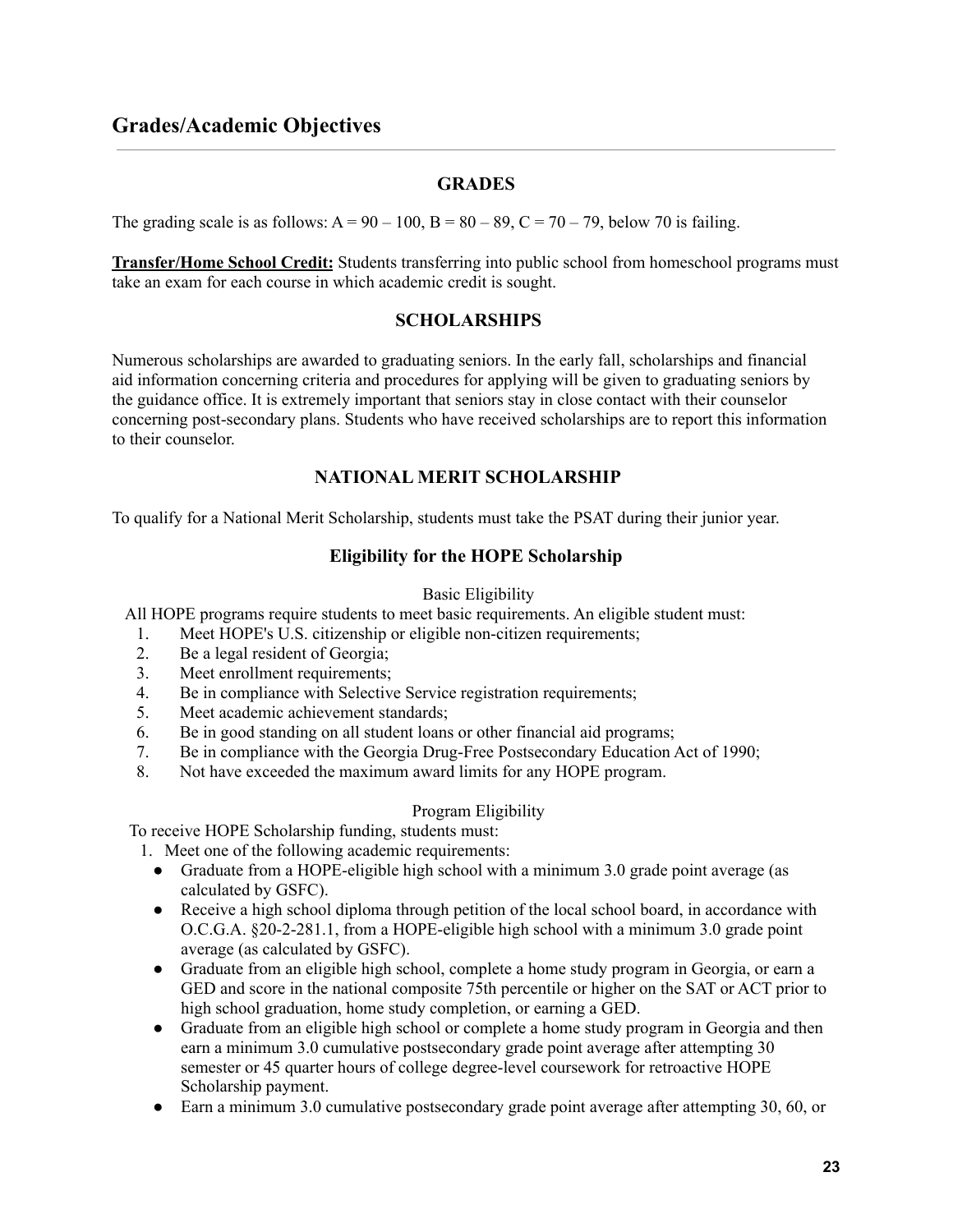90 semester hours or 45, 90, or 135 quarter hours after high school graduation, home study completion, or receipt of GED. Details

- 2. Be enrolled as a degree-seeking student at a public or private HOPE-eligible college or university in
	- Georgia.
- 3. Meet academic rigor requirements. Beginning with students graduating from an eligible high school on or after May 1, 2015, students must complete a specific number of academically rigorous courses, as identified on the Academic Rigor Course List, in addition to meeting the GPA requirements. This does not include students who received a high school diploma through petition of his or her local school board, in accordance with O.C.G.A. §20-2-281.1, nor does it apply to students graduating from home study programs.

#### **HOPE GRANT**

Since 1993, the HOPE Program has enabled tens of thousands of Georgia students to enroll in the state's technical colleges and receive an exceptional technical education. The HOPE Grant, in particular, has helped to train many Georgians who attended the 24 colleges of the Technical College System of Georgia and have become a vital part of Georgia's world-class, 21st Century workforce.

The Governor and General Assembly have worked to carefully manage HOPE and guarantee that future generations of Georgians will be able to share in the many educational opportunities afforded by what is still one of the very best college financial aid programs in the nation. In 2014, the Governor and General Assembly provided additional HOPE and other state financial assistance specifically for students attending the TCSG colleges.

**100% tuition with the Zell Miller Grant:** The Zell Miller Grant, which will pay 100 percent of tuition for high-performing TCSG students who maintain a 3.8 GPA or higher in certificate and diploma programs.

**Low-interest SALT loans for TCSG students:** Georgia has funded a new, need-based, low interest Student Access Loan - Technical (SALT) for technical college students. SALT, which is administered through the Georgia Student Finance Authority, will be awarded in amounts between \$300 and \$3,000, depending on need.

**And the HOPE Grant GPA was returned to 2.0 in 2013:** Finally, it's important to note that the grade point requirement needed to keep for the HOPE Grant (not the Zell Miller Grant) was returned to a minimum of 2.0 in 2013. Some students may have lost the HOPE Grant between 2011 and 2013 when the GPA requirement was raised to 3.0. If you lost your HOPE Grant eligibility between 2011 and 2013, then you may once again qualify as long as your GPA remained at or above 2.0. Contact your local [TCSG](https://tcsg.edu/college_campuses.php) [college](https://tcsg.edu/college_campuses.php) to learn more.

#### **What TCSG Students Need to Know About the New Additions:**

- Starting in Fall Semester 2014, the Zell Miller Grant will pay 100% of tuition for high-achieving students who enroll in certificate or diploma programs at a TCSG college or in a technical division program at Bainbridge State College, which is part of the University System of Georgia.
- To obtain the Zell Miller Grant, a student must have a GPA of 3.8 or better after the completion of a college semester, then maintain the minimum GPA **at the end of each subsequent semester** (the Zell Miller Grant GPA requirement is different for the standard HOPE grant, which requires a GPA checkpoint at 30 and 60 semester hours). TCSG students who are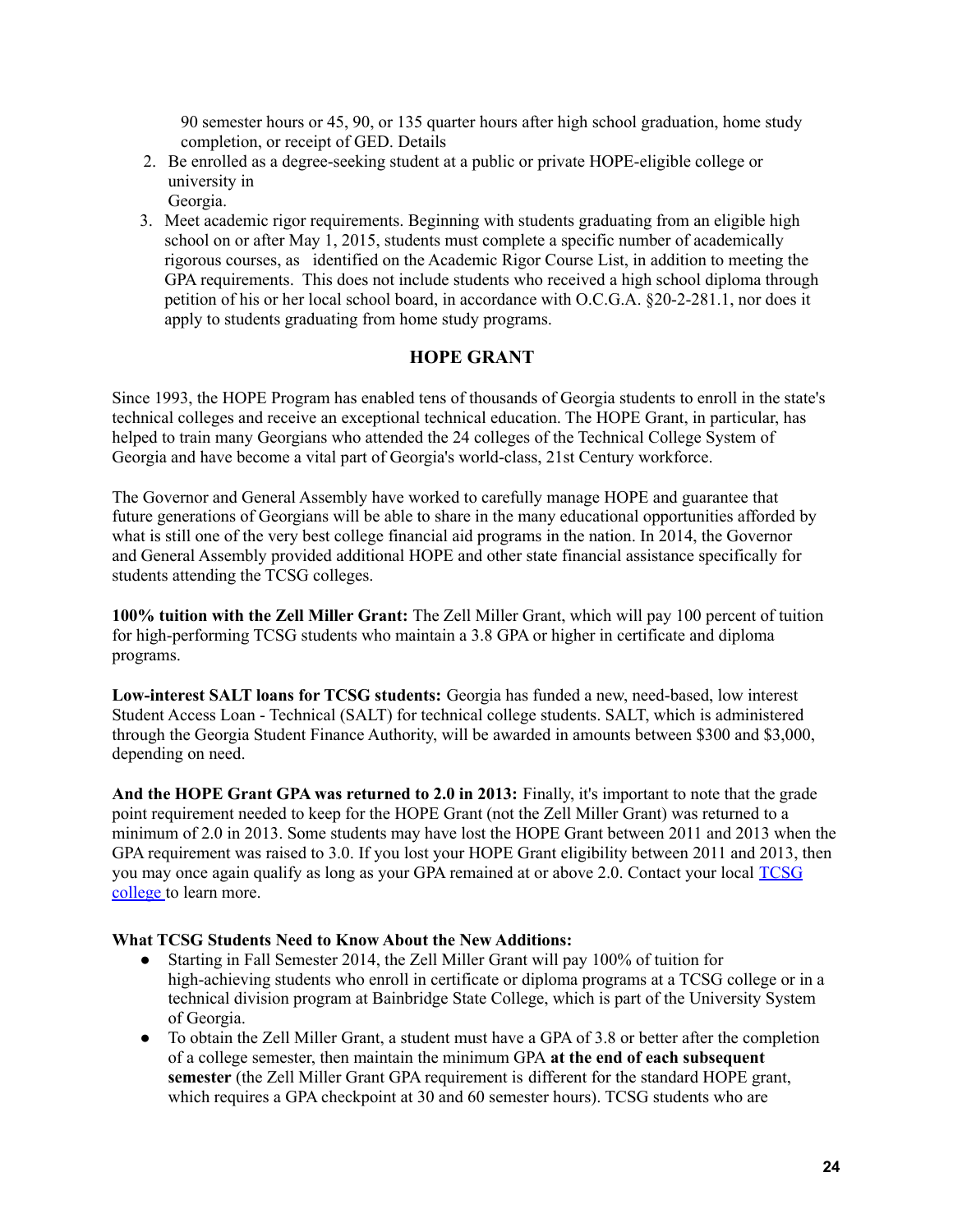receiving the HOPE Grant or Zell Miller Grant may also be eligible for additional financial assistance from Georgia's Strategic Industries Workforce Development Grant (SIWDG) Award for the following TCSG programs: Commercial Truck Driving, Early Childhood Care/Education, Practical Nursing, Welding, Healthcare Technologies, Diesel Mechanic and Information Technology. To qualify, a TCSG student must be fully admitted to the college, enrolled in one of the above programs and receiving the HOPE Grant or Zell Miller Grant for the same term.

- Books and mandatory fees are not covered by the HOPE grants or scholarships, though, for specific programs, the Strategic Industries Workforce Development Grant can be obtained and used for those expenses.
- Georgia's SALT loan for technical college students carries one percent interest and can be used for college-related expenses, including tuition, books and fees. Best of all, the loan will be completely forgiven if the student graduates with a cumulative GPA of 3.5 or higher. The financial aid office at your local TCSG can provide more details and help you with your application.

#### **COLLEGE ADMISSIONS**

Students should refer to programs of study for information on courses recommended and required by colleges and universities in Georgia. Parents and students are encouraged to use the following website for information on colleges, careers, scholarships and financial aid: [www.gafutures.org.](http://www.gafutures.org)

In the spring of their junior year and in the fall of their senior year, students should take the SAT and/or ACT. Students should check the catalogue for the college of choice for the required entrance exam and achievement tests. Applications for these tests are in the guidance office and online. Students may apply for fee waivers for these tests in the guidance office. College applications are available online at [www.gafutures.org.](http://www.gafutures.org) The guidance office will send a transcript upon request. These applications should be submitted by January of the senior year.

#### **FINANCIALAID**

Financial aid may be available for some students planning to attend college. This aid may come in the form of scholarships, grants, loans, or work study programs. The Free Application for Federal Student Aid (FAFSA) will be available in January online or in the guidance office. This application should be completed for the HOPE Scholarship and other federal financial aid such as the Pell Grant. Other information can be obtained by contacting the Federal Aid Officer at the college of your choice.

#### **COURSE OF STUDY**

Students will receive recommendations for courses of study from the Principal. However, the student is responsible for taking the courses which will qualify him/her for graduation and entry into particular colleges or other post high school institutions.

#### **DUAL ENROLLMENT**

Dual Enrollment provides students an opportunity to attend a post-secondary institution during their junior and/or senior year of high school and receive high school credit and college credit simultaneously while attending college classes on the college campus full-time.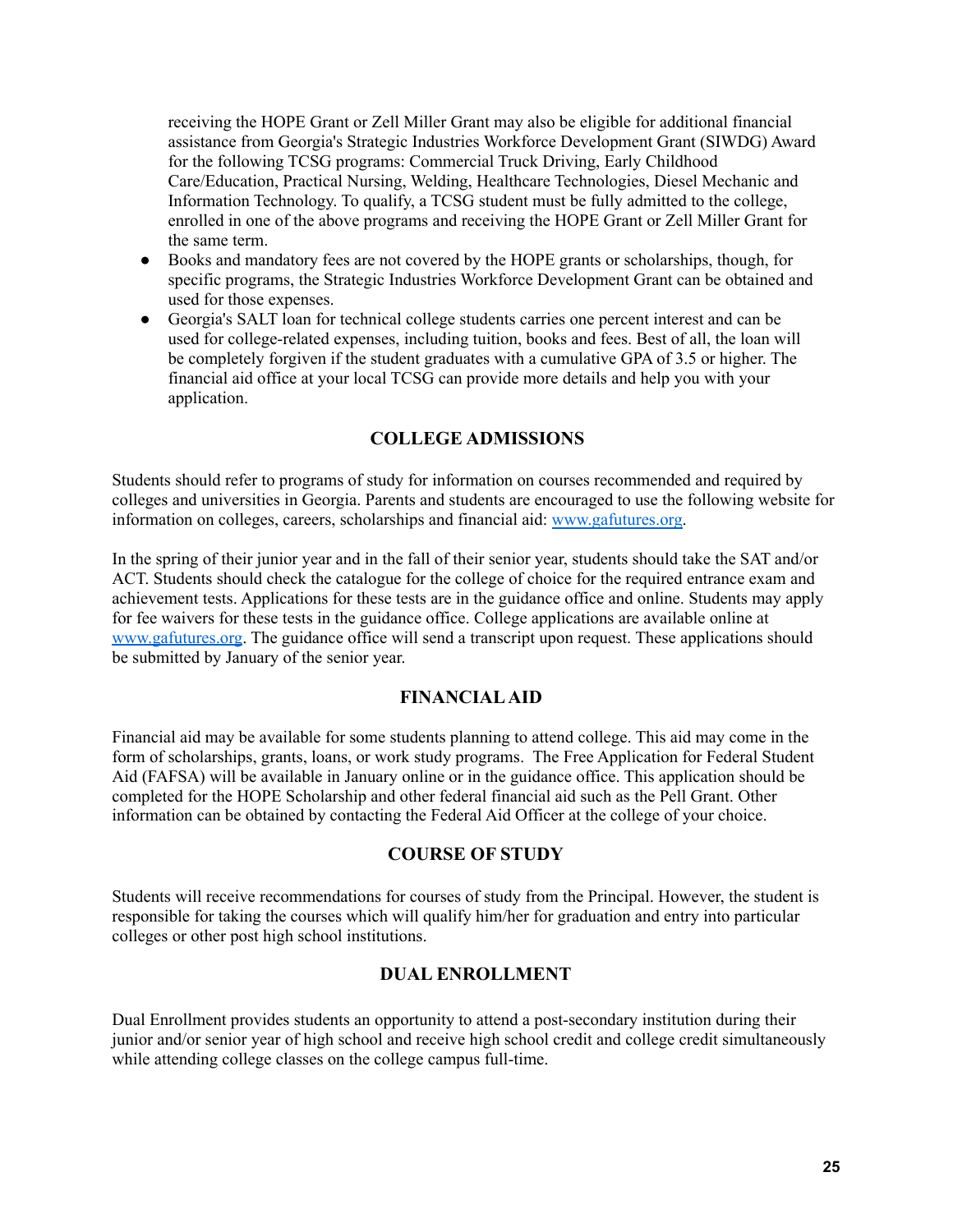#### **ARTICULATION**

Articulation is a career initiative which provides an opportunity for students to earn exemption credits at an institution where academic and/or technical courses are taken in high school. A formal written agreement has been established with these courses based on competencies achieved in selected courses, which allows students to skip selected post-secondary courses by taking an exemption exam. The articulated credit is only awarded if the student needs it to complete his or her program of study. The awarded credit is indicated by the letters "AC" on the official transcript. The hours for the articulated course will not be computed in the grade point average or appear on the quarterly grade report.

Articulation Requirements:

- Students must enter a post-secondary institute or college **within 18 months** of high school graduation.
- Students must pass the technical college's final examination for the articulated course with a grade of 70 or better.

Benefits of Articulation:

- Shortens the total program time at the post-secondary level.
- Offers a "jump start" on a technical education while in high school.
- Saves money and avoids duplication of course work.

#### **ONLINE COURSE OPTIONS STUDENT/PARENT NOTIFICATION**

In July 2012, Senate Bill 289 passed allowing students opportunities to take online courses. This legislation does not currently require an online course to graduate, but simply provides an online learning option for students. Students attending public schools are provided this option at no cost if taken as part of their regular school day. In addition, House Bill 175 passed establishing a clearinghouse for stakeholders to find online courses and online course providers in the state of Georgia.

\*\*\*Parents and students may access information about the Georgia Virtual School [www.gavirtualschool.org.](http://www.gavirtualschool.org.)

Students interested in taking an online course with Georgia Virtual School should contact Cara Hankinson at the Thomas County Board of Education to help ensure that the course will count toward his/her high school graduation requirements. There is no cost to the student/parent for a course taken with Georgia Virtual School during the regular school day.

#### **Guidance / Student Services**

Students will earn credit by demonstrating content mastery through completion of the online course. Students must also take any required End of Course Test (EOCT) at BHCS according to state policy guidelines. Students attending Bishop Hall Charter School have access to the same Georgia Virtual School content taught by teachers on the Bishop Hall campus, where they are able to complete their course requirements in a blended learning environment.

The guidance office is open to students and parents from 7:30 a.m. until 3:30 p.m. daily. There is a counselor available for individual or group counseling, post-secondary education and career planning, work permits, information about testing, jobs, tutors, registration for classes, and advisement.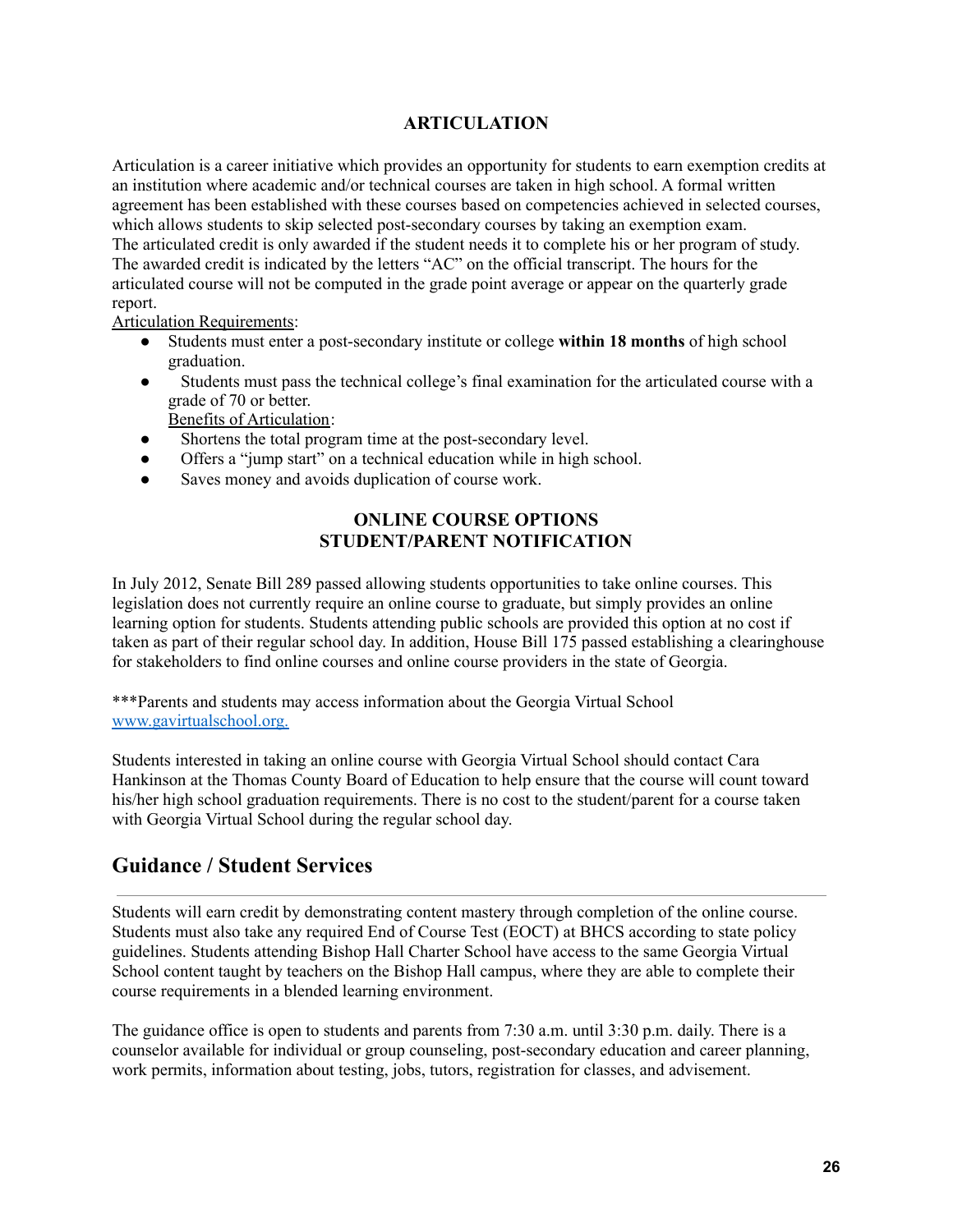#### **PARENT PORTAL**

Parents can view attendance and grades for their students using the Parent Portal program available online through the Thomas County School District or through the Campus Portal App. To obtain an access code, parents should contact the BHCS Registrar's Office. *Access codes will not be issued by phone, mail, or fax.*

#### **COMPLAINTS, CRITICISM, AND COMMENTS**

Should any issues arise between a student and teacher, the first course of action is to make an appointment with the teacher through the Assistant Principal to discuss the issue. Each student is encouraged to register complaints and criticism which foster school improvement. Students should discuss their complaint with their teacher, counselor, or an administrator. Bishop Hall Charter School welcomes parents or guardians to our school; however, to maintain an orderly and safe school environment, we require that you check in and obtain administrative approval.

#### **CONFERENCES**

The faculty at Bishop Hall Charter School welcomes the opportunity to discuss with students and parents the student's classroom performance, behavior, or any other related concerns or interests. Conferences with a teacher should be scheduled through the Assistant Principal. Appointments may not be scheduled during instructional time, but may be held before school, after school, or during a teacher's planning period.

#### **WITHDRAWALS**

Students withdrawing from school for any reason should report to the Registrar for proper forms. The student must be accompanied by a parent or guardian. Chromebooks and chargers must be returned and all debts paid in order to clear a student's records. Students who quit school are required to have an exit conference with the Principal to discuss their future options prior to withdrawal.

#### **SOCIAL WORKER**

The licensed clinical therapist is available to meet with students and parents. Please call 229-227-1397.

#### **WORK PERMITS**

A work permit may be required for any student under the age of 18 who works outside of school. These may be obtained from the student's employer or from the registrar.

#### **ANNOUNCEMENTS**

Announcements are made each morning during homeroom and are posted in the hallways.

#### **COMMUNITY SERVICE**

Bishop Hall Charter School believes in the importance of giving our time and sharing our talents with those in our community. Opportunities for students to participate in community service activities will be provided to students through a variety of outreach programs.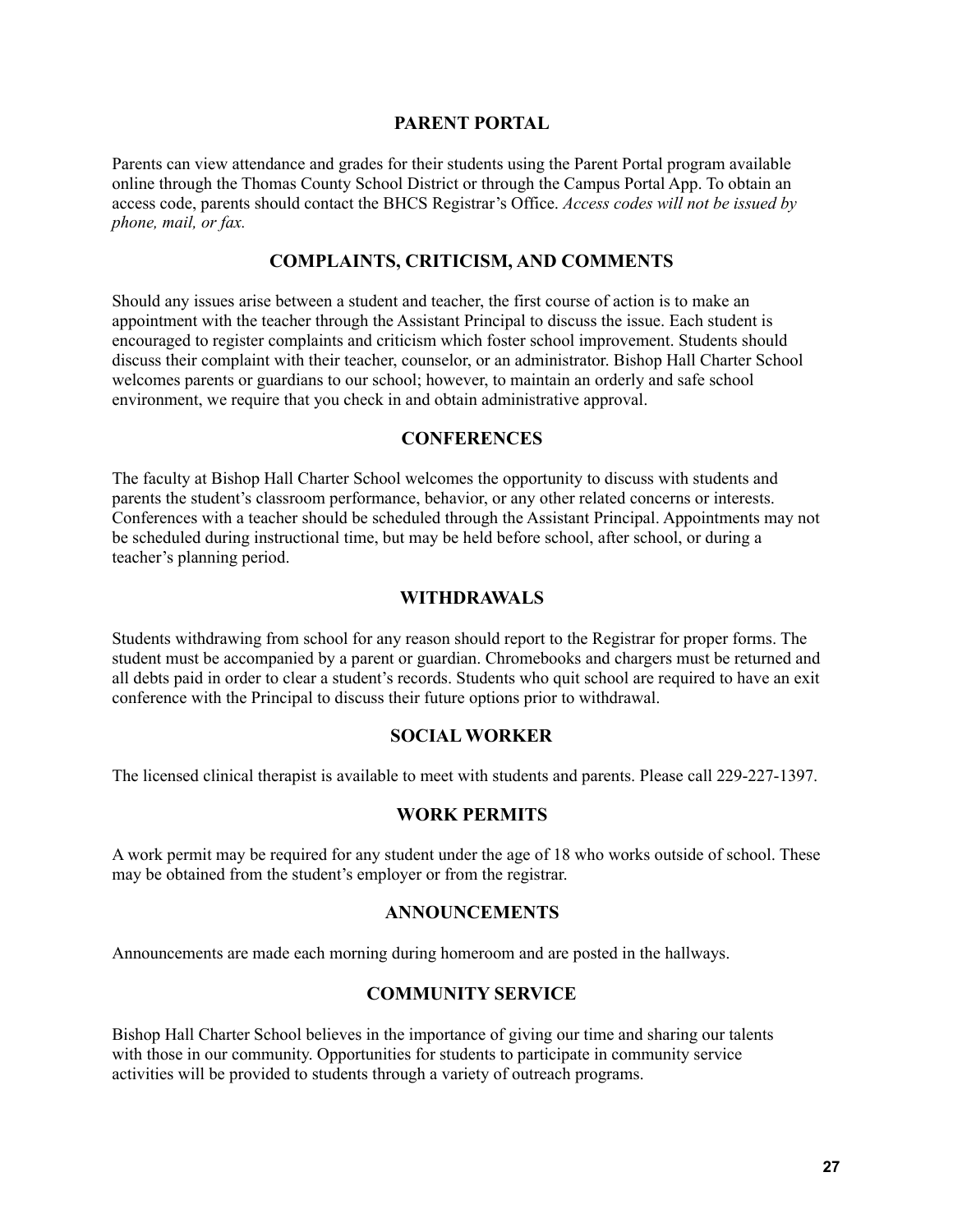#### **HOME / SCHOOL COMMUNICATIONS**

If unable to reach a teacher or administrator by phone, parents may leave a message on voicemail, which will be returned promptly. Please contact the guidance office by phone for extended illnesses. Parents are encouraged to exchange e-mail addresses with teachers**.**

#### **THE SCHOOL NUTRITION PROGRAM**

#### **"Our mission is to be a partner in the educational process by providing quality meals at a reasonable price and nutrition education opportunities for students that promote healthy children, READY to LEARN."**

The Thomas County School System provides breakfast and lunch to help your child get the nutrition they need to learn, grow and develop. Nutrition goals of the Thomas County School Nutrition Program must be in compliance with the United States Department of Agriculture. Menus must adhere to strict guidelines issued by USDA. The menus must meet USDA nutrition goals when averaged over a school week. Each meal planned must provide the required (USDA) number of food components and food items and meet the nutrient standards for the age/grade group served. The five components for lunch are meat/meat alternate, vegetables and fruits, grains/breads, and milk. Your child's monthly menus are posted on the Thomas County School's web site, [www.thomas.k12.ga.us.](http://www.thomas.k12.ga.us/) Menus are published weekly in the Thomasville Times Enterprise.

**Free and Reduced Meal Applications:** Bishop Hall Charter School is a Title I school. Therefore, all students are eligible for free breakfast and lunch and no application process is necessary.

**Food/Beverages brought in during the school day:** Our local board policy prohibits the sale of non-nutritional foods and carbonated beverages during the school day in all areas of the school campus. With this in mind and in order to encourage better nutrition and to develop healthy eating habits, students or parents are not allowed to bring food to school from outside restaurants anytime during the school day. Of course, lunches sent with students when they come to school in the morning in lunch boxes or plain bags are permissible. Healthy food choices are encouraged when parents bring food for school parties.

#### **LOST AND FOUND**

Lost and found items should be turned in to the front office. Students should check there first for any misplaced items.

#### **Student Services**

#### **SCHOOL BUS SAFETY INFORMATION**

Students obtaining transportation to and from school using Thomas County Schools bus transportation are required to follow the following safety rules:

#### **Smarts**

- Stay out of the danger zone at all times!
- Remember if you can't see the driver, the driver can't see you!
- Never go near the bus unless the driver has given you the signal to come!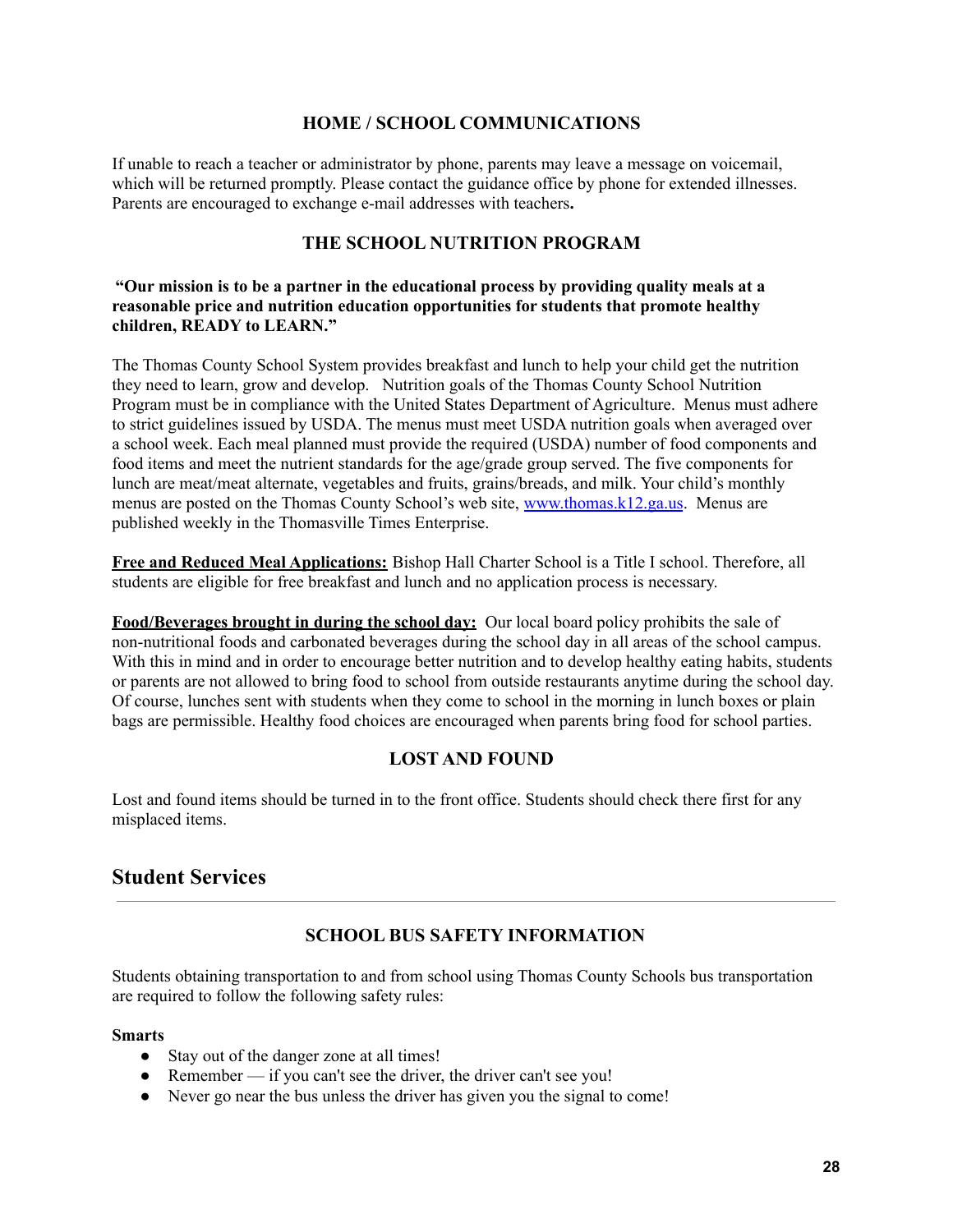- Never walk or play behind a vehicle!
- When you go near the bus, always be sure you can see the bus driver!
- If you drop anything in the danger zone, leave it. Never stop to pick it up!

#### **Know the Danger Zones**

- Every child must know the DANGER ZONES around the school bus.
- Children should never enter the DANGER ZONE unless the driver has given them permission.
- If a child can touch the bus, he or she is too close.
- If a child must cross the street, know all the rules to cross safely.
- The 10 Giant Step rule is a good measurement for children to identify the DANGER ZONE around the school bus, particularly when crossing in front of the bus.
- When near a bus, the children must have the attention of the school bus driver.
- Children should never play around or near school bus vehicles.
- When leaving the bus, children must walk directly home.

#### **Getting On and Off the Safe Way**

- Always be on time with your school things tucked safely away.
- Never run to or from the bus.
- Wait for the bus at a safe place away from the road.
- Wait for the bus to stop before approaching to get on.
- Remember if you can touch the bus, YOU ARE TOO CLOSE!
- Your driver will tell you when to get on.
- Walk up the steps, one at a time, using the handrail.
- Never push or shove.
- IF YOU DROP ANYTHING IN THE DANGER ZONE LEAVE IT. NEVER STOP TO PICK IT UP!
- Sit facing the driver, feet in front of you.
- Keep the aisle clear at all times.
- ALWAYS LISTEN TO AND OBEY YOUR SCHOOL BUS DRIVER!

#### **Getting Off the Bus**

- Use the handrail.
- Do not push or shove.
- Walk; don't run away from the bus.
- Never go behind the bus.
- Go right home.

#### **Crossing the Street after Getting Off the Bus**

- If you must cross the road after getting off the bus, use the 10 GIANT STEPS as a guide to take you out of the DANGER ZONE at the front of the bus.
- Be sure you can see the driver and that the driver sees you.
- Watch for the driver's signal that it is safe to cross.
- Stop when you reach the edge of the bus.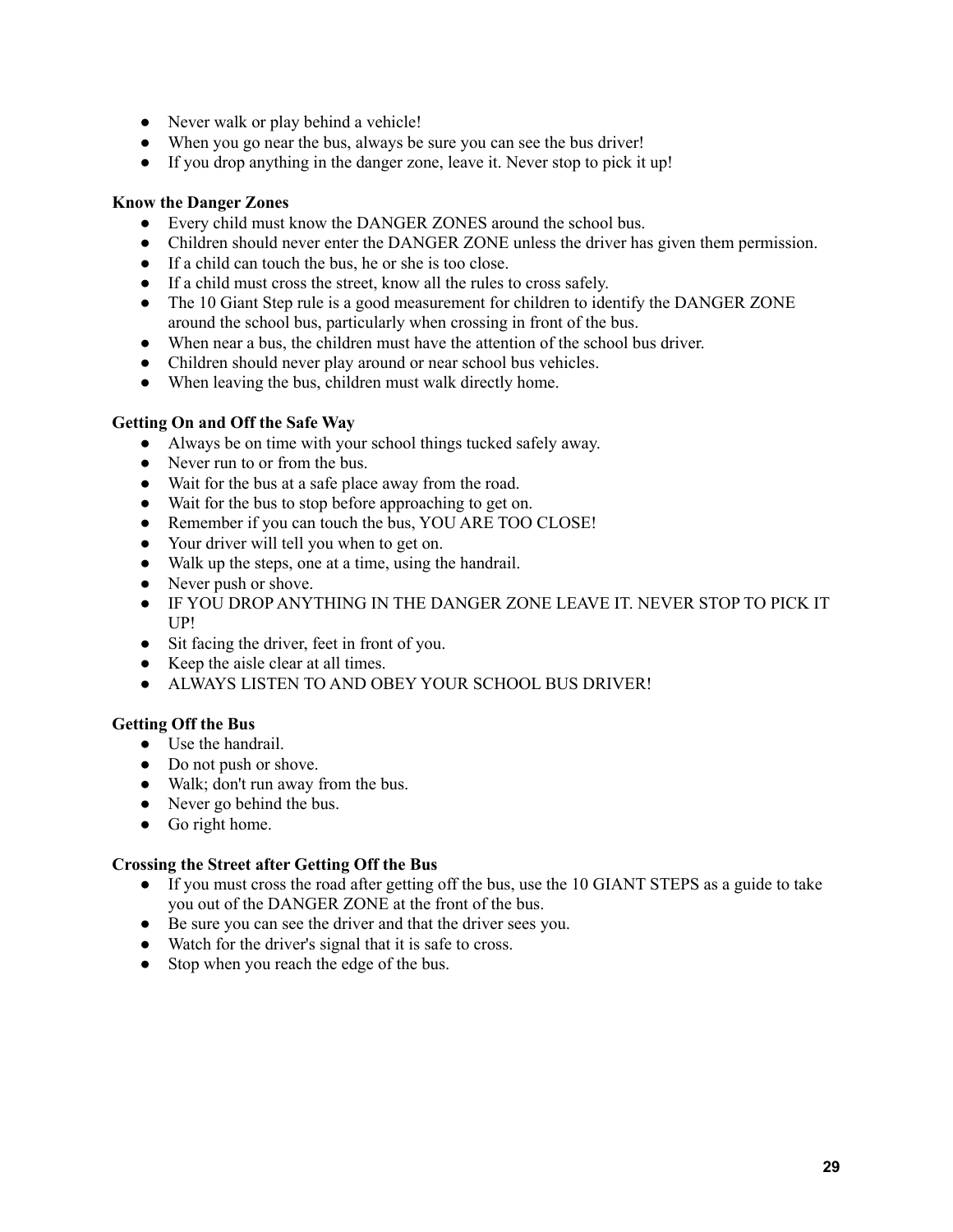#### **FIELD TRIPS**

Educational field trips have a proper place in the school program. Adult supervision is furnished for students who participate in field trips. In order to participate:

- All students must return a field trip permission form signed by a parent or guardian.
- Permission may be denied if a student has excessive tardies or absences, or poor conduct.
- Students must ride in school provided transportation.

#### **FIRE DRILLS**

Fire drills will be held monthly. The warning is the ringing of the fire alarm along with voice instructions. Students are to file out of the building to the designated area where their teacher will take roll. If the alarm rings between class periods, students should evacuate the building immediately. Any student found tampering with the fire alarm, fire extinguisher or emergency equipment will be suspended and the appropriate authorities will be notified.

#### **HALL PASSES**

**Students are not to be in the halls during class without a signed agenda book.** It is the student's responsibility to secure permission before leaving any class.

#### **VISITORS**

Any visitor, including former students, having valid business at the school must report to the front office to sign in and receive a visitor's pass. Students may not bring friends or relatives who are not enrolled at BHCS with them to school.

#### **BISHOP HALLATTENDANCE POLICY**

#### **Late Arrivals/Tardy Students**

Students who arrive on campus after 8:25 a.m. must sign in at the front office. Students with excessive tardiness will receive a referral and parents will be contacted by the school. Additional interventions will be put in place when a student is excessively tardy.

#### **Early Dismissals**

Students who need to leave school before regular dismissal must be signed out by their parents or guardian. Students who leave school before regular dismissal are responsible for making up missed work.

#### *\*Students who sign out under false pretenses will be disciplined\**

#### **Visiting colleges**

Seniors and juniors may use two school days per year to visit college campuses. Appropriate forms may be picked up from the Principal and must be completed prior to the visit.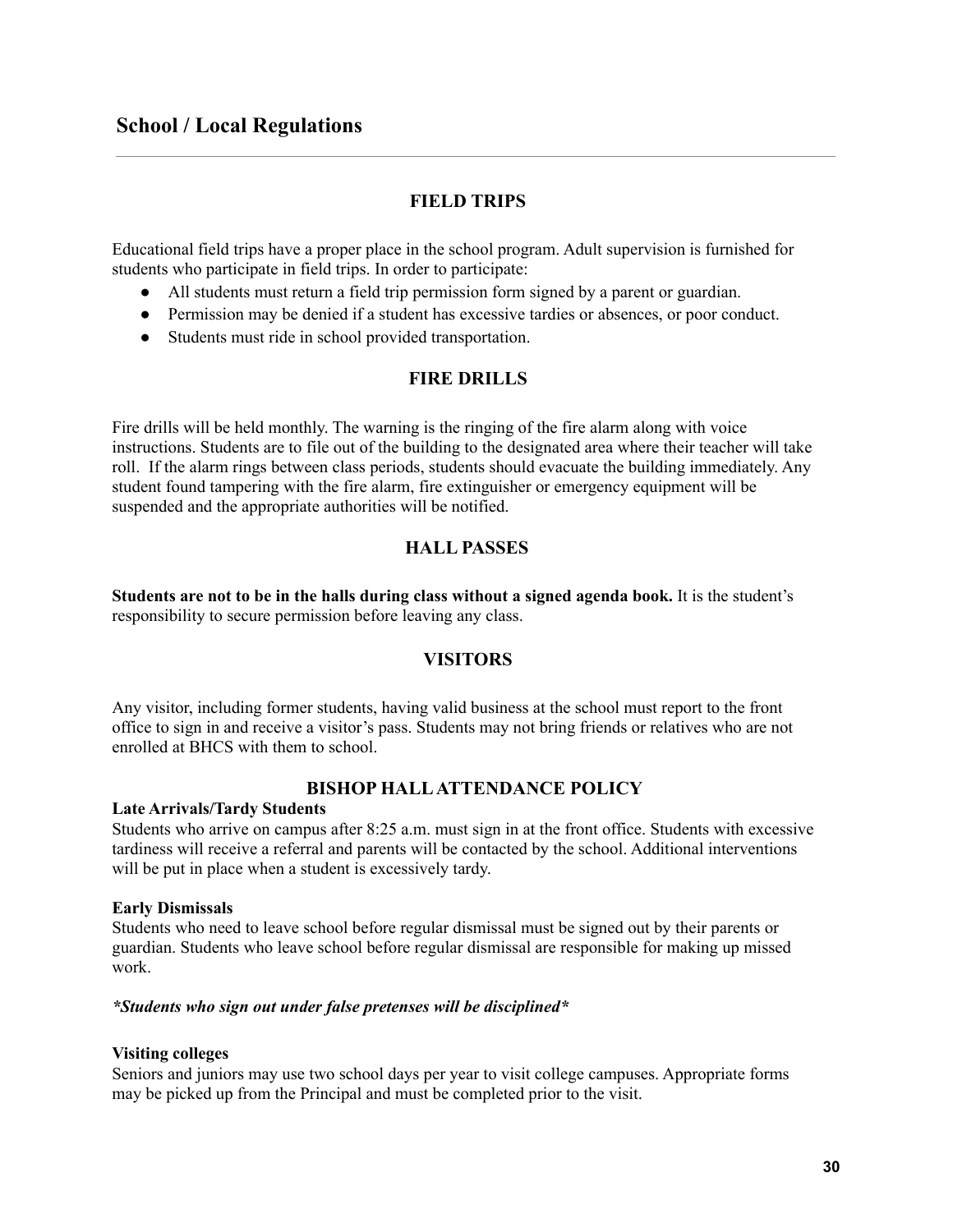#### **AUTOMOBILES and MOTORIZED VEHICLES**

Students who provide their own transportation to and from school must abide by the following guidelines:

- Students will have a valid Georgia driver's license in order to operate a motor vehicle on campus. Anyone operating a vehicle on campus without the proper license will be reported to law officials.
- Students will park *ONLY* in the designated student parking area.
- Students will have evidence that their vehicle is covered with liability insurance.
- Students will not sit in vehicles during the school day.
- Students will not be allowed to gather in the student parking lot before or after school.
- Students will abide by all Georgia traffic laws while driving on campus and will follow posted speed limits. The maximum speed allowed on campus is posted at 15 mph.
- Improper parking, driving too fast for conditions, and reckless driving will not be permitted.
- Weapons may NOT be kept in vehicles on school property. Guns and knives used for hunting must be removed from vehicles before the vehicle is brought on campus.
- Obscene or inappropriate bumper stickers, decals, murals, etc. will not be permitted on vehicles parked on the BHCS campus. What is obscene or inappropriate will be determined by the BHCS administration.

Students, parents, staff members, and others who have legitimate business on campus are permitted to park on school property as a matter of privilege and not of right. The Thomas County Board of Education, through its delegated representatives, retains authority to conduct routine patrols of parking lots and inspections of vehicles on school property. Such inspections may be conducted by school officials or by appropriate law enforcement officers. The interiors of vehicles may be searched when a school official has reason to believe that illegal or unauthorized objects or materials may be contained within the vehicle. Vehicle owners and/or operators may be required to unlock vehicles in order to permit such searches. Such patrols, inspections, and searches may be conducted without notice, without the vehicle owner's or operator's consent, and without a search warrant. Vehicles parked on school property shall be subject to canine searches in cases where school officials have reasonable grounds to believe that illegal drugs, contraband, or other improper objects or substances are on campus. **Any vehicle parked on school property may be searched on any given day with or without the presence of reasonable suspicion.**

#### **PARKING**

Driving to school and parking on campus are privileges and not rights; consequently, the privilege of driving to school and parking on campus may be revoked whenever a school administrator determines that these privileges have been abused. Students who leave campus without permission or who transport other students who are not properly signed out off campus will have their driving privileges suspended or revoked.

When driving on campus, students are expected to maintain a safe speed. The maximum speed allowed on campus is posted at 15 mph.

#### **Media Services**

Technology equipment, the Internet, and digital learning tools provide vast, diverse, and unique resources that can be used to transform learning. Our goal in providing these resources to teachers, staff, and students is to provide a unique and personalized learning experience in the Thomas County School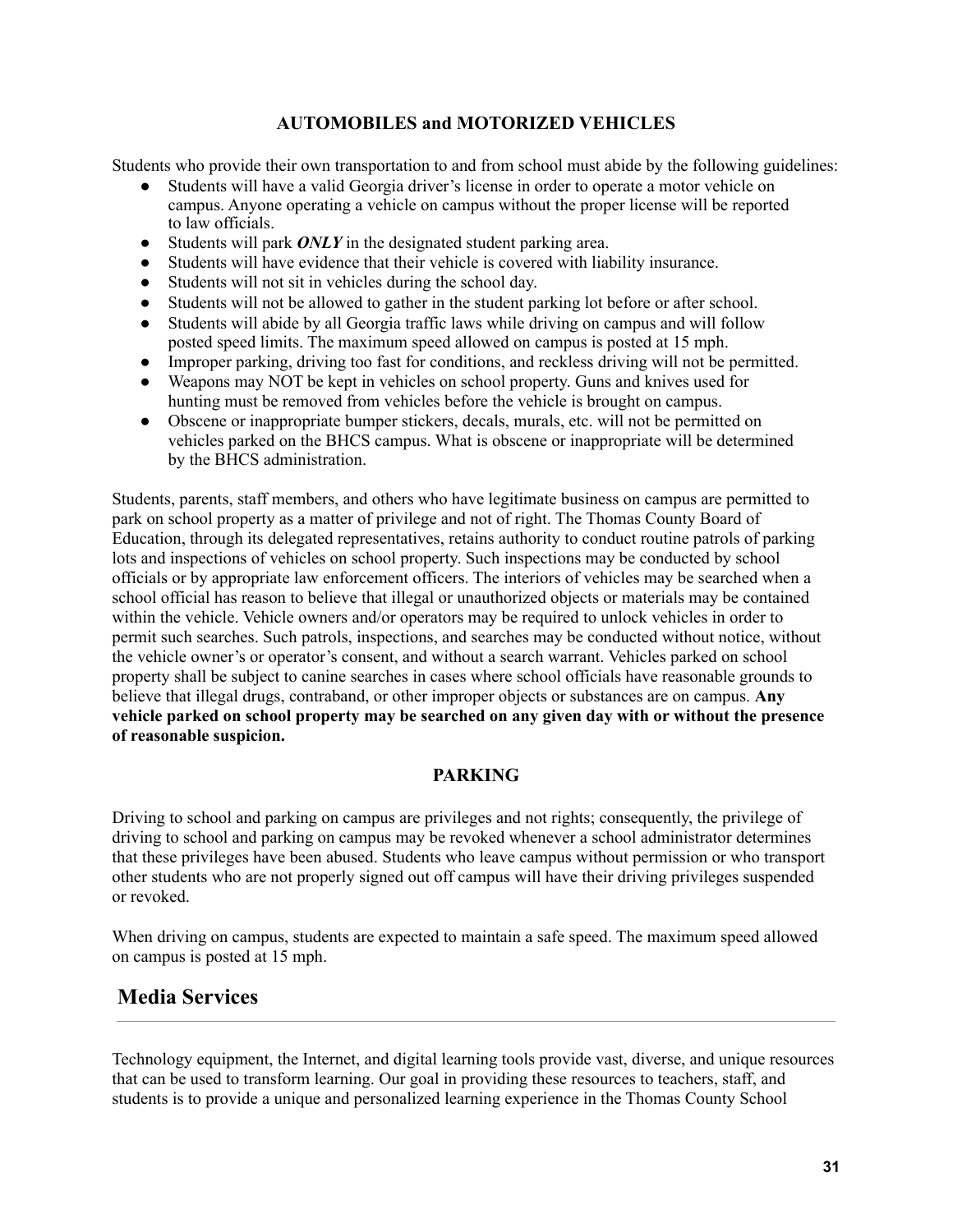System. By promoting quality instruction while using digital tools, educational excellence can be achieved.

In our schools, student access to and use of the Internet will be under teacher direction and monitored as any other classroom activity. The use of technology equipment and digital tools in the Thomas County School System is a privilege that requires all users to act responsibly. All users are accountable for any violations of this Internet Acceptable Use Policy.

As required by the Children's Internet Protection Act, Thomas County Schools has an Internet filtering system in place to protect the students in our schools. The filtering system blocks unacceptable sites that fall into the following categories: violence, pornography, drugs, chat, free email, hate/discrimination, etc. However, it is impossible to control all materials on a global network and an industrious user may discover inappropriate information. The school system cannot completely prevent the possibility that some users may access material that is not consistent with the educational mission, goals, and policies of the school system. Violations of the Internet Acceptable Use Policy can result in disciplinary action.

It is the belief of the board that the Internet's advantages far outweigh its disadvantages. The Thomas County Board of Education views information gathered from the Internet in the same manner as reference materials identified by the schools. Specifically, the system supports resources that will enhance the learning environment with directed guidance from the faculty and staff. Exploration of resources, by both teachers and students, within the confines of this Acceptable Use Policy, is encouraged.

All students in Thomas County Schools will receive age-appropriate instruction regarding safe and appropriate online behavior including, but not limited to, electronic interactions with others on social networking sites and in chat rooms; behaviors that may constitute cyberbullying; and how to respond when subjected to cyberbullying. The Common Sense Media Digital Citizenship Curriculum will be taught in all schools.

#### **Guidelines for Internet Usage**

- Internet use must be in support of education and research consistent with classroom curriculum.
- Use of the Internet must be consistent with the rules appropriate to any network being used or accessed.
- Unauthorized use of copyrighted material is prohibited. This also includes accessing pirated music, movies, and television shows through our network.
- Threatening or obscene materials are prohibited.
- Distribution of material protected by trade secrets is prohibited.
- Product advertisement and political lobbying are prohibited.
- Commercial activities are not acceptable.
- Non-instructional games are prohibited on school computers.
- Staff and students shall not download software from home or unauthorized programs from the Internet.
- The use of proxy sites and/or VPN services to access Internet sites which are blocked by Thomas County Schools is prohibited.
- Nothing should be posted on the Internet that would be inappropriate for parents, teachers, students, etc. to read. The Internet is a public forum. Any blog post or social networking post, including photographs, which are posted on the Internet are there permanently. Any post that is deleted may be cached in a search engine, school system server, or Internet archive and cause embarrassment years later. Internet posts that are a violation of this Acceptable Use Policy could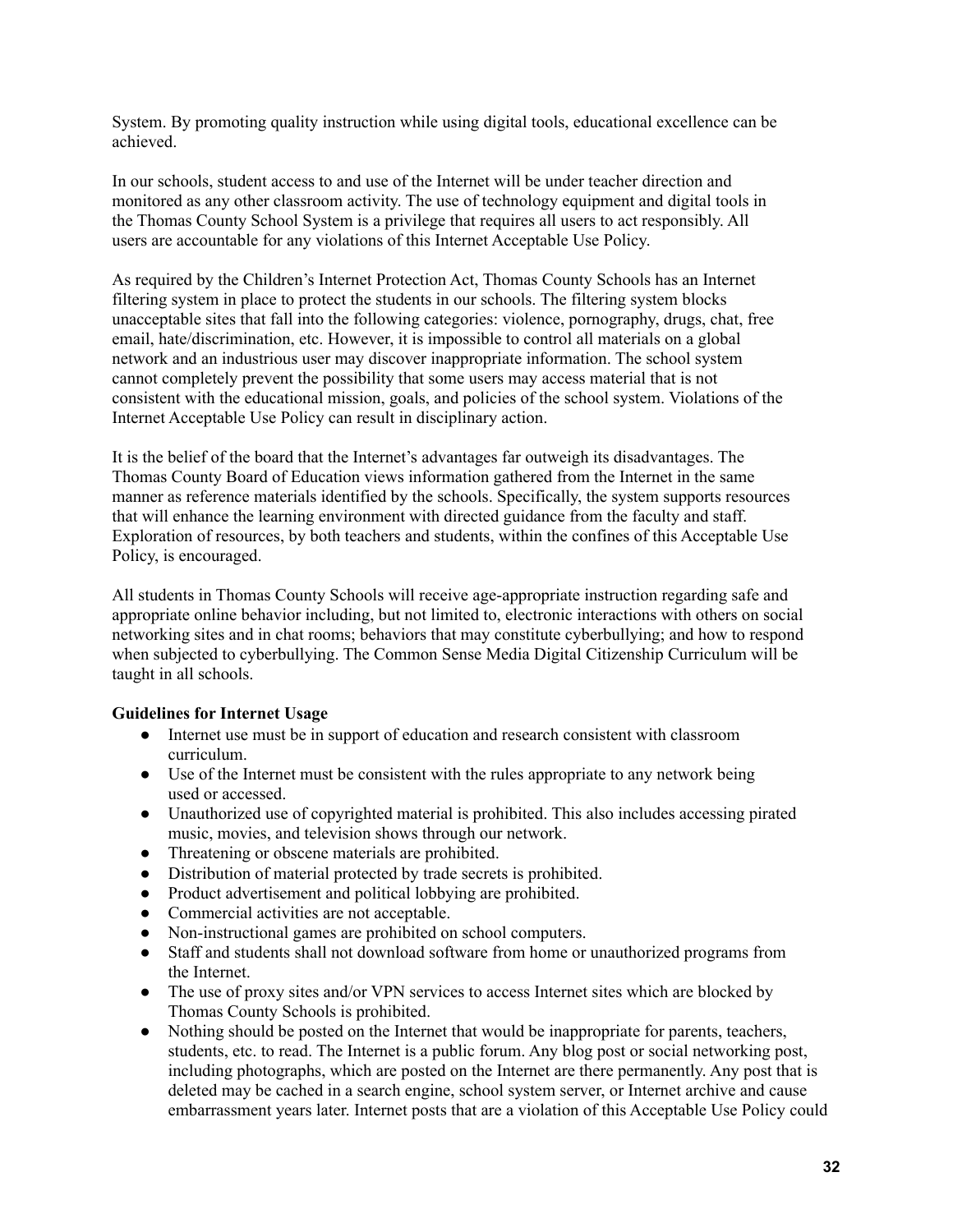result in disciplinary action.

- Faculty, staff, and students should refrain from the use of personal social networking sites including, but not limited to, Twitter, Facebook, Instagram, Snapchat or Tumblr, during working hours.
- Faculty and staff should not post pictures of students or school activities to their personal social networking sites.

#### **Privileges**

- Access to the Internet is not a right, but a privilege.
- Unacceptable and/or inappropriate usage will result in cancellation of network and/or Google account.
- Administration will deem what is inappropriate use and the administration's decision is final.
- Administration reserves the right to regulate any particular use of these computing resources.
- An administrator, faculty member, or staff member may request the denial, revocation, or suspension of a specific user(s) account(s).
- Students are issued devices at Thomas County Central High School and Bishop Hall Charter School upon signing and returning a required parent and student agreement letter. Students are required to adhere to all policies set forth in the agreement notice and the Internet Acceptable Use Policy.

#### **Appropriate Digital Citizenship**

- Use of profanity, vulgarities, or other inappropriate language is prohibited.
- Users should not reveal their or anyone else's personal information including, but not limited to, home address, phone number, credit card number, social security number, or student identification number.
- The network should not be used in a way that would disrupt the use of the network by others.
- Illegal activities are strictly forbidden.
- Students should not use personal or school-issued devices or accounts in a way that would threaten, harass, abuse, intimidate, or embarrass others.
- The use of websites or other types of electronic communication to circulate gossip and rumors about staff or students is prohibited.
- The use of cameras, camera phones, or other camera devices to take or exchange threatening or potentially embarrassing photographs of staff or students is prohibited.

#### **Security**

- Security problems should be reported to the system administrator immediately.
- Account passwords should be kept confidential.
- Users should only use the network via the account assigned to them.
- Users must not interfere with or disrupt network users, services, traffic, or equipment. Disruptions include, but are not limited to, distribution of unsolicited advertising, downloading and/or streaming music or videos that slow the network, propagation of computer viruses, and using a network to make unauthorized entry to any other machine accessible via a network.
- Attempts to log on as another user or log-in to any accounts belonging to another user will result in cancellation of privileges.
- Any user identified as a security risk or having a history of problems with other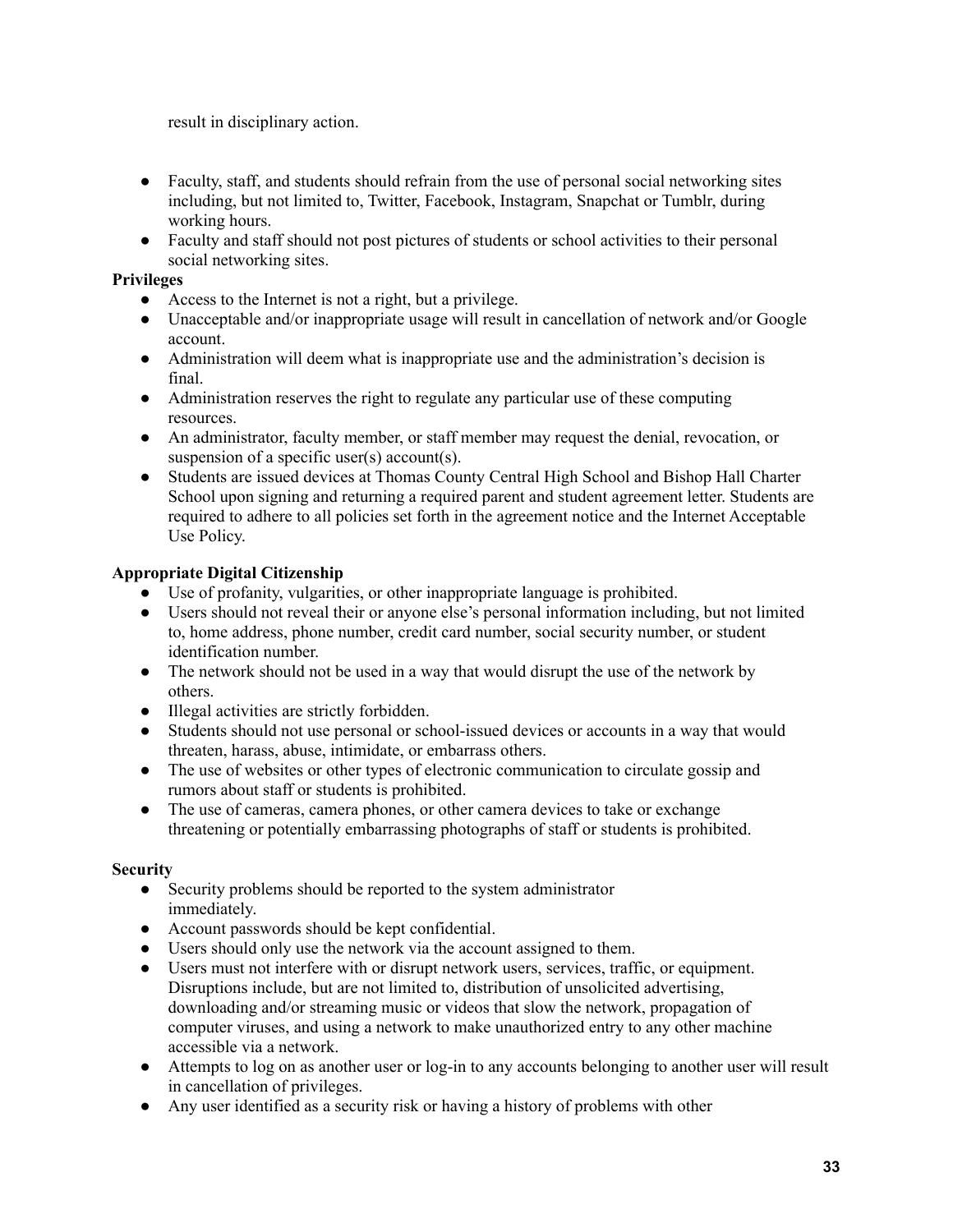computer systems may be denied access.

#### **Vandalism/Harassment**

- Vandalism is defined as any malicious attempt to harm or destroy data of another user, the Internet or other networks. This includes, but is not limited to, creating and/or uploading computer viruses.
- Vandalism also includes the attempt to harm or destroy computer hardware and unauthorized installation of software.
- Students should carefully handle all technology equipment, including, but not limited to, iPads, Chromebooks, desktop computers, and all specialty equipment in labs or other specialized areas. For example, chrome books should be handled with two hands, should not be picked up by the screen, keys should remain intact, and all items should be removed from the Chromebook before the screen is closed.
- Users should report damages to the technology department in their buildings and not attempt to make the repairs themselves.
- Vandalism and/or harassment will result in the cancellation or revocation of the offender's privileges and disciplinary action will result.

#### **Google for Education, Email, and Other Electronic Communication**

- Google for Education accounts are provided for all employees and students in grades 2-12. Google for Education accounts include Gmail, Google Drive, Google Docs, Google Slides, Google Sheets, Google Classroom, etc. as a part of the tcjackets.net or bhknights.net domain.
- Google for Education accounts are provided for professional and academic purposes. These accounts should not be used for personal gain, personal business activities, or to solicit for non-school system business. Broadcasting of unsolicited messages is prohibited.
- All users, including students, should not use school-issued email accounts to sign up for personal accounts on websites, including, but not limited to, social media and gaming websites.
- All school-related business should be sent via the email account provided by Thomas County Schools. Personal email accounts should not be used for school-related business.
- All electronic communication created, sent, or received via the Thomas County Schools email system is property of Thomas County Schools. Employees and students shall not have any expectation of privacy regarding this information. The Board reserves the right, as deemed necessary, to access, read, review, monitor, and copy all messages and files on its computer system without notice. Thomas County Schools reserves the right to disclose text, video, audio, or image files to law enforcement agencies without employee or student consent.
- Student related messages should be guarded and protected in compliance with FERPA in order to protect the privacy of students. Employees must abide by copyright laws, ethics rules, and applicable state and federal laws.
- Email messages should only contain professional and appropriate language. Employees and students shall not send abusive, harassing, intimidating, threatening, discriminatory, or otherwise offensive messages.
- Thomas County Schools has a SPAM filter in place to prevent inappropriate email messages, viruses, malware, etc. However, this does not guarantee that this type of email messages will not make it through and those who make use of electronic communication will occasionally receive messages that are found offensive or annoying. When this happens, the employee should delete the messages. The Thomas County School System is not responsible for the items employees or students may view via links to other web pages if the employee chooses to open and read these messages.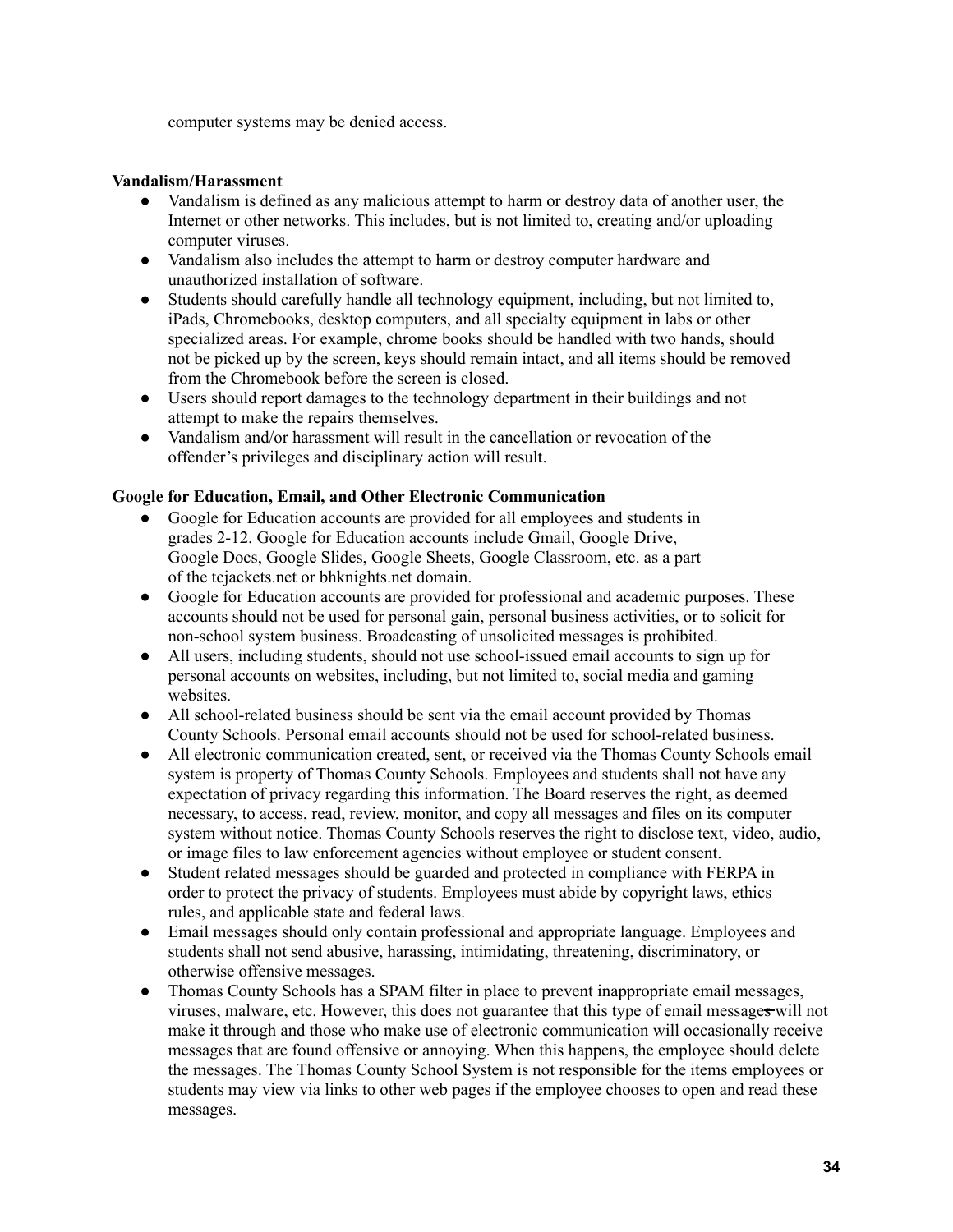- Student Google accounts are monitored for inappropriate usage through Gaggle.net and filtered through Go Guardian. Inappropriate use of Google accounts is reported to school and system administrators and handled as a disciplinary violation.
- The use of school-issued Google accounts on personal/home devices will install extensions and/or apps for monitoring purposes for that account. School-issued student accounts are monitored on home and personal devices when students are logged in, including on home and personal devices.
- Students should log out of school-issued Google accounts when not in use.

#### **Electronic or Mobile Devices**

- Students in all schools have access to either iPads, Chromebooks, or desktop computers. However, the use of personal mobile devices may be necessary in some situations.
- The use of mobile devices will only be allowed in specific areas or classes per the direction of school staff.
- Devices are to be used only for school-related or school-approved activities. Games are not allowed.
- Teachers and staff reserve the right to check devices for inappropriate use or inappropriate material.
- The Thomas County School System is not responsible for lost or damaged devices.
- Cell phones and all device cameras are to be turned off and not used during any testing or examination period. During the testing session, cell phones/camera phones are to be stored in a case, book bag, knapsack, or purse, and may not be placed on the table, desktop, or individual's lap. Staff members have the right to confiscate devices during testing.
- Students should not use their own data connection in order to access the Internet during the school day. Students shall access the Internet via Thomas County Schools' wireless network while on school grounds in order to ensure their Internet connection is filtered through Thomas County Schools' filtering system as required by the Children's Internet Protection Act. Teachers and staff reserve the right to check an electronic or mobile device for proper connection. Students who do not follow this guideline could potentially lose the right to use their own electronic or mobile device while at school.
- Students may only access the Internet during class sessions for instructor authorized, class-related purposes. It should be noted that the school controls the Internet connectivity in classrooms and may elect to "turn-off" the wireless network during class time or restrict student passwords for wireless connections.
- Electronic or mobile devices should not be used to video or take pictures of disruptive behavior such as fights or other class/school disruptions. The sharing or posting of such videos or pictures or any other inappropriate videos or pictures is prohibited and may result in disciplinary action. This activity is a violation of privacy under FERPA and, depending upon the severity, may be reported to law enforcement.
- Students who use their own personal devices to access their Google for Education accounts should realize that account activity is monitored through Gaggle.net. Inappropriate usage or violations of the Internet Acceptable Use Policy are still applicable.

*Disclaimers: The Thomas County School System makes no warranties of any kind, whether expressed or implied,* for the service it is providing. The Thomas County School System will not be responsible for any damages a user may suffer, including loss of data, non-deliveries, misdeliveries, or service interruptions caused by negligence or errors or omissions. The use of any information obtained via the Internet is at your own risk. The system will not *be responsible for the accuracy or quality of information obtained through the Internet connection***.**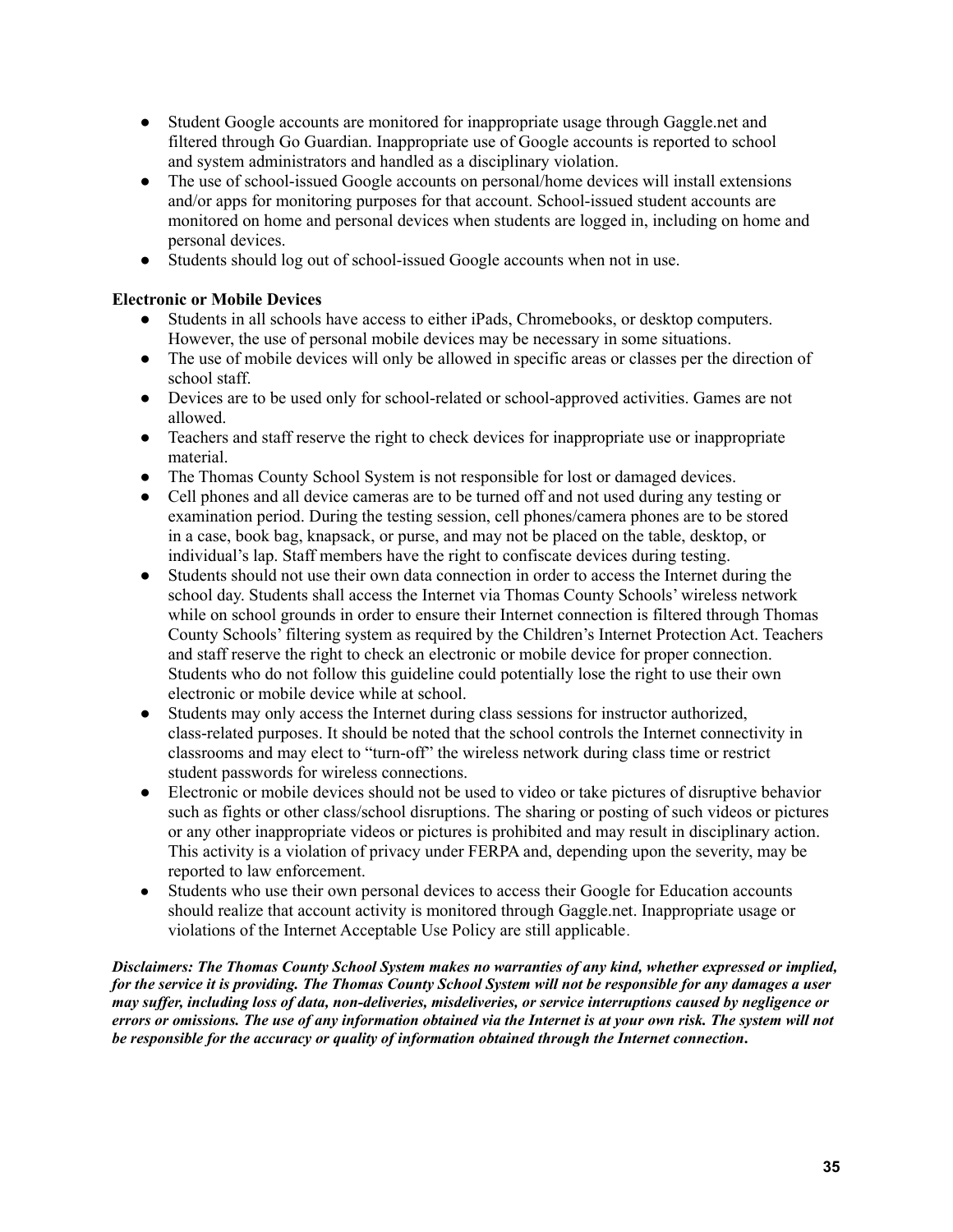#### **SCHOOL DISCIPLINE AND SOCIAL MEDIA**

Parents are encouraged to monitor their child's use of all social media including e-mail, Facebook, Instagram, Snapchat, and all other forms of electronic or digital media. Many disciplinary matters and conflicts among students are rooted in communication that originates in social media. Students and parents should be aware that students may be subject to disciplinary action for their communication on social media even if such communication occurs off campus and during non-school hours, if such communication constitutes cyber-bullying, and/or if such communication in any way interferes with the good order of the school or the ability of other students to feel safe and comfortable at school. When posting messages on social media, students should apply this four-way test: (1) Is it the truth? (2) Is it fair to all concerned? (3) Will it build goodwill and better friendship? (4) Will it be beneficial to all concerned? If the answer to any one of these questions is "no," it is probably better to not post. The school appreciates the help of parents in monitoring student use of social media. Disciplinary action for inappropriate use of social media will be at the discretion of the administration and may include counseling, detention, in-school suspension, and out-of-school suspension, recommendation for a tribunal, or referral to law enforcement, depending upon the severity of the offense.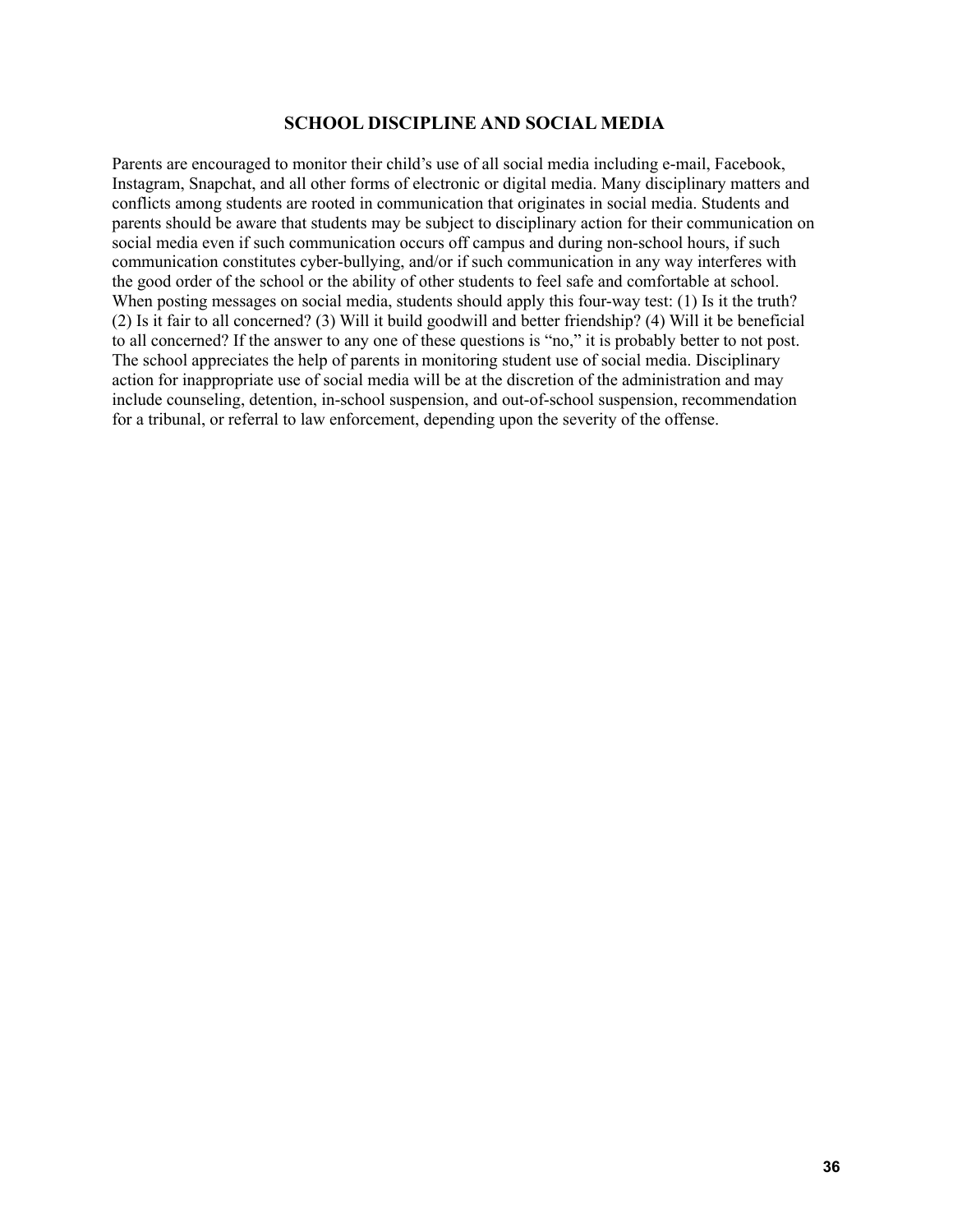#### **CODE OF CONDUCT AND DISCIPLINARY PROCEDURES**

The code of conduct provides for the welfare and safety of all students and ensures a productive learning environment. The school's primary goal is to educate, not to punish; however, when the behavior of an individual student comes in conflict with the rights of others, corrective actions may be necessary for the benefit of that individual and the school as a whole. Accordingly, students shall be governed by the following progressive code of conduct.

This code of conduct is effective during the following times and in the following places:

- At school or on school property at any time
- Off school grounds at any school activity, function, or event and while traveling to and from such events
- On vehicles provided for student transportation by the school system
- Any off-campus behavior of a student which could result in the student being criminally charged with a felony and which makes the student's continued presence at school a potential danger to persons or property at the school or which disrupts the educational process.

It is the preferred policy of Bishop Hall Charter School that disruptive students will be placed on an Attendance and/or Behavior Contract in lieu of suspension. If the behavior is persistent or egregious students will be suspended and or recommended for a tribunal hearing.

Students committing major offenses including, but not limited to, drug and weapon offenses can lead to Bishop Hall being named as an Unsafe School according to the provisions of State Board of Education Rule 160-4-8-.16 Unsafe School Choice Option.

Parents are encouraged to become familiar with the Code of Conduct and to be supportive of it in their daily communication with their children and others in the community.

Georgia law (O.C.G.A. 20-2-766) provides that school administrators who identify a student as a chronic disciplinary problem may require the parent to attend a conference to participate in the development of a disciplinary and behavioral correction plan. Parents who do not attend such conferences may be referred to the courts where they may be fined up to \$500. The need for a parental conference is indicated whenever a student is suspended at home or when a teacher or administrator informs the parent that a conference is needed.

Students at Bishop Hall are expected to:

- Demonstrate respect for self and others
- Demonstrate courtesy to others
- Behave in a responsible manner
- Attend class regularly and or complete virtual assignments on prescribed timeline
- Be prepared for class
- Take seriously the course of study
- Dress appropriately (see Bishop Hall Dress Code)
- Cooperate with school officials
- Respect others property
- Avoid violation of student code of conduct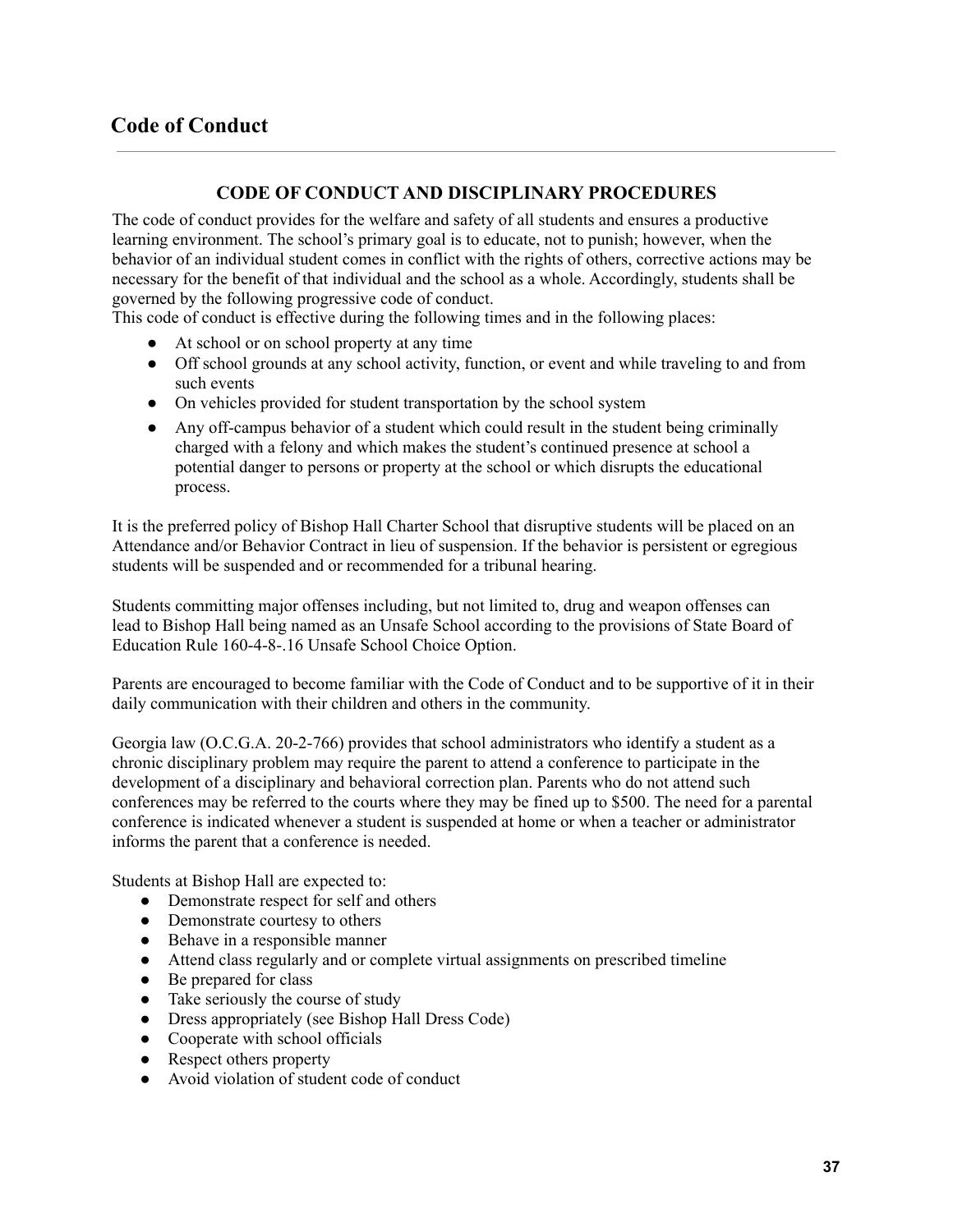#### **GENERAL GUIDELINES**

#### **Sign in/Sign out**

- $\bullet$  If you arrive after 8:25, you must sign in at the front office.
- Students arriving after 8:25 without a valid official excuse not a parent note will have lunch detention.
- Chronic tardiness will result in students being placed on an Attendance and/or Behavior Contract.
- Students can only be signed out by a parent or guardian.

#### **Lunch**

- No visitors at lunch time unless they are a parent or guardian
- No one can sign out for lunch, unless they are leaving with a parent or guardian
- Students may eat in the cafeteria or in the courtyard.
- No food can be delivered to students on campus during school hours. Food may be brought from home when students come to school at the beginning of their school day.

#### **Parking/Traffic rules**

- Drop-off and pick-up of students is in front of Bishop Hall
- Students driving their own cars must park in student parking lot
- No loitering at vehicles in student parking lot
- Observe the 15 mile per hour speed limit on campus
- No loud music, loud mufflers, spinning of tires, reckless driving
- The parking lot is off limits during the school day without permission.

#### **Cell phones**

- Cell phones may be used in the hallways between class periods. Use of cell phones in the classroom is at the discretion of the instructor.
- Students should not ask to go to the restroom in order to make calls on their cell phones.
- Cell phones should not be used during instructional time to watch videos, sports events or play games.
- Teachers and administrators may confiscate cell phones if they become a distraction from the learning process.
- If cell phones are confiscated by the teacher, they will be returned by an administrator at the end of the school day.

#### **Computers**

- No downloading of anything onto the computer
- No sending or receiving of email at school unless authorized by a teacher
- Game sites are off limits

#### **Agenda books**

- All students are issued an agenda book and required to have it with them at all times while on campus.
- Students must have their agenda books signed by their teacher in order to leave the classroom.
- All students will be issued an agenda book the first week of school at no cost. Replacement agenda books cost \$3.00.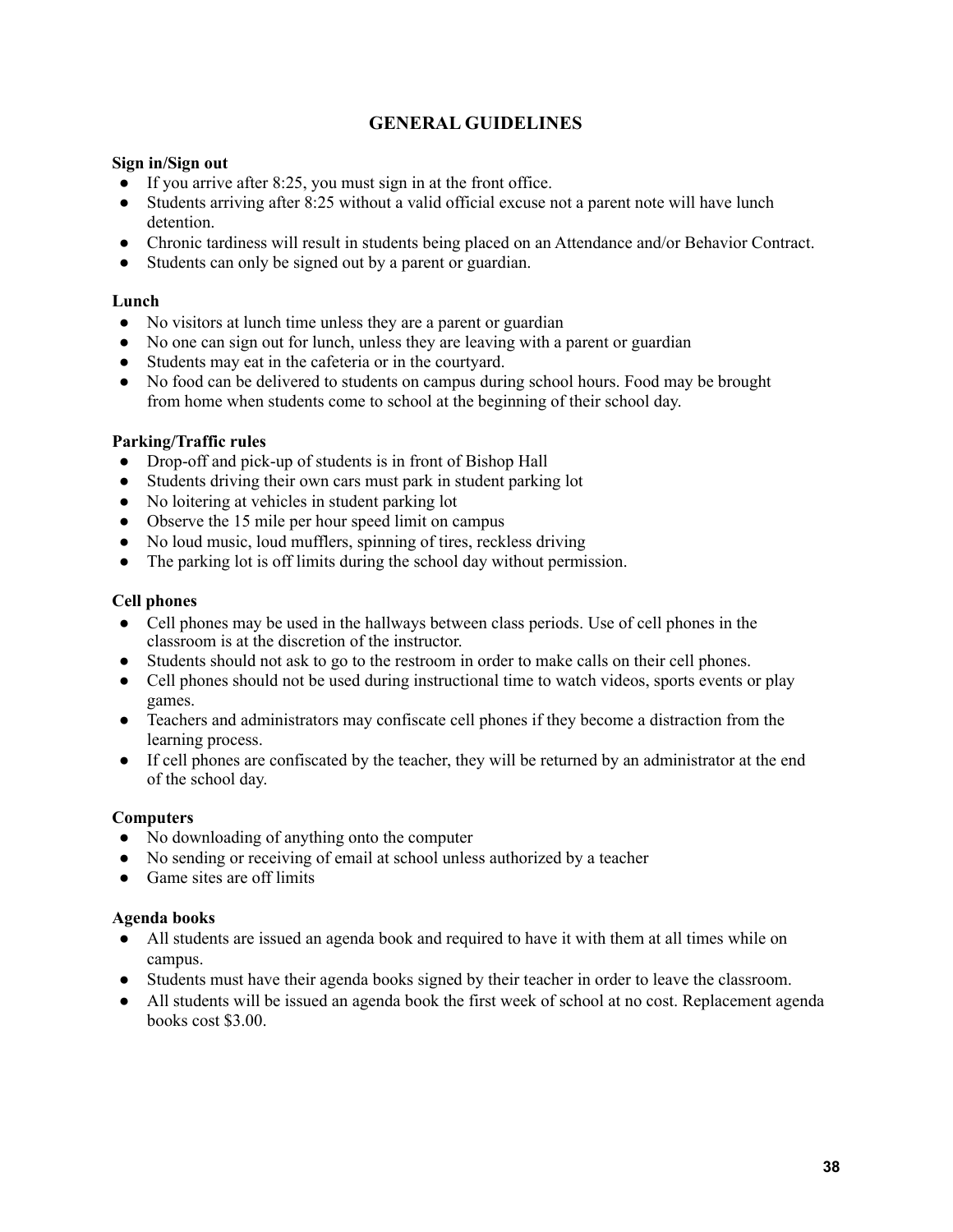#### **WEAPONS**

It is the policy of the Board of Education that a student shall not possess, use, handle or transmit any object that reasonably can be considered a weapon on property or in a building owned or leased by a school district, at a school function, or on a bus or other transportation provided by the school district. Weapons may include, but are not limited to:

1. Any handgun, firearm, rifle, shotgun or similar weapon; any explosive compound or incendiary device; or, any other dangerous weapon as defined in O.C.G.A. § 16-11-121, including a rocket launcher, bazooka, recoilless rifle, mortar, or hand grenade.

2. Any hazardous object, including any dirk, bowie knife, switchblade knife, ballistic knife, any other knife having a blade of two or more inches, straight-edge razor, razor blade, spring stick, knuckles, whether made from metal, thermoplastic, wood, or other similar material, blackjack, any bat, club, or other bludgeon-type weapon, or any flailing instrument consisting of two or more rigid parts connected in such a manner as to allow them to swing freely, which may be known as a nun chahka, nunchuck, nunchaku, shuriken, or fighting chain, or any disc, of whatever configuration, having at least two points or pointed blades which is designed to be thrown or propelled and which may be known as a throwing star or oriental dart, or any instrument of like kind, any nonlethal air gun, and any stun gun or Taser. Such terms shall not include any of these instruments used for classroom work authorized by the teacher.

Students who possess any weapon described in paragraph 1 in violation of this policy will be subject to a minimum of a one calendar year expulsion. The Superintendent shall have the authority either before or after the student is referred for a tribunal hearing to reduce the mandated one year expulsion under circumstances where the one year expulsion appears excessive to the superintendent. The tribunal shall also have the authority to modify such expulsion requirements on a case-by-case basis in determining the appropriate punishment. Finally, in any tribunal decision appealed to the board of education, the board may reduce the mandated punishment but shall consider whether the superintendent and/or tribunal considered a reduction and any rationale in denying such a reduction.

Students who possess other weapons or hazardous objects as described in paragraph 2 will be subject to discipline as specified in the student code of conduct.

The Board of Education believes that all students can learn better in a safe school environment. Behavior that infringes on the safety of students will not be tolerated. Bullying, as the term is defined in Georgia law, of a student by another student is strictly prohibited. Such prohibition shall be included in the Student Code of Conduct for all schools within the school system.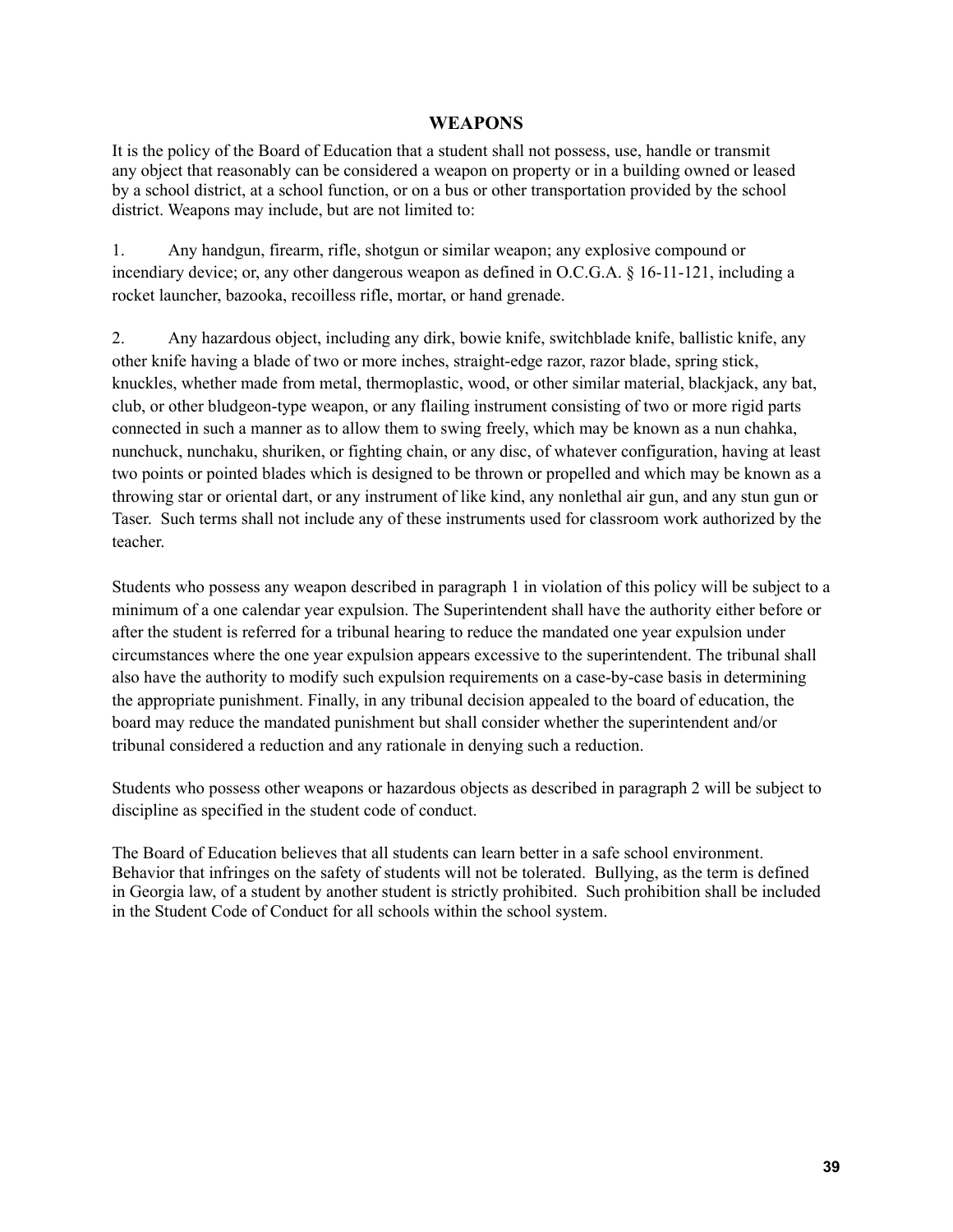#### **BULLYING**

Bullying is defined as follows:

An act that is:

- 1. Any willful attempt or threat to inflict injury on another person, when accompanied by an apparent present ability to do so;
- 2. Any intentional display of force such as would give the victim reason to fear or expect immediate bodily harm; or
- 3. Any intentional written, verbal, or physical act, which a reasonable person would perceive as being intended to threaten, harass, or intimidate, that:
	- a. Causes another person substantial physical harm within the meaning of Code Section 16-5-23.1 or visible bodily harm as such term is defined in Code Section 16- 5-23.1;
	- b. Has the effect of substantially interfering with a student's education;
	- c. Is so severe, persistent, or pervasive that it creates an intimidating or threatening educational environment; or
	- d. Has the effect of substantially disrupting the orderly operation of the school.

The term applies to acts which occur on school property, on school vehicles, at designated school bus stops, or at school related functions or activities or by use of data or software that is accessed through a computer, computer system, computer network, or other electronic technology of a local school system.

**The term also applies to acts of cyberbullying which occur through the use of electronic communication, whether or not electronic act originated on school property or with school equipment, if the electronic communication (1) is directed specifically at students or school personnel, (2) is maliciously intended for the purpose of threatening the safety of those specified or substantially disrupting the orderly operation of the school, and (3) creates a reasonable fear of harm to the students' or school personnel's person or property or has a high likelihood of succeeding in that purpose. Electronic communication includes, but is not limited to, any transfer of signs, signals, writings, images, sounds, data or intelligence of any nature transmitted in whole or in part by a wire, radio, electromagnetic, photo electronic or photo optical system.**

Procedures may be developed at each school encouraging a teacher or other school employee, student, parent, guardian, or other person who has control or charge of a student, either anonymously or in the person's name, at the person's option, to report or otherwise provide information on bullying activity. Any teacher or other school employee who, in the exercise of his or her personal judgment and discretion, believes he or she has reliable information that would lead a reasonable person to suspect that someone is a target of bullying is encouraged to immediately report it to the school principal. Any report will be appropriately investigated by the administration based on the nature of the complaint in a timely manner to determine whether bullying has occurred, whether there are other procedures related to illegal harassment or discrimination that should be implemented and what other steps should be taken. Any report of retaliation for reporting bullying will also be investigated and addressed as called for in this policy and in accordance with school procedures.

Acts of bullying shall be punished by a range of consequences through the progressive discipline process, as stated in the Code of Conduct. However, upon a finding by the disciplinary hearing officer, panel or tribunal that a student in grades 6-12 has committed the offense of bullying for the third time in a school year, the student shall be assigned to an alternative school.

Upon a finding by a school administrator that a student has committed an act of bullying or is a victim of bullying, the administrator or designee shall notify the parent, guardian, or other person having control or charge of the student by telephone call or through written notice, which may be done electronically.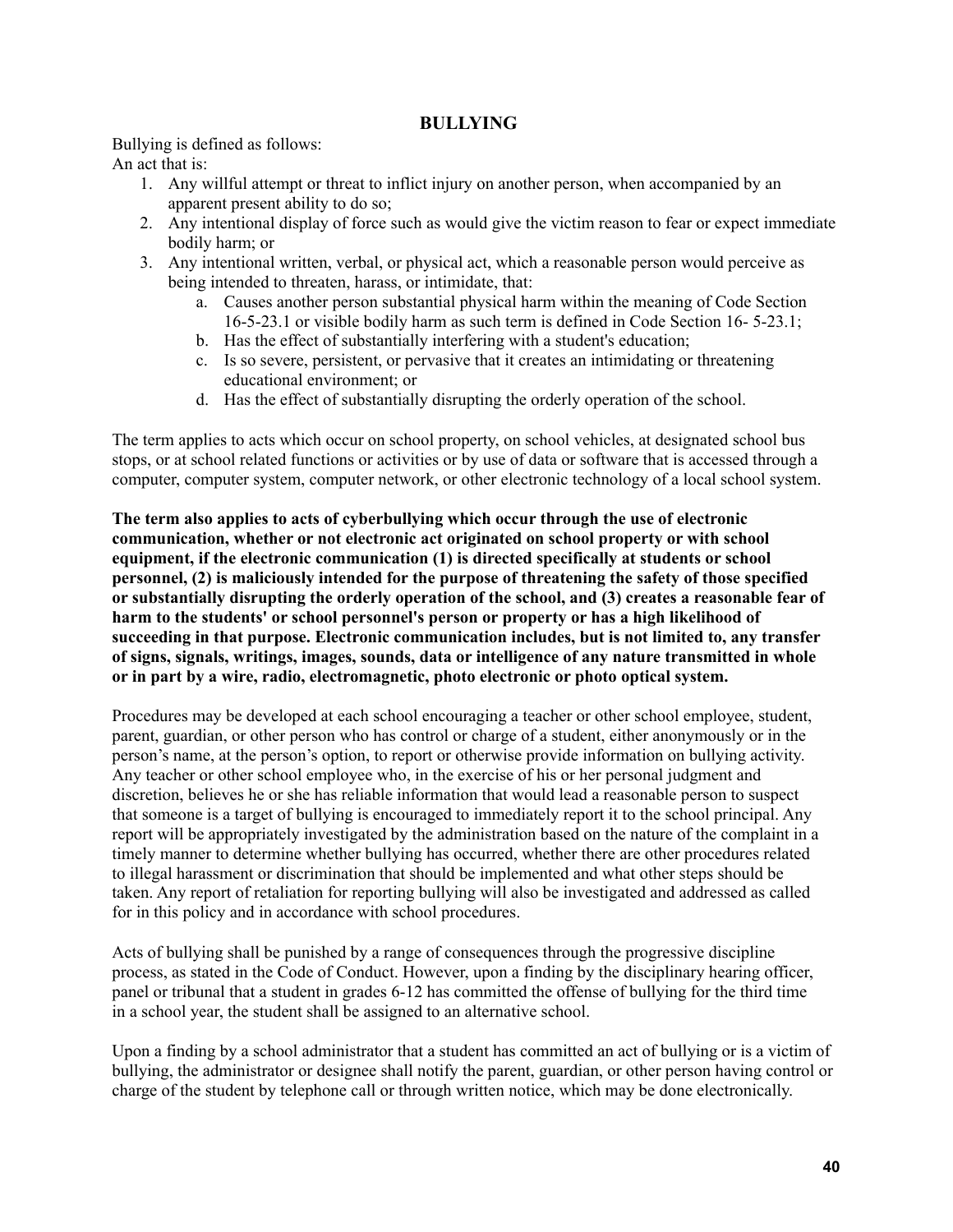Students and parents will be notified of the prohibition against bullying and the penalties for violating the prohibition by posting information at each school and by including such information in the student/parent handbooks.

### **Disciplinary Procedures**

#### **DISCIPLINARY PROCEDURE LEVELS AND CONSEQUENCES**

**Level I offenses**: verbal warning, documentation on file, lunch detention.

**Level II offenses**: documentation on file, parent contact

**Level III offenses**: documentation on file, parent contact/conference, suspension, behavior modification contract

**Level IV offenses:** documentation on file, parent conference, suspension, student assignment to virtual school, behavior modification contract

**Level V offenses:** Expulsion from Bishop Hall; Tribunal

#### **Any behavior deemed as chronic may result in a tribunal hearing with possible assignment to the Renaissance Center or Expulsion.**

| <b>Violation</b>                                                             | $L-I$                     | $L-H$                 | $L-III$ $L-IV$            |                         | $L-V$                 | <b>Comments</b>                                 |
|------------------------------------------------------------------------------|---------------------------|-----------------------|---------------------------|-------------------------|-----------------------|-------------------------------------------------|
|                                                                              |                           |                       |                           |                         |                       |                                                 |
| Classroom disruption                                                         | $\boldsymbol{\mathrm{X}}$ | X                     | X                         | X                       | X                     |                                                 |
| School disruption                                                            | X                         | X                     | $\boldsymbol{\mathrm{X}}$ | $\overline{\mathrm{X}}$ | X                     |                                                 |
| Destroying or defacing school<br>property, theft of school property          |                           |                       | $\boldsymbol{\mathrm{X}}$ | X                       | $\overline{\text{X}}$ |                                                 |
| Rude or disrespectful behavior,<br>profanity, sexual harassment,<br>bullying | $\boldsymbol{\mathrm{X}}$ | X                     | $\mathbf X$               | $\mathbf X$             | X                     |                                                 |
| Fighting, threatening staff or<br>students                                   |                           |                       |                           | X                       | X                     |                                                 |
| Refusal to follow directions                                                 | X                         | X                     | X                         |                         |                       |                                                 |
| Gang activity/paraphernalia                                                  |                           |                       |                           | X                       | X                     |                                                 |
| Drug and drug paraphernalia                                                  |                           |                       |                           | X                       | X                     |                                                 |
| Weapons                                                                      |                           |                       |                           | X                       | X                     |                                                 |
| Tobacco products and<br>paraphernalia                                        |                           | X                     | X                         | X                       |                       |                                                 |
| Inappropriate bodily contact                                                 | $\mathbf X$               | X                     | $\mathbf X$               |                         |                       |                                                 |
| Skipping class/chronic tardiness                                             | X                         | X                     | X                         |                         |                       | three tardies equal an absence                  |
| <b>Excessive absences</b>                                                    |                           | X                     | X                         | X                       | X                     | *A sign-out equals an absence.                  |
| Parking, traffic violations                                                  | $\overline{\mathrm{X}}$   | $\overline{\text{X}}$ | $\overline{X}$            |                         |                       | loss of on campus driving/parking<br>privileges |
| Cheating                                                                     | $\boldsymbol{\mathrm{X}}$ | X                     | $\boldsymbol{\mathrm{X}}$ |                         |                       |                                                 |
| Unauthorized use of phones                                                   | $\boldsymbol{\mathrm{X}}$ | X                     | $\boldsymbol{\mathrm{X}}$ |                         |                       | phone taken for remainder of the day            |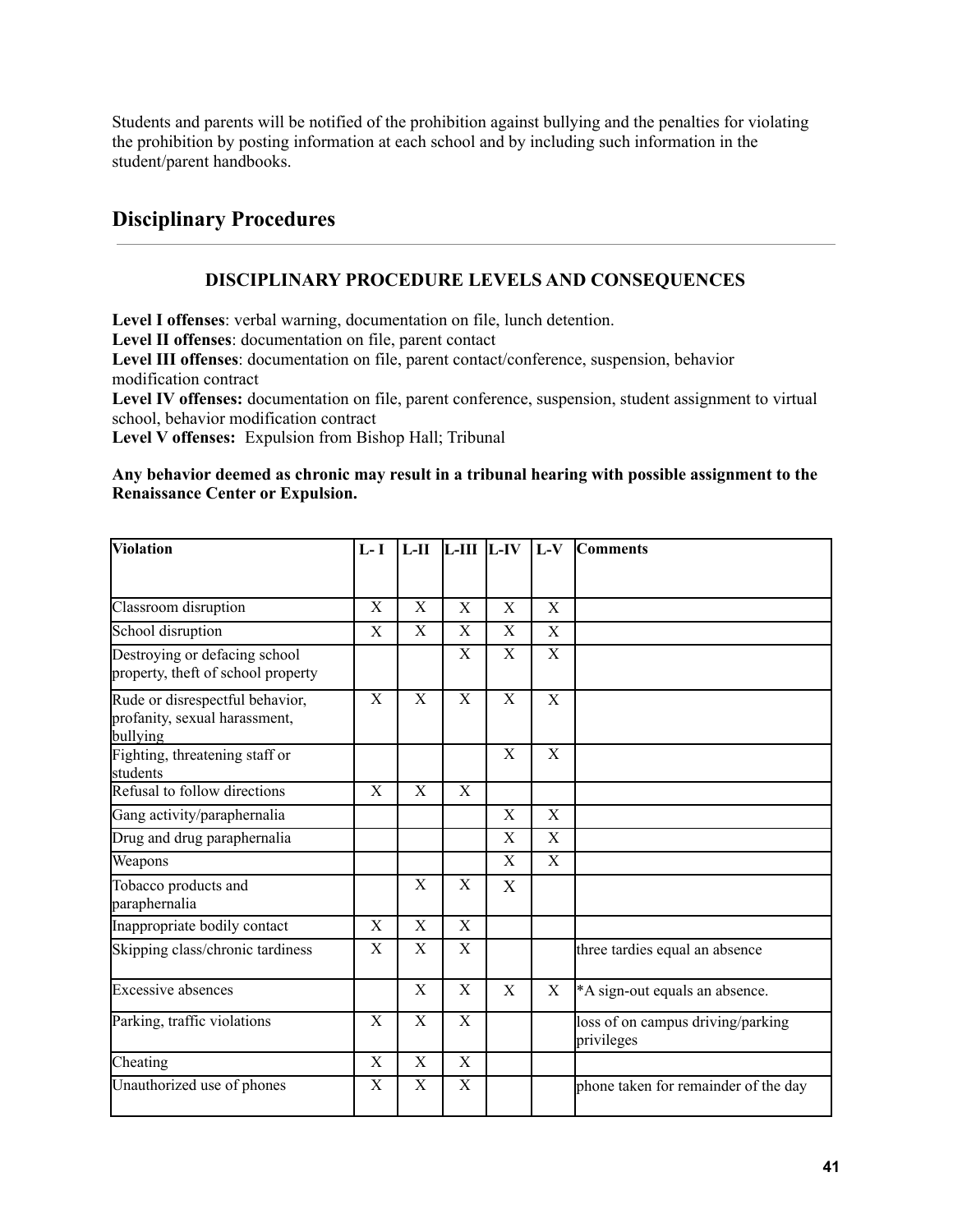| Dress code violations                                           | л      |              |                         |                                                                |
|-----------------------------------------------------------------|--------|--------------|-------------------------|----------------------------------------------------------------|
| Disruptive behavior on bus                                      | v<br>л | $\mathbf{v}$ |                         | student may lose bus privileges per<br>administration decision |
| Social media/electronic threats to<br>students, staff or school |        |              | $\overline{\mathbf{r}}$ |                                                                |

#### **References**

http://www.gadoe.org/Curriculum-Instruction-and-Assessment/Curriculum-and-[Instruction/Documents/Model%20C](http://www.gadoe.org/Curriculum-Instruction-and-Assessment/Curriculum-and-Instruction/Documents/Model%20Code%20of%20Conduct.pdf) [ode%20of%20Conduct.pdf](http://www.gadoe.org/Curriculum-Instruction-and-Assessment/Curriculum-and-Instruction/Documents/Model%20Code%20of%20Conduct.pdf) [http://www.gadoe.org/Curriculum-Instruction-and-Assessment/Curriculum-and-Instruction/Pages/Student-](http://www.gadoe.org/Curriculum-Instruction-and-Assessment/Curriculum-and-Instruction/Pages/Student-Code-of-Conduct.aspx)[Code-of-Conduct.aspx](http://www.gadoe.org/Curriculum-Instruction-and-Assessment/Curriculum-and-Instruction/Pages/Student-Code-of-Conduct.aspx)

Student Codes of Conduct will be available in the front office and each classroom.

Bishop Hall teachers are required to document a student's violation of the student Code of Conduct which repeatedly or substantially interferes with the teacher's ability to communicate effectively with the students in his or her class or with the ability of such student's classmates to learn within one school day of the most recent occurrence of such behavior. The report shall be filed with the principal or principal's designee, shall not exceed one page, and shall describe the behavior. The principal or principal's designee shall, within one day of receiving such report, send to the student's parents or guardians a copy of the report, information as to how the violation was resolved, and information regarding how the principal or principal's designee may be contacted. (160.4-8.15)

Bishop Hall Charter School and Thomas County Schools has made available to all Qualified Student Discipline Hearing Officers and Disciplinary Tribunal or Panel Members the initial and ongoing tribunal training course prior to the individual(s) serving in such capacity. The Thomas County School Board shall ensure initially trained student discipline hearing officers and disciplinary tribunal or panel members undergo continuing education so as to continue to serve in such capacity.

The Thomas County School Board shall observe Georgia law in developing and implementing disciplinary hearings held by a disciplinary hearing officer, disciplinary panel, or disciplinary tribunal pursuant to O.C.G.A. § 20-2-751 through § 20-2-759 including the ability to honor disciplinary orders of private schools and other public schools/school systems pursuant to O.C.G.A. § 20-2-751.2.